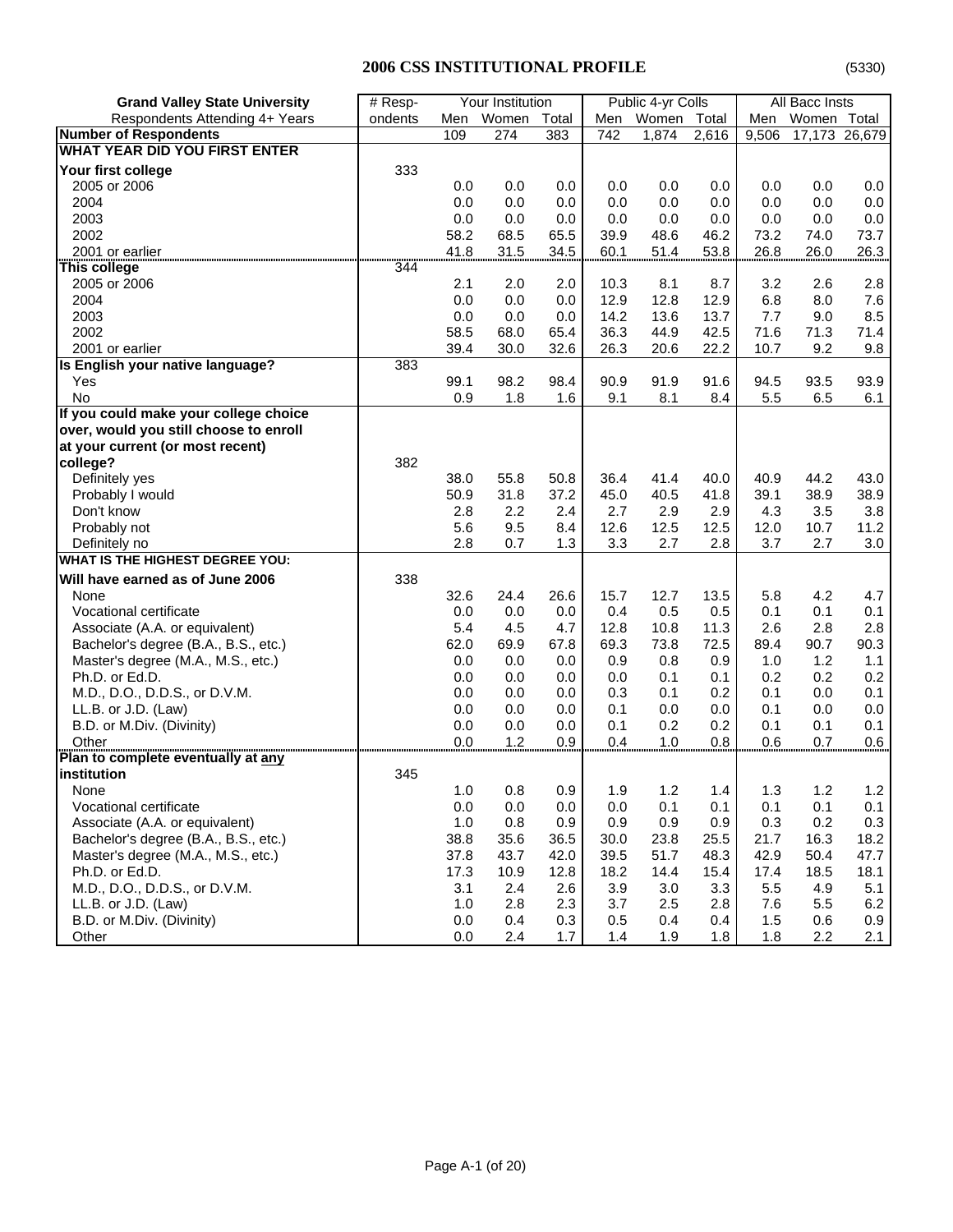| <b>Grand Valley State University</b>     | $#$ Resp- |          | Your Institution |       |      | Public 4-yr Colls |      |      | All Bacc Insts |      |
|------------------------------------------|-----------|----------|------------------|-------|------|-------------------|------|------|----------------|------|
| Respondents Attending 4+ Years           | ondents   |          | Men Women        | Total |      | Men Women Total   |      | Men  | Women Total    |      |
| Since entering college have you:         | 383       |          |                  |       |      |                   |      |      |                |      |
| Joined a social fraternity or sorority   |           | 11.0     | 9.1              | 9.7   | 14.3 | 13.2              | 13.5 | 16.7 | 14.5           | 15.3 |
| Failed one or more courses               |           | 36.7     | 26.6             | 29.5  | 36.7 | 24.9              | 28.2 | 20.1 | 14.1           | 16.2 |
| Worked full-time while attending school  |           | 24.8     | 28.5             | 27.4  | 46.4 | 40.8              | 42.4 | 22.0 | 23.4           | 22.9 |
| Participated in student government       |           | 10.1     | 5.1              | 6.5   | 10.1 | 7.0               | 7.9  | 12.5 | 9.9            | 10.8 |
| Taken a remedial course                  |           | 13.8     | 11.7             | 12.3  | 13.2 | 14.2              | 14.0 | 7.2  | 7.2            | 7.2  |
| Taken an ethnic studies course           |           | 42.2     | 44.5             | 43.9  | 34.8 | 34.2              | 34.4 | 38.7 | 44.0           | 42.1 |
| Taken a women's studies course           |           | 7.3      | 29.2             | 23.0  | 16.0 | 29.3              | 25.5 | 11.4 | 28.4           | 22.3 |
| Attended a racial/cultural awareness     |           |          |                  |       |      |                   |      |      |                |      |
| workshop                                 |           | 39.4     | 40.5             | 40.2  | 22.4 | 22.3              | 22.3 | 23.9 | 28.8           | 27.1 |
| Had a roommate of different              |           |          |                  |       |      |                   |      |      |                |      |
| race/ethnicity                           |           | 34.9     | 38.3             | 37.3  | 30.7 | 29.6              | 29.9 | 38.8 | 34.2           | 35.8 |
| Participated in an ethnic/racial         |           |          |                  |       |      |                   |      |      |                |      |
| student organization                     |           | 17.4     | 17.2             | 17.2  | 12.0 | 11.6              | 11.7 | 14.7 | 16.7           | 16.0 |
| Played varsity/intercollegiate athletics |           | 21.1     | 10.9             | 13.8  | 18.6 | 10.4              | 12.7 | 33.3 | 18.9           | 24.1 |
| Withdrew from school temporarily         |           | 3.7      | 5.8              | 5.2   | 21.4 | 13.4              | 15.7 | 8.9  | 7.7            | 8.1  |
| Withdrew from school permanently         |           | 0.0      | 0.0              | 0.0   | 2.7  | 1.0               | 1.5  | 0.8  | 0.4            | 0.5  |
| Enrolled in honors or advanced courses   |           | 17.4     | 17.2             | 17.2  | 16.8 | 18.8              | 18.3 | 22.0 | 23.7           | 23.1 |
| Participated in an internship program    |           | 35.8     | 35.4             | 35.5  | 36.1 | 38.4              | 37.8 | 45.9 | 48.0           | 47.2 |
| Participated in leadership training      |           | 25.7     | 23.4             | 24.0  | 21.6 | 16.1              | 17.7 | 27.0 | 26.1           | 26.4 |
| Transferred from a community college     |           | 3.7      | 3.6              | 3.7   | 35.3 | 29.1              | 30.9 | 13.4 | 13.5           | 13.5 |
| Transferred from a 4-year college        |           | 0.0      | 0.4              | 0.3   | 18.9 | 16.4              | 17.1 | 9.6  | 9.7            | 9.7  |
| Participated in a study-abroad program   |           | 8.3      | 15.3             | 13.3  | 6.7  | 10.0              | 9.1  | 16.7 | 24.7           | 21.9 |
| Since entering college, have you ever    |           |          |                  |       |      |                   |      |      |                |      |
| taken courses, whether for credit or     |           |          |                  |       |      |                   |      |      |                |      |
| not for credit, at any other             |           |          |                  |       |      |                   |      |      |                |      |
| institution (e.g., university, 4- or     |           |          |                  |       |      |                   |      |      |                |      |
| 2-year college, technical, vocational,   |           |          |                  |       |      |                   |      |      |                |      |
| or business school)?                     | 381       |          |                  |       |      |                   |      |      |                |      |
| No.                                      |           | 74.3     | 69.1             | 70.6  | 48.0 | 46.7              | 47.1 | 54.5 | 48.3           | 50.5 |
| Yes                                      |           | 25.7     | 30.9             | 29.4  | 52.0 | 53.3              | 52.9 | 45.5 | 51.7           | 49.5 |
| Since entering college, students         |           |          |                  |       |      |                   |      |      |                |      |
| "frequently" or "occasionally":          |           |          |                  |       |      |                   |      |      |                |      |
| Worked on independent study projects     | 379       | 55.7     | 44.3             | 47.5  | 62.5 | 61.4              | 61.7 | 67.7 | 67.8           | 67.7 |
| Discussed course content with students   |           |          |                  |       |      |                   |      |      |                |      |
| outside of class [1]                     | 381       | 57.9     | 63.1             | 61.7  | 53.5 | 62.7              | 60.1 | 61.2 | 68.0           | 65.6 |
| Have been a guest in a professor's home  | 375       | 24.8     | 22.6             | 23.2  | 20.8 | 20.2              | 20.4 | 47.1 | 44.5           | 45.4 |
| Participated in intramural sports        | 377       | 59.4     | 31.7             | 39.5  | 44.2 | 26.9              | 31.8 | 66.3 | 37.7           | 48.0 |
| Failed to complete homework on time      | 381       | 73.1     | 59.7             | 63.5  | 66.6 | 54.0              | 57.6 | 67.5 | 55.8           | 60.0 |
| Felt bored in class [1]                  | 381       | 29.6     | 26.4             | 27.3  | 31.8 | 24.9              | 26.8 | 32.0 | 23.7           | 26.6 |
| Came late to class                       | 382       | 75.0     | 71.2             | 72.3  | 71.9 | 65.7              | 67.5 | 75.9 | 70.1           | 72.2 |
| Studied with other students              | 381       | 94.4     | 97.1             | 96.3  | 89.7 | 91.7              | 91.1 | 93.7 | 95.2           | 94.7 |
| Performed community service as part of   |           |          |                  |       |      |                   |      |      |                |      |
| a class                                  | 380       | 38.3     | 49.1             | 46.1  | 36.7 | 48.6              | 45.2 | 49.6 | 57.5           | 54.7 |
| Voted in a student election [1]          | 381       | 17.8     | 15.7             | 16.3  | 17.1 | 15.6              | 16.0 | 24.9 | 22.3           | 23.2 |
| Voted in a state/national election       | 381       | 83.2     | 86.1             | 85.3  | 77.6 | 78.2              | 78.0 | 77.7 | 78.6           | 78.3 |
| Turned in course assignments             |           |          |                  |       |      |                   |      |      |                |      |
| electronically                           | 382       | 99.1     | 96.0             | 96.9  | 94.5 | 94.3              | 94.4 | 94.2 | 93.6           | 93.8 |
| Received course assignments through the  |           |          |                  |       |      |                   |      |      |                |      |
| Internet                                 | 381       | 98.1     | 97.1             | 97.4  | 94.9 | 94.1              | 94.3 | 94.3 | 92.9           | 93.4 |
| Used the Internet for research or        |           |          |                  |       |      |                   |      |      |                |      |
| homework [1]                             | 378       | 98.2     | 98.9             | 98.7  | 90.6 | 94.4              | 93.4 | 83.5 | 91.0           | 88.3 |
| Used the library for research or         |           |          |                  |       |      |                   |      |      |                |      |
| homework [1]                             | 377       | 36.1     | 43.1             | 41.1  | 42.7 | 45.7              | 44.9 | 45.6 | 54.4           | 51.3 |
| Missed class due to employment           | 377       | 42.6     | 25.3             | 30.2  | 40.5 | 29.7              | 32.8 | 31.8 | 26.0           | 28.1 |
| Tutored another college student          | 376       | $50.0\,$ | 44.8             | 46.3  | 48.9 | 42.3              | 44.2 | 52.3 | 46.5           | 48.5 |

[1] Percentage marking "frequently" only. All other results reflect the percentage marking "frequently" or "occasionally".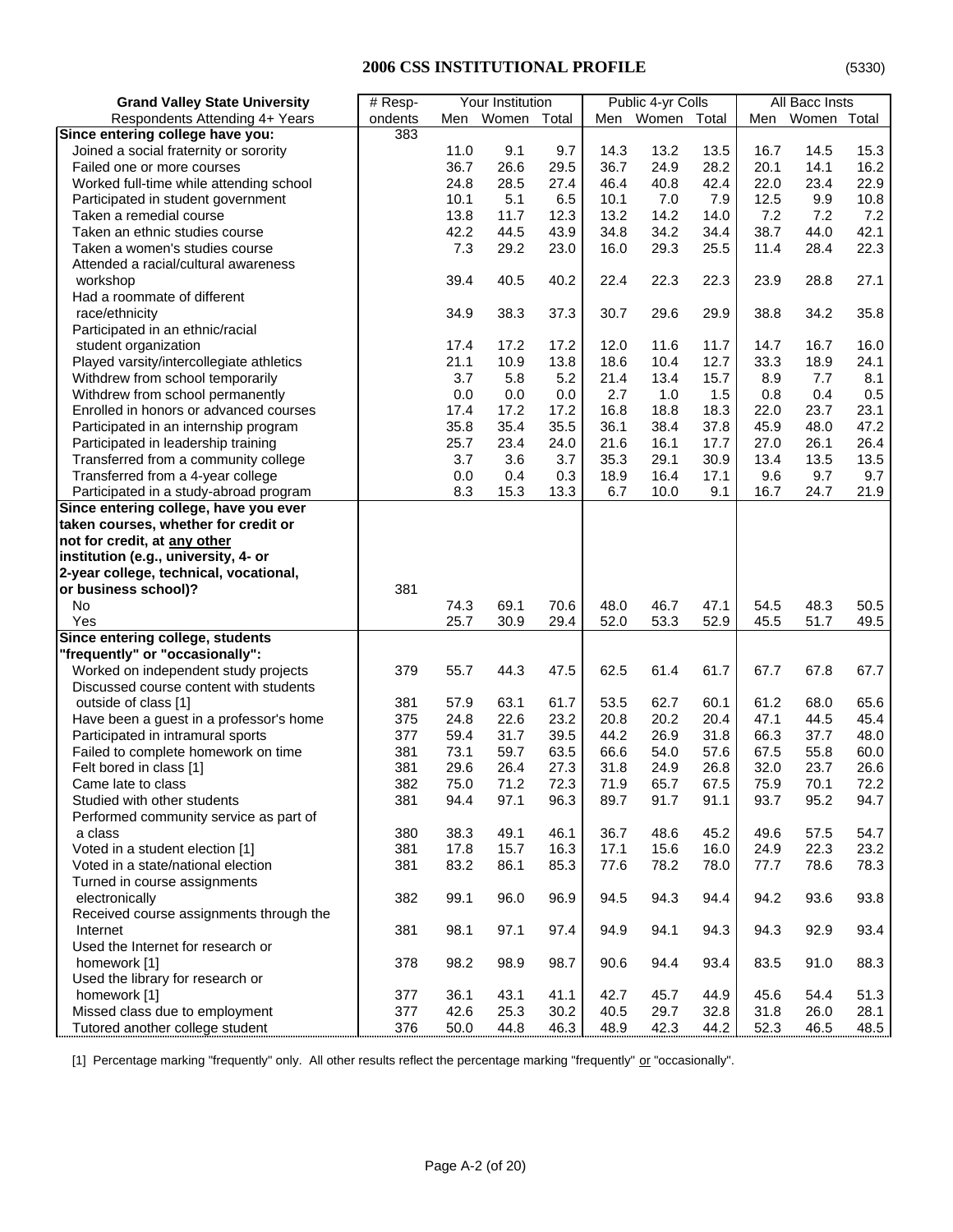| Men Women Total<br>Men Women Total<br>Women Total<br>Respondents Attending 4+ Years<br>ondents<br>Men<br>Since entering college, students<br>"frequently" or "occasionally":<br>Met with an advisor/counselor about<br>377<br>89.8<br>91.5<br>79.0<br>85.6<br>83.7<br>80.5<br>86.1<br>84.1<br>your career plans<br>92.2<br>Overslept and missed class or<br>377<br>70.4<br>61.3<br>52.4<br>54.5<br>56.2<br>60.4<br>appointment<br>57.6<br>59.8<br>67.8<br>377<br>50.0<br>46.4<br>35.6<br>37.3<br>Fell asleep in class<br>45.0<br>41.6<br>33.2<br>49.2<br>41.5<br>Had difficulty getting the courses you<br>needed<br>376<br>77.8<br>76.5<br>70.5<br>71.1<br>70.9<br>57.7<br>57.7<br>57.7<br>76.9<br>Used/purchased class notes from a<br>professional service<br>376<br>5.2<br>6.1<br>6.6<br>11.3<br>8.7<br>9.6<br>8.4<br>8.1<br>6.0<br>42.0<br>33.0<br>36.2<br>374<br>50.9<br>42.5<br>44.9<br>38.1<br>31.5<br>33.4<br>Contested a grade<br>Were graded on a curve<br>374<br>85.0<br>87.6<br>86.9<br>81.1<br>80.7<br>80.8<br>80.5<br>77.2<br>78.4<br>Observed professors actively engaging<br>376<br>59.3<br>54.1<br>55.6<br>46.9<br>46.3<br>55.7<br>54.2<br>students during class [1]<br>44.8<br>51.4<br>Students indicating they were "very<br>satisfied" or "satisfied" with their<br>current (or most recent) college in: [2]<br>General education or core curriculum<br>378<br>60.6<br>65.4<br>64.0<br>69.2<br>71.0<br>70.5<br>74.8<br>79.0<br>77.5<br>courses<br>63.5<br>376<br>63.6<br>63.6<br>63.6<br>63.9<br>61.1<br>61.9<br>64.8<br>62.8<br>Science and mathematics courses<br>62.1<br>335<br>49.0<br>67.4<br>62.7<br>69.3<br>67.4<br>66.1<br>74.1<br>71.2<br>Humanities courses<br>68.2<br>362<br>58.1<br>67.7<br>64.9<br>66.5<br>68.9<br>67.7<br>74.3<br>71.9<br>Social science courses<br>75.7<br>63.2<br>357<br>72.6<br>74.8<br>62.2<br>63.7<br>63.3<br>62.9<br>63.4<br>Laboratory facilities and equipment<br>73.6<br>378<br>57.2<br>57.1<br>69.5<br>72.0<br>71.3<br>73.4<br>73.7<br>Library facilities<br>57.0<br>74.4<br><b>Computer facilities</b><br>380<br>86.1<br>79.4<br>81.3<br>72.9<br>71.1<br>71.6<br>74.0<br>74.7<br>57.5<br>54.8<br>Quality of computer training/assistance<br>351<br>62.4<br>55.6<br>54.0<br>53.3<br>53.5<br>54.8<br>54.8<br>80.9<br>Availability of Internet access<br>381<br>97.2<br>90.5<br>92.4<br>82.2<br>79.9<br>80.6<br>79.0<br>81.8<br>Tutoring or other academic assistance<br>284<br>59.8<br>67.8<br>65.5<br>51.0<br>52.7<br>52.2<br>56.1<br>59.6<br>61.6<br>Academic advising<br>365<br>53.3<br>58.8<br>57.3<br>52.2<br>52.4<br>52.4<br>60.6<br>63.9<br>62.7<br>58.3<br>55.9<br>Career counseling and advising<br>331<br>61.1<br>57.2<br>50.2<br>51.0<br>50.8<br>54.4<br>56.7<br>40.7<br>55.7<br>Student housing<br>339<br>59.6<br>71.8<br>68.4<br>50.9<br>48.0<br>52.4<br>57.6<br>55.9<br>Financial aid services<br>331<br>61.2<br>61.0<br>55.1<br>54.7<br>55.9<br>55.9<br>60.6<br>54.6<br>67.2<br>308<br>56.5<br>60.1<br>59.1<br>43.1<br>53.3<br>50.4<br>59.7<br>64.5<br>Opportunities for community service<br>36.8<br>35.2<br>44.5<br>280<br>40.0<br>35.4<br>35.2<br>35.2<br>45.5<br>44.0<br>Job placement services for students<br>289<br>40.7<br>61.5<br>55.7<br>47.6<br>55.9<br>53.5<br>53.5<br>52.1<br>52.6<br>Campus health services<br>Ability to find a faculty or staff<br>67.7<br>67.5<br>67.5<br>63.1<br>63.9<br>72.7<br>71.9<br>mentor<br>345<br>64.1<br>70.4<br>62.3<br>55.4<br>65.8<br>68.5<br>67.5<br>Leadership opportunities<br>310<br>61.1<br>62.7<br>58.4<br>57.5<br>Recreational facilities<br>368<br>85.7<br>90.1<br>88.9<br>60.8<br>60.9<br>60.9<br>66.0<br>64.3<br>64.9<br>383<br><b>Your enrollment status</b><br>92.7<br>87.2<br>94.9<br>85.4<br>87.6<br>92.9<br>91.9<br>92.3<br>Full-time undergraduate<br>87.0<br>12.8<br>Part-time undergraduate<br>4.0<br>6.5<br>11.2<br>8.0<br>8.9<br>3.9<br>4.1<br>4.0<br>Graduate student<br>2.0<br>2.1<br>0.0<br>1.1<br>0.8<br>1.8<br>1.9<br>1.9<br>2.2<br>Not enrolled<br>0.0<br>2.2<br>1.3<br>1.6<br>0.0<br>0.0<br>1.4<br>2.5<br>1.8<br>Your undergraduate grade average<br>383<br>$A(3.75-4.0)$<br>11.0<br>15.9<br>11.7<br>18.8<br>17.9<br>21.3<br>18.6<br>14.3<br>21.3<br>A-, B+ (3.25-3.74)<br>29.4<br>37.2<br>35.0<br>33.2<br>38.4<br>36.9<br>37.2<br>44.0<br>41.6<br>38.6<br>32.3<br>B (2.75-3.24)<br>45.9<br>35.8<br>38.8<br>29.7<br>33.9<br>26.6<br>29.2<br>12.8<br>9.9<br>14.2<br>8.6<br>12.5<br>B-, C+ (2.25-2.74)<br>8.8<br>10.2<br>7.0<br>8.9<br>$C(1.75-2.24)$<br>0.9<br>0.4<br>2.0<br>2.0<br>2.0<br>2.2<br>1.5<br>0.5<br>1.1 | <b>Grand Valley State University</b> | $#$ Resp- | Your Institution |  | Public 4-yr Colls |  | All Bacc Insts |  |
|------------------------------------------------------------------------------------------------------------------------------------------------------------------------------------------------------------------------------------------------------------------------------------------------------------------------------------------------------------------------------------------------------------------------------------------------------------------------------------------------------------------------------------------------------------------------------------------------------------------------------------------------------------------------------------------------------------------------------------------------------------------------------------------------------------------------------------------------------------------------------------------------------------------------------------------------------------------------------------------------------------------------------------------------------------------------------------------------------------------------------------------------------------------------------------------------------------------------------------------------------------------------------------------------------------------------------------------------------------------------------------------------------------------------------------------------------------------------------------------------------------------------------------------------------------------------------------------------------------------------------------------------------------------------------------------------------------------------------------------------------------------------------------------------------------------------------------------------------------------------------------------------------------------------------------------------------------------------------------------------------------------------------------------------------------------------------------------------------------------------------------------------------------------------------------------------------------------------------------------------------------------------------------------------------------------------------------------------------------------------------------------------------------------------------------------------------------------------------------------------------------------------------------------------------------------------------------------------------------------------------------------------------------------------------------------------------------------------------------------------------------------------------------------------------------------------------------------------------------------------------------------------------------------------------------------------------------------------------------------------------------------------------------------------------------------------------------------------------------------------------------------------------------------------------------------------------------------------------------------------------------------------------------------------------------------------------------------------------------------------------------------------------------------------------------------------------------------------------------------------------------------------------------------------------------------------------------------------------------------------------------------------------------------------------------------------------------------------------------------------------------------------------------------------------------------------------------------------------------------------------------------------------------------------------------------------------------------------------------------------------------------------------------------------------------------------------------------------------------------------------------------------------------------------------------------------------------------------------------------------------------------------------------------------------------------------------------------------------------------------------------------------------------------------------------------------------------------------------------------------------------------------------------------------------------------------|--------------------------------------|-----------|------------------|--|-------------------|--|----------------|--|
|                                                                                                                                                                                                                                                                                                                                                                                                                                                                                                                                                                                                                                                                                                                                                                                                                                                                                                                                                                                                                                                                                                                                                                                                                                                                                                                                                                                                                                                                                                                                                                                                                                                                                                                                                                                                                                                                                                                                                                                                                                                                                                                                                                                                                                                                                                                                                                                                                                                                                                                                                                                                                                                                                                                                                                                                                                                                                                                                                                                                                                                                                                                                                                                                                                                                                                                                                                                                                                                                                                                                                                                                                                                                                                                                                                                                                                                                                                                                                                                                                                                                                                                                                                                                                                                                                                                                                                                                                                                                                                                                                                        |                                      |           |                  |  |                   |  |                |  |
|                                                                                                                                                                                                                                                                                                                                                                                                                                                                                                                                                                                                                                                                                                                                                                                                                                                                                                                                                                                                                                                                                                                                                                                                                                                                                                                                                                                                                                                                                                                                                                                                                                                                                                                                                                                                                                                                                                                                                                                                                                                                                                                                                                                                                                                                                                                                                                                                                                                                                                                                                                                                                                                                                                                                                                                                                                                                                                                                                                                                                                                                                                                                                                                                                                                                                                                                                                                                                                                                                                                                                                                                                                                                                                                                                                                                                                                                                                                                                                                                                                                                                                                                                                                                                                                                                                                                                                                                                                                                                                                                                                        |                                      |           |                  |  |                   |  |                |  |
|                                                                                                                                                                                                                                                                                                                                                                                                                                                                                                                                                                                                                                                                                                                                                                                                                                                                                                                                                                                                                                                                                                                                                                                                                                                                                                                                                                                                                                                                                                                                                                                                                                                                                                                                                                                                                                                                                                                                                                                                                                                                                                                                                                                                                                                                                                                                                                                                                                                                                                                                                                                                                                                                                                                                                                                                                                                                                                                                                                                                                                                                                                                                                                                                                                                                                                                                                                                                                                                                                                                                                                                                                                                                                                                                                                                                                                                                                                                                                                                                                                                                                                                                                                                                                                                                                                                                                                                                                                                                                                                                                                        |                                      |           |                  |  |                   |  |                |  |
|                                                                                                                                                                                                                                                                                                                                                                                                                                                                                                                                                                                                                                                                                                                                                                                                                                                                                                                                                                                                                                                                                                                                                                                                                                                                                                                                                                                                                                                                                                                                                                                                                                                                                                                                                                                                                                                                                                                                                                                                                                                                                                                                                                                                                                                                                                                                                                                                                                                                                                                                                                                                                                                                                                                                                                                                                                                                                                                                                                                                                                                                                                                                                                                                                                                                                                                                                                                                                                                                                                                                                                                                                                                                                                                                                                                                                                                                                                                                                                                                                                                                                                                                                                                                                                                                                                                                                                                                                                                                                                                                                                        |                                      |           |                  |  |                   |  |                |  |
|                                                                                                                                                                                                                                                                                                                                                                                                                                                                                                                                                                                                                                                                                                                                                                                                                                                                                                                                                                                                                                                                                                                                                                                                                                                                                                                                                                                                                                                                                                                                                                                                                                                                                                                                                                                                                                                                                                                                                                                                                                                                                                                                                                                                                                                                                                                                                                                                                                                                                                                                                                                                                                                                                                                                                                                                                                                                                                                                                                                                                                                                                                                                                                                                                                                                                                                                                                                                                                                                                                                                                                                                                                                                                                                                                                                                                                                                                                                                                                                                                                                                                                                                                                                                                                                                                                                                                                                                                                                                                                                                                                        |                                      |           |                  |  |                   |  |                |  |
|                                                                                                                                                                                                                                                                                                                                                                                                                                                                                                                                                                                                                                                                                                                                                                                                                                                                                                                                                                                                                                                                                                                                                                                                                                                                                                                                                                                                                                                                                                                                                                                                                                                                                                                                                                                                                                                                                                                                                                                                                                                                                                                                                                                                                                                                                                                                                                                                                                                                                                                                                                                                                                                                                                                                                                                                                                                                                                                                                                                                                                                                                                                                                                                                                                                                                                                                                                                                                                                                                                                                                                                                                                                                                                                                                                                                                                                                                                                                                                                                                                                                                                                                                                                                                                                                                                                                                                                                                                                                                                                                                                        |                                      |           |                  |  |                   |  |                |  |
|                                                                                                                                                                                                                                                                                                                                                                                                                                                                                                                                                                                                                                                                                                                                                                                                                                                                                                                                                                                                                                                                                                                                                                                                                                                                                                                                                                                                                                                                                                                                                                                                                                                                                                                                                                                                                                                                                                                                                                                                                                                                                                                                                                                                                                                                                                                                                                                                                                                                                                                                                                                                                                                                                                                                                                                                                                                                                                                                                                                                                                                                                                                                                                                                                                                                                                                                                                                                                                                                                                                                                                                                                                                                                                                                                                                                                                                                                                                                                                                                                                                                                                                                                                                                                                                                                                                                                                                                                                                                                                                                                                        |                                      |           |                  |  |                   |  |                |  |
|                                                                                                                                                                                                                                                                                                                                                                                                                                                                                                                                                                                                                                                                                                                                                                                                                                                                                                                                                                                                                                                                                                                                                                                                                                                                                                                                                                                                                                                                                                                                                                                                                                                                                                                                                                                                                                                                                                                                                                                                                                                                                                                                                                                                                                                                                                                                                                                                                                                                                                                                                                                                                                                                                                                                                                                                                                                                                                                                                                                                                                                                                                                                                                                                                                                                                                                                                                                                                                                                                                                                                                                                                                                                                                                                                                                                                                                                                                                                                                                                                                                                                                                                                                                                                                                                                                                                                                                                                                                                                                                                                                        |                                      |           |                  |  |                   |  |                |  |
|                                                                                                                                                                                                                                                                                                                                                                                                                                                                                                                                                                                                                                                                                                                                                                                                                                                                                                                                                                                                                                                                                                                                                                                                                                                                                                                                                                                                                                                                                                                                                                                                                                                                                                                                                                                                                                                                                                                                                                                                                                                                                                                                                                                                                                                                                                                                                                                                                                                                                                                                                                                                                                                                                                                                                                                                                                                                                                                                                                                                                                                                                                                                                                                                                                                                                                                                                                                                                                                                                                                                                                                                                                                                                                                                                                                                                                                                                                                                                                                                                                                                                                                                                                                                                                                                                                                                                                                                                                                                                                                                                                        |                                      |           |                  |  |                   |  |                |  |
|                                                                                                                                                                                                                                                                                                                                                                                                                                                                                                                                                                                                                                                                                                                                                                                                                                                                                                                                                                                                                                                                                                                                                                                                                                                                                                                                                                                                                                                                                                                                                                                                                                                                                                                                                                                                                                                                                                                                                                                                                                                                                                                                                                                                                                                                                                                                                                                                                                                                                                                                                                                                                                                                                                                                                                                                                                                                                                                                                                                                                                                                                                                                                                                                                                                                                                                                                                                                                                                                                                                                                                                                                                                                                                                                                                                                                                                                                                                                                                                                                                                                                                                                                                                                                                                                                                                                                                                                                                                                                                                                                                        |                                      |           |                  |  |                   |  |                |  |
|                                                                                                                                                                                                                                                                                                                                                                                                                                                                                                                                                                                                                                                                                                                                                                                                                                                                                                                                                                                                                                                                                                                                                                                                                                                                                                                                                                                                                                                                                                                                                                                                                                                                                                                                                                                                                                                                                                                                                                                                                                                                                                                                                                                                                                                                                                                                                                                                                                                                                                                                                                                                                                                                                                                                                                                                                                                                                                                                                                                                                                                                                                                                                                                                                                                                                                                                                                                                                                                                                                                                                                                                                                                                                                                                                                                                                                                                                                                                                                                                                                                                                                                                                                                                                                                                                                                                                                                                                                                                                                                                                                        |                                      |           |                  |  |                   |  |                |  |
|                                                                                                                                                                                                                                                                                                                                                                                                                                                                                                                                                                                                                                                                                                                                                                                                                                                                                                                                                                                                                                                                                                                                                                                                                                                                                                                                                                                                                                                                                                                                                                                                                                                                                                                                                                                                                                                                                                                                                                                                                                                                                                                                                                                                                                                                                                                                                                                                                                                                                                                                                                                                                                                                                                                                                                                                                                                                                                                                                                                                                                                                                                                                                                                                                                                                                                                                                                                                                                                                                                                                                                                                                                                                                                                                                                                                                                                                                                                                                                                                                                                                                                                                                                                                                                                                                                                                                                                                                                                                                                                                                                        |                                      |           |                  |  |                   |  |                |  |
|                                                                                                                                                                                                                                                                                                                                                                                                                                                                                                                                                                                                                                                                                                                                                                                                                                                                                                                                                                                                                                                                                                                                                                                                                                                                                                                                                                                                                                                                                                                                                                                                                                                                                                                                                                                                                                                                                                                                                                                                                                                                                                                                                                                                                                                                                                                                                                                                                                                                                                                                                                                                                                                                                                                                                                                                                                                                                                                                                                                                                                                                                                                                                                                                                                                                                                                                                                                                                                                                                                                                                                                                                                                                                                                                                                                                                                                                                                                                                                                                                                                                                                                                                                                                                                                                                                                                                                                                                                                                                                                                                                        |                                      |           |                  |  |                   |  |                |  |
|                                                                                                                                                                                                                                                                                                                                                                                                                                                                                                                                                                                                                                                                                                                                                                                                                                                                                                                                                                                                                                                                                                                                                                                                                                                                                                                                                                                                                                                                                                                                                                                                                                                                                                                                                                                                                                                                                                                                                                                                                                                                                                                                                                                                                                                                                                                                                                                                                                                                                                                                                                                                                                                                                                                                                                                                                                                                                                                                                                                                                                                                                                                                                                                                                                                                                                                                                                                                                                                                                                                                                                                                                                                                                                                                                                                                                                                                                                                                                                                                                                                                                                                                                                                                                                                                                                                                                                                                                                                                                                                                                                        |                                      |           |                  |  |                   |  |                |  |
|                                                                                                                                                                                                                                                                                                                                                                                                                                                                                                                                                                                                                                                                                                                                                                                                                                                                                                                                                                                                                                                                                                                                                                                                                                                                                                                                                                                                                                                                                                                                                                                                                                                                                                                                                                                                                                                                                                                                                                                                                                                                                                                                                                                                                                                                                                                                                                                                                                                                                                                                                                                                                                                                                                                                                                                                                                                                                                                                                                                                                                                                                                                                                                                                                                                                                                                                                                                                                                                                                                                                                                                                                                                                                                                                                                                                                                                                                                                                                                                                                                                                                                                                                                                                                                                                                                                                                                                                                                                                                                                                                                        |                                      |           |                  |  |                   |  |                |  |
|                                                                                                                                                                                                                                                                                                                                                                                                                                                                                                                                                                                                                                                                                                                                                                                                                                                                                                                                                                                                                                                                                                                                                                                                                                                                                                                                                                                                                                                                                                                                                                                                                                                                                                                                                                                                                                                                                                                                                                                                                                                                                                                                                                                                                                                                                                                                                                                                                                                                                                                                                                                                                                                                                                                                                                                                                                                                                                                                                                                                                                                                                                                                                                                                                                                                                                                                                                                                                                                                                                                                                                                                                                                                                                                                                                                                                                                                                                                                                                                                                                                                                                                                                                                                                                                                                                                                                                                                                                                                                                                                                                        |                                      |           |                  |  |                   |  |                |  |
|                                                                                                                                                                                                                                                                                                                                                                                                                                                                                                                                                                                                                                                                                                                                                                                                                                                                                                                                                                                                                                                                                                                                                                                                                                                                                                                                                                                                                                                                                                                                                                                                                                                                                                                                                                                                                                                                                                                                                                                                                                                                                                                                                                                                                                                                                                                                                                                                                                                                                                                                                                                                                                                                                                                                                                                                                                                                                                                                                                                                                                                                                                                                                                                                                                                                                                                                                                                                                                                                                                                                                                                                                                                                                                                                                                                                                                                                                                                                                                                                                                                                                                                                                                                                                                                                                                                                                                                                                                                                                                                                                                        |                                      |           |                  |  |                   |  |                |  |
|                                                                                                                                                                                                                                                                                                                                                                                                                                                                                                                                                                                                                                                                                                                                                                                                                                                                                                                                                                                                                                                                                                                                                                                                                                                                                                                                                                                                                                                                                                                                                                                                                                                                                                                                                                                                                                                                                                                                                                                                                                                                                                                                                                                                                                                                                                                                                                                                                                                                                                                                                                                                                                                                                                                                                                                                                                                                                                                                                                                                                                                                                                                                                                                                                                                                                                                                                                                                                                                                                                                                                                                                                                                                                                                                                                                                                                                                                                                                                                                                                                                                                                                                                                                                                                                                                                                                                                                                                                                                                                                                                                        |                                      |           |                  |  |                   |  |                |  |
|                                                                                                                                                                                                                                                                                                                                                                                                                                                                                                                                                                                                                                                                                                                                                                                                                                                                                                                                                                                                                                                                                                                                                                                                                                                                                                                                                                                                                                                                                                                                                                                                                                                                                                                                                                                                                                                                                                                                                                                                                                                                                                                                                                                                                                                                                                                                                                                                                                                                                                                                                                                                                                                                                                                                                                                                                                                                                                                                                                                                                                                                                                                                                                                                                                                                                                                                                                                                                                                                                                                                                                                                                                                                                                                                                                                                                                                                                                                                                                                                                                                                                                                                                                                                                                                                                                                                                                                                                                                                                                                                                                        |                                      |           |                  |  |                   |  |                |  |
|                                                                                                                                                                                                                                                                                                                                                                                                                                                                                                                                                                                                                                                                                                                                                                                                                                                                                                                                                                                                                                                                                                                                                                                                                                                                                                                                                                                                                                                                                                                                                                                                                                                                                                                                                                                                                                                                                                                                                                                                                                                                                                                                                                                                                                                                                                                                                                                                                                                                                                                                                                                                                                                                                                                                                                                                                                                                                                                                                                                                                                                                                                                                                                                                                                                                                                                                                                                                                                                                                                                                                                                                                                                                                                                                                                                                                                                                                                                                                                                                                                                                                                                                                                                                                                                                                                                                                                                                                                                                                                                                                                        |                                      |           |                  |  |                   |  |                |  |
|                                                                                                                                                                                                                                                                                                                                                                                                                                                                                                                                                                                                                                                                                                                                                                                                                                                                                                                                                                                                                                                                                                                                                                                                                                                                                                                                                                                                                                                                                                                                                                                                                                                                                                                                                                                                                                                                                                                                                                                                                                                                                                                                                                                                                                                                                                                                                                                                                                                                                                                                                                                                                                                                                                                                                                                                                                                                                                                                                                                                                                                                                                                                                                                                                                                                                                                                                                                                                                                                                                                                                                                                                                                                                                                                                                                                                                                                                                                                                                                                                                                                                                                                                                                                                                                                                                                                                                                                                                                                                                                                                                        |                                      |           |                  |  |                   |  |                |  |
|                                                                                                                                                                                                                                                                                                                                                                                                                                                                                                                                                                                                                                                                                                                                                                                                                                                                                                                                                                                                                                                                                                                                                                                                                                                                                                                                                                                                                                                                                                                                                                                                                                                                                                                                                                                                                                                                                                                                                                                                                                                                                                                                                                                                                                                                                                                                                                                                                                                                                                                                                                                                                                                                                                                                                                                                                                                                                                                                                                                                                                                                                                                                                                                                                                                                                                                                                                                                                                                                                                                                                                                                                                                                                                                                                                                                                                                                                                                                                                                                                                                                                                                                                                                                                                                                                                                                                                                                                                                                                                                                                                        |                                      |           |                  |  |                   |  |                |  |
|                                                                                                                                                                                                                                                                                                                                                                                                                                                                                                                                                                                                                                                                                                                                                                                                                                                                                                                                                                                                                                                                                                                                                                                                                                                                                                                                                                                                                                                                                                                                                                                                                                                                                                                                                                                                                                                                                                                                                                                                                                                                                                                                                                                                                                                                                                                                                                                                                                                                                                                                                                                                                                                                                                                                                                                                                                                                                                                                                                                                                                                                                                                                                                                                                                                                                                                                                                                                                                                                                                                                                                                                                                                                                                                                                                                                                                                                                                                                                                                                                                                                                                                                                                                                                                                                                                                                                                                                                                                                                                                                                                        |                                      |           |                  |  |                   |  |                |  |
|                                                                                                                                                                                                                                                                                                                                                                                                                                                                                                                                                                                                                                                                                                                                                                                                                                                                                                                                                                                                                                                                                                                                                                                                                                                                                                                                                                                                                                                                                                                                                                                                                                                                                                                                                                                                                                                                                                                                                                                                                                                                                                                                                                                                                                                                                                                                                                                                                                                                                                                                                                                                                                                                                                                                                                                                                                                                                                                                                                                                                                                                                                                                                                                                                                                                                                                                                                                                                                                                                                                                                                                                                                                                                                                                                                                                                                                                                                                                                                                                                                                                                                                                                                                                                                                                                                                                                                                                                                                                                                                                                                        |                                      |           |                  |  |                   |  |                |  |
|                                                                                                                                                                                                                                                                                                                                                                                                                                                                                                                                                                                                                                                                                                                                                                                                                                                                                                                                                                                                                                                                                                                                                                                                                                                                                                                                                                                                                                                                                                                                                                                                                                                                                                                                                                                                                                                                                                                                                                                                                                                                                                                                                                                                                                                                                                                                                                                                                                                                                                                                                                                                                                                                                                                                                                                                                                                                                                                                                                                                                                                                                                                                                                                                                                                                                                                                                                                                                                                                                                                                                                                                                                                                                                                                                                                                                                                                                                                                                                                                                                                                                                                                                                                                                                                                                                                                                                                                                                                                                                                                                                        |                                      |           |                  |  |                   |  |                |  |
|                                                                                                                                                                                                                                                                                                                                                                                                                                                                                                                                                                                                                                                                                                                                                                                                                                                                                                                                                                                                                                                                                                                                                                                                                                                                                                                                                                                                                                                                                                                                                                                                                                                                                                                                                                                                                                                                                                                                                                                                                                                                                                                                                                                                                                                                                                                                                                                                                                                                                                                                                                                                                                                                                                                                                                                                                                                                                                                                                                                                                                                                                                                                                                                                                                                                                                                                                                                                                                                                                                                                                                                                                                                                                                                                                                                                                                                                                                                                                                                                                                                                                                                                                                                                                                                                                                                                                                                                                                                                                                                                                                        |                                      |           |                  |  |                   |  |                |  |
|                                                                                                                                                                                                                                                                                                                                                                                                                                                                                                                                                                                                                                                                                                                                                                                                                                                                                                                                                                                                                                                                                                                                                                                                                                                                                                                                                                                                                                                                                                                                                                                                                                                                                                                                                                                                                                                                                                                                                                                                                                                                                                                                                                                                                                                                                                                                                                                                                                                                                                                                                                                                                                                                                                                                                                                                                                                                                                                                                                                                                                                                                                                                                                                                                                                                                                                                                                                                                                                                                                                                                                                                                                                                                                                                                                                                                                                                                                                                                                                                                                                                                                                                                                                                                                                                                                                                                                                                                                                                                                                                                                        |                                      |           |                  |  |                   |  |                |  |
|                                                                                                                                                                                                                                                                                                                                                                                                                                                                                                                                                                                                                                                                                                                                                                                                                                                                                                                                                                                                                                                                                                                                                                                                                                                                                                                                                                                                                                                                                                                                                                                                                                                                                                                                                                                                                                                                                                                                                                                                                                                                                                                                                                                                                                                                                                                                                                                                                                                                                                                                                                                                                                                                                                                                                                                                                                                                                                                                                                                                                                                                                                                                                                                                                                                                                                                                                                                                                                                                                                                                                                                                                                                                                                                                                                                                                                                                                                                                                                                                                                                                                                                                                                                                                                                                                                                                                                                                                                                                                                                                                                        |                                      |           |                  |  |                   |  |                |  |
|                                                                                                                                                                                                                                                                                                                                                                                                                                                                                                                                                                                                                                                                                                                                                                                                                                                                                                                                                                                                                                                                                                                                                                                                                                                                                                                                                                                                                                                                                                                                                                                                                                                                                                                                                                                                                                                                                                                                                                                                                                                                                                                                                                                                                                                                                                                                                                                                                                                                                                                                                                                                                                                                                                                                                                                                                                                                                                                                                                                                                                                                                                                                                                                                                                                                                                                                                                                                                                                                                                                                                                                                                                                                                                                                                                                                                                                                                                                                                                                                                                                                                                                                                                                                                                                                                                                                                                                                                                                                                                                                                                        |                                      |           |                  |  |                   |  |                |  |
|                                                                                                                                                                                                                                                                                                                                                                                                                                                                                                                                                                                                                                                                                                                                                                                                                                                                                                                                                                                                                                                                                                                                                                                                                                                                                                                                                                                                                                                                                                                                                                                                                                                                                                                                                                                                                                                                                                                                                                                                                                                                                                                                                                                                                                                                                                                                                                                                                                                                                                                                                                                                                                                                                                                                                                                                                                                                                                                                                                                                                                                                                                                                                                                                                                                                                                                                                                                                                                                                                                                                                                                                                                                                                                                                                                                                                                                                                                                                                                                                                                                                                                                                                                                                                                                                                                                                                                                                                                                                                                                                                                        |                                      |           |                  |  |                   |  |                |  |
|                                                                                                                                                                                                                                                                                                                                                                                                                                                                                                                                                                                                                                                                                                                                                                                                                                                                                                                                                                                                                                                                                                                                                                                                                                                                                                                                                                                                                                                                                                                                                                                                                                                                                                                                                                                                                                                                                                                                                                                                                                                                                                                                                                                                                                                                                                                                                                                                                                                                                                                                                                                                                                                                                                                                                                                                                                                                                                                                                                                                                                                                                                                                                                                                                                                                                                                                                                                                                                                                                                                                                                                                                                                                                                                                                                                                                                                                                                                                                                                                                                                                                                                                                                                                                                                                                                                                                                                                                                                                                                                                                                        |                                      |           |                  |  |                   |  |                |  |
|                                                                                                                                                                                                                                                                                                                                                                                                                                                                                                                                                                                                                                                                                                                                                                                                                                                                                                                                                                                                                                                                                                                                                                                                                                                                                                                                                                                                                                                                                                                                                                                                                                                                                                                                                                                                                                                                                                                                                                                                                                                                                                                                                                                                                                                                                                                                                                                                                                                                                                                                                                                                                                                                                                                                                                                                                                                                                                                                                                                                                                                                                                                                                                                                                                                                                                                                                                                                                                                                                                                                                                                                                                                                                                                                                                                                                                                                                                                                                                                                                                                                                                                                                                                                                                                                                                                                                                                                                                                                                                                                                                        |                                      |           |                  |  |                   |  |                |  |
|                                                                                                                                                                                                                                                                                                                                                                                                                                                                                                                                                                                                                                                                                                                                                                                                                                                                                                                                                                                                                                                                                                                                                                                                                                                                                                                                                                                                                                                                                                                                                                                                                                                                                                                                                                                                                                                                                                                                                                                                                                                                                                                                                                                                                                                                                                                                                                                                                                                                                                                                                                                                                                                                                                                                                                                                                                                                                                                                                                                                                                                                                                                                                                                                                                                                                                                                                                                                                                                                                                                                                                                                                                                                                                                                                                                                                                                                                                                                                                                                                                                                                                                                                                                                                                                                                                                                                                                                                                                                                                                                                                        |                                      |           |                  |  |                   |  |                |  |
|                                                                                                                                                                                                                                                                                                                                                                                                                                                                                                                                                                                                                                                                                                                                                                                                                                                                                                                                                                                                                                                                                                                                                                                                                                                                                                                                                                                                                                                                                                                                                                                                                                                                                                                                                                                                                                                                                                                                                                                                                                                                                                                                                                                                                                                                                                                                                                                                                                                                                                                                                                                                                                                                                                                                                                                                                                                                                                                                                                                                                                                                                                                                                                                                                                                                                                                                                                                                                                                                                                                                                                                                                                                                                                                                                                                                                                                                                                                                                                                                                                                                                                                                                                                                                                                                                                                                                                                                                                                                                                                                                                        |                                      |           |                  |  |                   |  |                |  |
|                                                                                                                                                                                                                                                                                                                                                                                                                                                                                                                                                                                                                                                                                                                                                                                                                                                                                                                                                                                                                                                                                                                                                                                                                                                                                                                                                                                                                                                                                                                                                                                                                                                                                                                                                                                                                                                                                                                                                                                                                                                                                                                                                                                                                                                                                                                                                                                                                                                                                                                                                                                                                                                                                                                                                                                                                                                                                                                                                                                                                                                                                                                                                                                                                                                                                                                                                                                                                                                                                                                                                                                                                                                                                                                                                                                                                                                                                                                                                                                                                                                                                                                                                                                                                                                                                                                                                                                                                                                                                                                                                                        |                                      |           |                  |  |                   |  |                |  |
|                                                                                                                                                                                                                                                                                                                                                                                                                                                                                                                                                                                                                                                                                                                                                                                                                                                                                                                                                                                                                                                                                                                                                                                                                                                                                                                                                                                                                                                                                                                                                                                                                                                                                                                                                                                                                                                                                                                                                                                                                                                                                                                                                                                                                                                                                                                                                                                                                                                                                                                                                                                                                                                                                                                                                                                                                                                                                                                                                                                                                                                                                                                                                                                                                                                                                                                                                                                                                                                                                                                                                                                                                                                                                                                                                                                                                                                                                                                                                                                                                                                                                                                                                                                                                                                                                                                                                                                                                                                                                                                                                                        |                                      |           |                  |  |                   |  |                |  |
|                                                                                                                                                                                                                                                                                                                                                                                                                                                                                                                                                                                                                                                                                                                                                                                                                                                                                                                                                                                                                                                                                                                                                                                                                                                                                                                                                                                                                                                                                                                                                                                                                                                                                                                                                                                                                                                                                                                                                                                                                                                                                                                                                                                                                                                                                                                                                                                                                                                                                                                                                                                                                                                                                                                                                                                                                                                                                                                                                                                                                                                                                                                                                                                                                                                                                                                                                                                                                                                                                                                                                                                                                                                                                                                                                                                                                                                                                                                                                                                                                                                                                                                                                                                                                                                                                                                                                                                                                                                                                                                                                                        |                                      |           |                  |  |                   |  |                |  |
|                                                                                                                                                                                                                                                                                                                                                                                                                                                                                                                                                                                                                                                                                                                                                                                                                                                                                                                                                                                                                                                                                                                                                                                                                                                                                                                                                                                                                                                                                                                                                                                                                                                                                                                                                                                                                                                                                                                                                                                                                                                                                                                                                                                                                                                                                                                                                                                                                                                                                                                                                                                                                                                                                                                                                                                                                                                                                                                                                                                                                                                                                                                                                                                                                                                                                                                                                                                                                                                                                                                                                                                                                                                                                                                                                                                                                                                                                                                                                                                                                                                                                                                                                                                                                                                                                                                                                                                                                                                                                                                                                                        |                                      |           |                  |  |                   |  |                |  |
|                                                                                                                                                                                                                                                                                                                                                                                                                                                                                                                                                                                                                                                                                                                                                                                                                                                                                                                                                                                                                                                                                                                                                                                                                                                                                                                                                                                                                                                                                                                                                                                                                                                                                                                                                                                                                                                                                                                                                                                                                                                                                                                                                                                                                                                                                                                                                                                                                                                                                                                                                                                                                                                                                                                                                                                                                                                                                                                                                                                                                                                                                                                                                                                                                                                                                                                                                                                                                                                                                                                                                                                                                                                                                                                                                                                                                                                                                                                                                                                                                                                                                                                                                                                                                                                                                                                                                                                                                                                                                                                                                                        |                                      |           |                  |  |                   |  |                |  |
|                                                                                                                                                                                                                                                                                                                                                                                                                                                                                                                                                                                                                                                                                                                                                                                                                                                                                                                                                                                                                                                                                                                                                                                                                                                                                                                                                                                                                                                                                                                                                                                                                                                                                                                                                                                                                                                                                                                                                                                                                                                                                                                                                                                                                                                                                                                                                                                                                                                                                                                                                                                                                                                                                                                                                                                                                                                                                                                                                                                                                                                                                                                                                                                                                                                                                                                                                                                                                                                                                                                                                                                                                                                                                                                                                                                                                                                                                                                                                                                                                                                                                                                                                                                                                                                                                                                                                                                                                                                                                                                                                                        |                                      |           |                  |  |                   |  |                |  |
|                                                                                                                                                                                                                                                                                                                                                                                                                                                                                                                                                                                                                                                                                                                                                                                                                                                                                                                                                                                                                                                                                                                                                                                                                                                                                                                                                                                                                                                                                                                                                                                                                                                                                                                                                                                                                                                                                                                                                                                                                                                                                                                                                                                                                                                                                                                                                                                                                                                                                                                                                                                                                                                                                                                                                                                                                                                                                                                                                                                                                                                                                                                                                                                                                                                                                                                                                                                                                                                                                                                                                                                                                                                                                                                                                                                                                                                                                                                                                                                                                                                                                                                                                                                                                                                                                                                                                                                                                                                                                                                                                                        |                                      |           |                  |  |                   |  |                |  |
|                                                                                                                                                                                                                                                                                                                                                                                                                                                                                                                                                                                                                                                                                                                                                                                                                                                                                                                                                                                                                                                                                                                                                                                                                                                                                                                                                                                                                                                                                                                                                                                                                                                                                                                                                                                                                                                                                                                                                                                                                                                                                                                                                                                                                                                                                                                                                                                                                                                                                                                                                                                                                                                                                                                                                                                                                                                                                                                                                                                                                                                                                                                                                                                                                                                                                                                                                                                                                                                                                                                                                                                                                                                                                                                                                                                                                                                                                                                                                                                                                                                                                                                                                                                                                                                                                                                                                                                                                                                                                                                                                                        |                                      |           |                  |  |                   |  |                |  |
|                                                                                                                                                                                                                                                                                                                                                                                                                                                                                                                                                                                                                                                                                                                                                                                                                                                                                                                                                                                                                                                                                                                                                                                                                                                                                                                                                                                                                                                                                                                                                                                                                                                                                                                                                                                                                                                                                                                                                                                                                                                                                                                                                                                                                                                                                                                                                                                                                                                                                                                                                                                                                                                                                                                                                                                                                                                                                                                                                                                                                                                                                                                                                                                                                                                                                                                                                                                                                                                                                                                                                                                                                                                                                                                                                                                                                                                                                                                                                                                                                                                                                                                                                                                                                                                                                                                                                                                                                                                                                                                                                                        |                                      |           |                  |  |                   |  |                |  |
|                                                                                                                                                                                                                                                                                                                                                                                                                                                                                                                                                                                                                                                                                                                                                                                                                                                                                                                                                                                                                                                                                                                                                                                                                                                                                                                                                                                                                                                                                                                                                                                                                                                                                                                                                                                                                                                                                                                                                                                                                                                                                                                                                                                                                                                                                                                                                                                                                                                                                                                                                                                                                                                                                                                                                                                                                                                                                                                                                                                                                                                                                                                                                                                                                                                                                                                                                                                                                                                                                                                                                                                                                                                                                                                                                                                                                                                                                                                                                                                                                                                                                                                                                                                                                                                                                                                                                                                                                                                                                                                                                                        |                                      |           |                  |  |                   |  |                |  |
|                                                                                                                                                                                                                                                                                                                                                                                                                                                                                                                                                                                                                                                                                                                                                                                                                                                                                                                                                                                                                                                                                                                                                                                                                                                                                                                                                                                                                                                                                                                                                                                                                                                                                                                                                                                                                                                                                                                                                                                                                                                                                                                                                                                                                                                                                                                                                                                                                                                                                                                                                                                                                                                                                                                                                                                                                                                                                                                                                                                                                                                                                                                                                                                                                                                                                                                                                                                                                                                                                                                                                                                                                                                                                                                                                                                                                                                                                                                                                                                                                                                                                                                                                                                                                                                                                                                                                                                                                                                                                                                                                                        |                                      |           |                  |  |                   |  |                |  |
|                                                                                                                                                                                                                                                                                                                                                                                                                                                                                                                                                                                                                                                                                                                                                                                                                                                                                                                                                                                                                                                                                                                                                                                                                                                                                                                                                                                                                                                                                                                                                                                                                                                                                                                                                                                                                                                                                                                                                                                                                                                                                                                                                                                                                                                                                                                                                                                                                                                                                                                                                                                                                                                                                                                                                                                                                                                                                                                                                                                                                                                                                                                                                                                                                                                                                                                                                                                                                                                                                                                                                                                                                                                                                                                                                                                                                                                                                                                                                                                                                                                                                                                                                                                                                                                                                                                                                                                                                                                                                                                                                                        |                                      |           |                  |  |                   |  |                |  |
|                                                                                                                                                                                                                                                                                                                                                                                                                                                                                                                                                                                                                                                                                                                                                                                                                                                                                                                                                                                                                                                                                                                                                                                                                                                                                                                                                                                                                                                                                                                                                                                                                                                                                                                                                                                                                                                                                                                                                                                                                                                                                                                                                                                                                                                                                                                                                                                                                                                                                                                                                                                                                                                                                                                                                                                                                                                                                                                                                                                                                                                                                                                                                                                                                                                                                                                                                                                                                                                                                                                                                                                                                                                                                                                                                                                                                                                                                                                                                                                                                                                                                                                                                                                                                                                                                                                                                                                                                                                                                                                                                                        |                                      |           |                  |  |                   |  |                |  |
|                                                                                                                                                                                                                                                                                                                                                                                                                                                                                                                                                                                                                                                                                                                                                                                                                                                                                                                                                                                                                                                                                                                                                                                                                                                                                                                                                                                                                                                                                                                                                                                                                                                                                                                                                                                                                                                                                                                                                                                                                                                                                                                                                                                                                                                                                                                                                                                                                                                                                                                                                                                                                                                                                                                                                                                                                                                                                                                                                                                                                                                                                                                                                                                                                                                                                                                                                                                                                                                                                                                                                                                                                                                                                                                                                                                                                                                                                                                                                                                                                                                                                                                                                                                                                                                                                                                                                                                                                                                                                                                                                                        |                                      |           |                  |  |                   |  |                |  |
|                                                                                                                                                                                                                                                                                                                                                                                                                                                                                                                                                                                                                                                                                                                                                                                                                                                                                                                                                                                                                                                                                                                                                                                                                                                                                                                                                                                                                                                                                                                                                                                                                                                                                                                                                                                                                                                                                                                                                                                                                                                                                                                                                                                                                                                                                                                                                                                                                                                                                                                                                                                                                                                                                                                                                                                                                                                                                                                                                                                                                                                                                                                                                                                                                                                                                                                                                                                                                                                                                                                                                                                                                                                                                                                                                                                                                                                                                                                                                                                                                                                                                                                                                                                                                                                                                                                                                                                                                                                                                                                                                                        |                                      |           |                  |  |                   |  |                |  |
|                                                                                                                                                                                                                                                                                                                                                                                                                                                                                                                                                                                                                                                                                                                                                                                                                                                                                                                                                                                                                                                                                                                                                                                                                                                                                                                                                                                                                                                                                                                                                                                                                                                                                                                                                                                                                                                                                                                                                                                                                                                                                                                                                                                                                                                                                                                                                                                                                                                                                                                                                                                                                                                                                                                                                                                                                                                                                                                                                                                                                                                                                                                                                                                                                                                                                                                                                                                                                                                                                                                                                                                                                                                                                                                                                                                                                                                                                                                                                                                                                                                                                                                                                                                                                                                                                                                                                                                                                                                                                                                                                                        |                                      |           |                  |  |                   |  |                |  |
|                                                                                                                                                                                                                                                                                                                                                                                                                                                                                                                                                                                                                                                                                                                                                                                                                                                                                                                                                                                                                                                                                                                                                                                                                                                                                                                                                                                                                                                                                                                                                                                                                                                                                                                                                                                                                                                                                                                                                                                                                                                                                                                                                                                                                                                                                                                                                                                                                                                                                                                                                                                                                                                                                                                                                                                                                                                                                                                                                                                                                                                                                                                                                                                                                                                                                                                                                                                                                                                                                                                                                                                                                                                                                                                                                                                                                                                                                                                                                                                                                                                                                                                                                                                                                                                                                                                                                                                                                                                                                                                                                                        |                                      |           |                  |  |                   |  |                |  |
| C- or less (below 1.75)<br>0.0<br>0.0<br>0.0<br>0.1<br>0.1<br>0.1<br>0.1<br>0.0<br>0.0                                                                                                                                                                                                                                                                                                                                                                                                                                                                                                                                                                                                                                                                                                                                                                                                                                                                                                                                                                                                                                                                                                                                                                                                                                                                                                                                                                                                                                                                                                                                                                                                                                                                                                                                                                                                                                                                                                                                                                                                                                                                                                                                                                                                                                                                                                                                                                                                                                                                                                                                                                                                                                                                                                                                                                                                                                                                                                                                                                                                                                                                                                                                                                                                                                                                                                                                                                                                                                                                                                                                                                                                                                                                                                                                                                                                                                                                                                                                                                                                                                                                                                                                                                                                                                                                                                                                                                                                                                                                                 |                                      |           |                  |  |                   |  |                |  |

[1] Percentage responding "frequently" only. All other results reflect the percentage marking "frequently" or "occasionally".

[2] Respondents marking "Can't rate/No experience" were not included in the calculation of these results.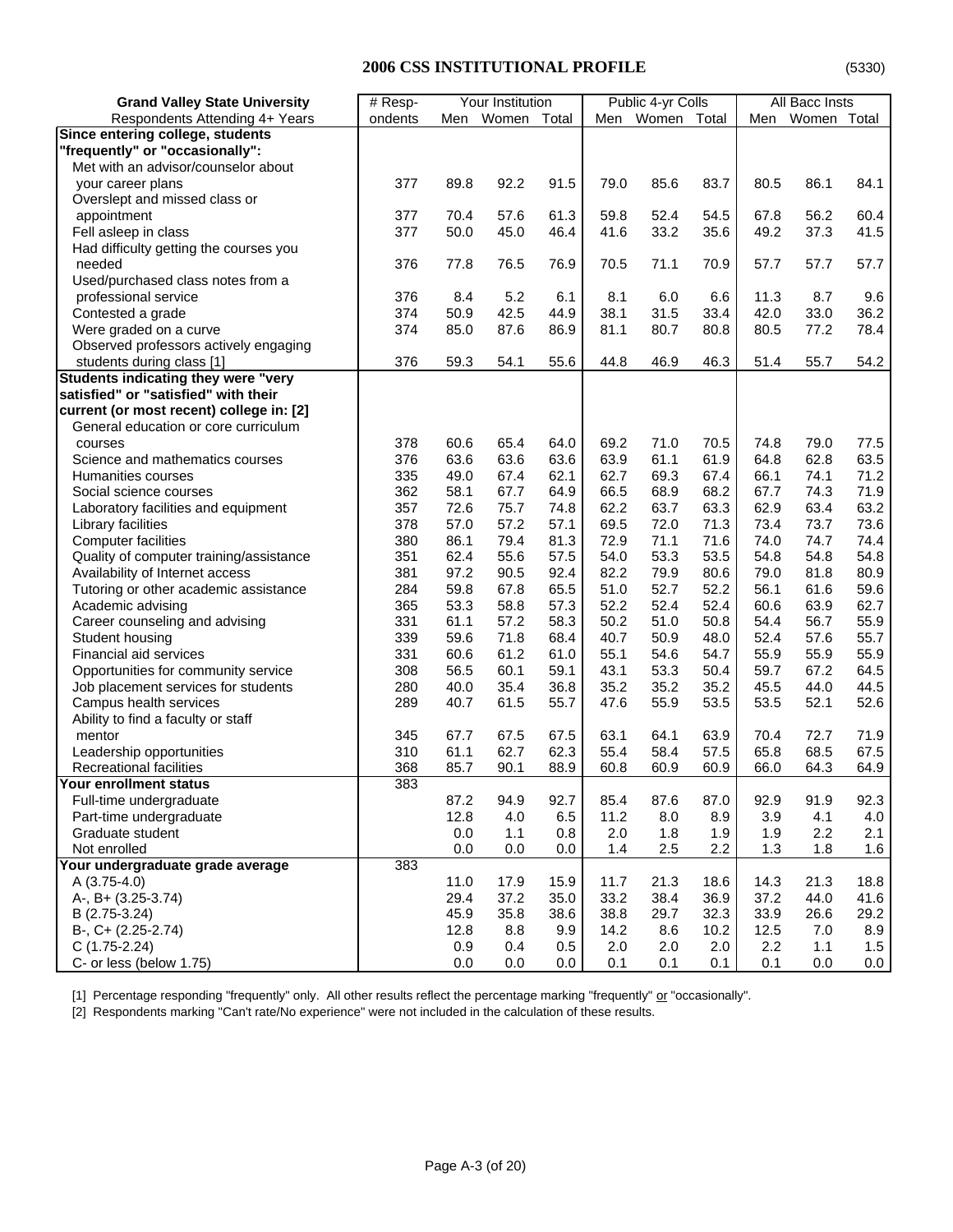| <b>Grand Valley State University</b>     | # Resp-                    | Your Institution |              |              | Public 4-yr Colls |             | All Bacc Insts |              |              |             |
|------------------------------------------|----------------------------|------------------|--------------|--------------|-------------------|-------------|----------------|--------------|--------------|-------------|
| Respondents Attending 4+ Years           | ondents                    | Men              | Women        | Total        | Men               | Women Total |                | Men          | Women Total  |             |
| DURING THE PAST YEAR, HOW MUCH TIME      |                            |                  |              |              |                   |             |                |              |              |             |
| DID YOU SPEND DURING A TYPICAL WEEK      |                            |                  |              |              |                   |             |                |              |              |             |
| DOING THE FOLLOWING ACTIVITIES?          |                            |                  |              |              |                   |             |                |              |              |             |
| <b>Studying/homework</b>                 | 381                        |                  |              |              |                   |             |                |              |              |             |
| None                                     |                            | 1.8              | 0.0          | 0.5          | 0.4               | 0.3         | 0.3            | 0.7          | 0.2          | 0.4         |
| Less than one hour                       |                            | 3.7              | 0.7          | 1.6          | 3.5               | 1.5         | 2.0            | 2.7          | 0.9          | 1.5         |
| 1 to 2 hours                             |                            | 18.3             | 7.4          | 10.5         | 14.2              | 8.1         | 9.8            | 11.7         | 6.2          | 8.2         |
| 3 to 5 hours                             |                            | 29.4             | 22.4         | 24.4         | 33.4              | 30.0        | 31.0           | 28.3         | 24.4         | 25.8        |
| 6 to 10 hours                            |                            | 24.8             | 34.2         | 31.5         | 25.9              | 30.8        | 29.5           | 26.6         | 29.6         | 28.6        |
| 11 to 15 hours                           |                            | 5.5              | 19.9         | 15.7         | 10.9              | 15.3        | 14.1           | 13.9         | 17.7         | 16.4        |
| 16 to 20 hours                           |                            | 10.1             | 8.1          | 8.7          | 6.2               | 7.6         | 7.2            | 8.1          | 11.1         | 10.0        |
| Over 20 hours                            |                            | 6.4              | 7.4          | 7.1          | 5.4               | 6.4         | 6.1            | 7.8          | 9.9          | 9.2         |
| <b>Attending classes/labs</b>            | 380                        |                  |              |              |                   |             |                |              |              |             |
| None                                     |                            | 0.0              | 0.0          | 0.0          | 0.1               | 0.6         | 0.5            | 0.9          | 0.7          | 0.7         |
| Less than one hour                       |                            | 0.0              | 0.0          | 0.0          | 0.1               | 0.1         | 0.1            | 0.7          | 0.2          | 0.4         |
| 1 to 2 hours                             |                            | 2.8              | 0.7          | 1.3          | 2.2               | 1.3         | 1.6            | 2.1          | 1.5          | 1.7         |
| 3 to 5 hours                             |                            | 8.3              | 3.7          | 5.0          | 10.7              | 7.9         | 8.7            |              | 8.6          |             |
| 6 to 10 hours                            |                            | 19.4             | 18.0         | 18.4         | 24.2              | 24.1        | 24.1           | 12.1<br>27.3 | 26.5         | 9.8<br>26.8 |
|                                          |                            | 44.4             |              |              |                   |             |                |              |              |             |
| 11 to 15 hours<br>16 to 20 hours         |                            | 19.4             | 46.7<br>22.8 | 46.1<br>21.8 | 40.2<br>16.0      | 37.1        | 38.0<br>18.6   | 32.1<br>18.8 | 33.2<br>20.6 | 32.8        |
|                                          |                            |                  |              |              |                   | 19.6        |                |              |              | 19.9        |
| Over 20 hours                            | 378                        | 5.6              | 8.1          | 7.4          | 6.5               | 9.2         | 8.5            | 6.0          | 8.7          | 7.7         |
| Socializing with friends                 |                            |                  |              |              |                   |             |                |              |              |             |
| None                                     |                            | 0.0              | 0.0          | 0.0          | 1.1               | 1.3         | 1.3            | 0.9          | 0.7          | 0.8         |
| Less than one hour                       |                            | 1.9              | 1.9          | 1.9          | 4.5               | 4.9         | 4.8            | 2.5          | 3.2          | 2.9         |
| 1 to 2 hours                             |                            | 8.3              | 11.5         | 10.6         | 11.7              | 17.4        | 15.8           | 7.6          | 10.4         | 9.4         |
| 3 to 5 hours                             |                            | 22.2             | 30.7         | 28.3         | 25.4              | 28.4        | 27.5           | 18.6         | 23.4         | 21.7        |
| 6 to 10 hours                            |                            | 28.7             | 29.6         | 29.4         | 24.6              | 24.1        | 24.2           | 25.6         | 27.2         | 26.6        |
| 11 to 15 hours                           |                            | 22.2             | 12.6         | 15.3         | 14.3              | 10.9        | 11.9           | 18.0         | 16.0         | 16.8        |
| 16 to 20 hours                           |                            | 8.3              | 8.9          | 8.7          | 9.2               | 7.1         | 7.7            | 11.1         | 9.2          | 9.9         |
| Over 20 hours                            |                            | 8.3              | 4.8          | 5.8          | 9.2               | 5.9         | 6.9            | 15.8         | 9.9          | 12.0        |
| Talking with faculty during office hours | 379                        |                  |              |              |                   |             |                |              |              |             |
| None                                     |                            | 15.0             | 14.0         | 14.2         | 17.5              | 16.6        | 16.9           | 12.0         | 11.5         | 11.7        |
| Less than one hour                       |                            | 56.1             | 52.6         | 53.6         | 52.1              | 54.7        | 54.0           | 46.9         | 48.2         | 47.7        |
| 1 to 2 hours                             |                            | 26.2             | 29.8         | 28.8         | 23.6              | 22.3        | 22.7           | 30.1         | 29.8         | 29.9        |
| 3 to 5 hours                             |                            | 1.9              | 2.9          | 2.6          | 4.9               | 5.3         | 5.2            | 8.0          | 8.2          | 8.2         |
| 6 to 10 hours                            |                            | 0.9              | 0.7          | 0.8          | 1.2               | 0.5         | 0.7            | 1.9          | 1.5          | 1.6         |
| 11 to 15 hours                           |                            | 0.0              | 0.0          | 0.0          | 0.7               | 0.4         | 0.5            | 0.6          | 0.5          | 0.5         |
| 16 to 20 hours                           |                            | 0.0              | 0.0          | 0.0          | 0.0               | 0.1         | 0.1            | 0.2          | 0.2          | 0.2         |
| Over 20 hours                            | ,,,,,,,,,,,,,,,,,,,,,,,,,, | 0.0              | 0.0          | 0.0          | 0.0               | 0.1         | 0.0            | 0.3          | 0.1          | 0.2         |
| Talking with faculty outside of class    |                            |                  |              |              |                   |             |                |              |              |             |
| or office hours                          | 381                        |                  |              |              |                   |             |                |              |              |             |
| None                                     |                            | 25.9             | 26.0         | 26.0         | 29.9              | 31.2        | 30.8           | 21.7         | 22.9         | 22.5        |
| Less than one hour                       |                            | 58.3             | 49.5         | 52.0         | 46.9              | 48.0        | 47.7           | 47.1         | 48.8         | 48.2        |
| 1 to 2 hours                             |                            | 13.9             | 19.0         | 17.6         | 17.3              | 15.7        | 16.1           | 21.9         | 21.3         | 21.5        |
| 3 to 5 hours                             |                            | 1.9              | 4.8          | 3.9          | 4.3               | 4.2         | 4.2            | 6.4          | 5.1          | 5.6         |
| 6 to 10 hours                            |                            | 0.0              | 0.7          | 0.5          | 0.9               | 0.6         | 0.7            | 1.8          | 1.3          | 1.5         |
| 11 to 15 hours                           |                            | 0.0              | 0.0          | 0.0          | 0.4               | 0.2         | 0.2            | 0.6          | 0.3          | 0.4         |
| 16 to 20 hours                           |                            | 0.0              | 0.0          | 0.0          | 0.0               | 0.1         | 0.1            | 0.1          | 0.1          | 0.1         |
| Over 20 hours                            |                            | 0.0              | 0.0          | 0.0          | 0.1               | 0.1         | 0.1            | 0.3          | 0.2          | 0.2         |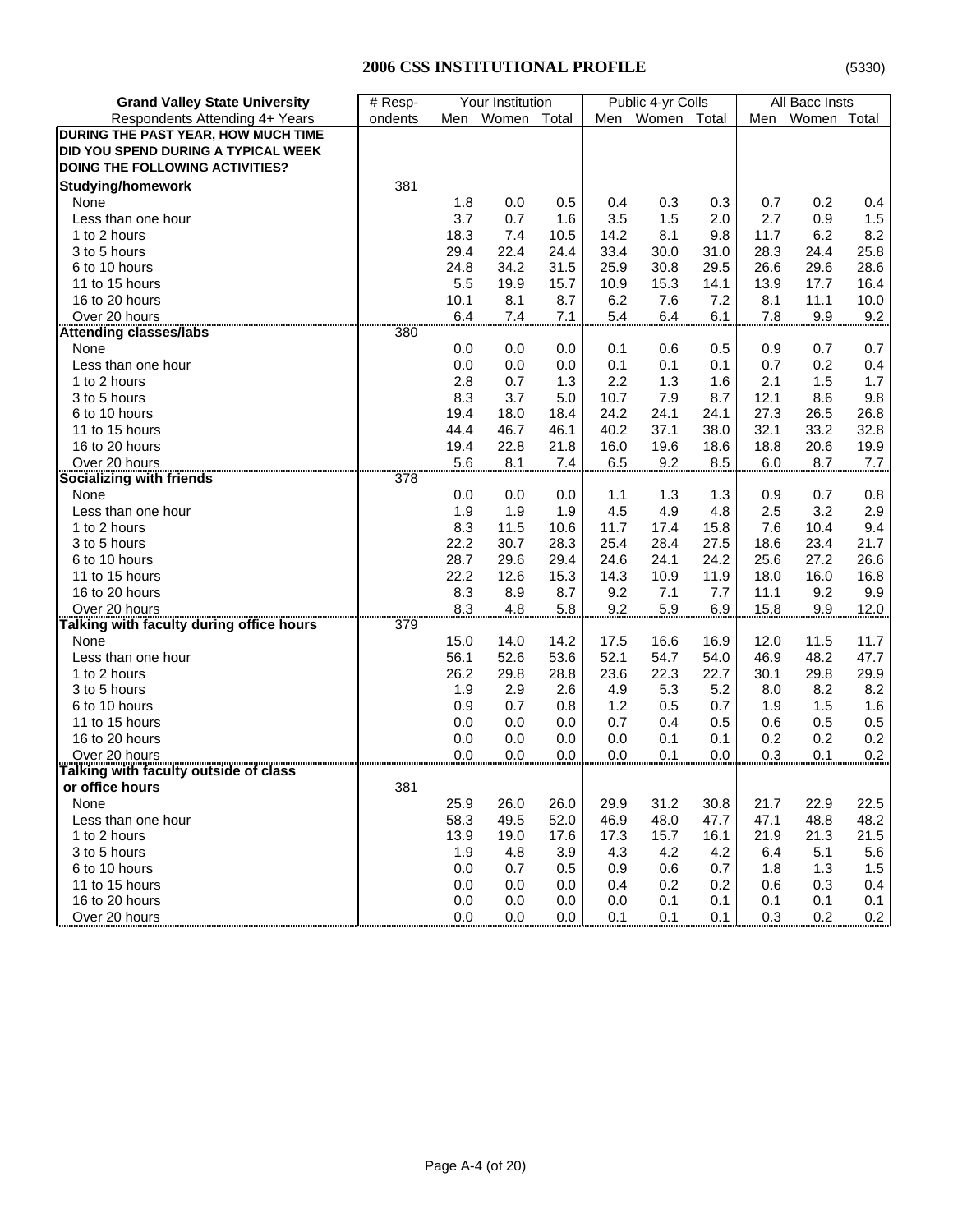| <b>Grand Valley State University</b> | # Resp- | Your Institution |           |       | Public 4-yr Colls |       | All Bacc Insts |      |             |      |
|--------------------------------------|---------|------------------|-----------|-------|-------------------|-------|----------------|------|-------------|------|
| Respondents Attending 4+ Years       | ondents |                  | Men Women | Total | Men               | Women | Total          | Men  | Women Total |      |
| DURING THE PAST YEAR, HOW MUCH TIME  |         |                  |           |       |                   |       |                |      |             |      |
| DID YOU SPEND DURING A TYPICAL WEEK  |         |                  |           |       |                   |       |                |      |             |      |
| DOING THE FOLLOWING ACTIVITIES?      |         |                  |           |       |                   |       |                |      |             |      |
| <b>Exercising/sports</b>             | 381     |                  |           |       |                   |       |                |      |             |      |
| None                                 |         | 5.6              | 9.2       | 8.1   | 9.6               | 14.2  | 12.9           | 6.7  | 10.4        | 9.1  |
| Less than one hour                   |         | 11.1             | 17.9      | 16.0  | 14.7              | 18.3  | 17.3           | 10.4 | 15.9        | 13.9 |
| 1 to 2 hours                         |         | 28.7             | 26.0      | 26.8  | 23.2              | 26.0  | 25.2           | 19.7 | 23.1        | 21.9 |
| 3 to 5 hours                         |         | 19.4             | 26.4      | 24.4  | 25.3              | 25.6  | 25.5           | 26.9 | 27.1        | 27.0 |
| 6 to 10 hours                        |         | 20.4             | 13.6      | 15.5  | 14.6              | 10.2  | 11.4           | 17.8 | 13.9        | 15.3 |
| 11 to 15 hours                       |         | 10.2             | 3.7       | 5.5   | 7.7               | 3.0   | 4.3            | 7.7  | 4.5         | 5.6  |
| 16 to 20 hours                       |         | 2.8              | 1.1       | 1.6   | 2.2               | 1.2   | 1.5            | 4.5  | 2.4         | 3.2  |
| Over 20 hours                        |         | 1.9              | 2.2       | 2.1   | 2.7               | 1.4   | 1.8            | 6.4  | 2.7         | 4.0  |
| Partying                             | 378     |                  |           |       |                   |       |                |      |             |      |
| None                                 |         | 19.6             | 28.4      | 25.9  | 23.7              | 32.9  | 30.3           | 21.7 | 28.2        | 25.9 |
| Less than one hour                   |         | 15.9             | 21.8      | 20.1  | 15.7              | 17.5  | 17.0           | 12.2 | 14.8        | 13.9 |
| 1 to 2 hours                         |         | 17.8             | 17.3      | 17.5  | 16.6              | 17.6  | 17.3           | 15.4 | 16.4        | 16.0 |
| 3 to 5 hours                         |         | 21.5             | 19.6      | 20.1  | 19.8              | 18.0  | 18.5           | 19.9 | 19.9        | 19.9 |
| 6 to 10 hours                        |         | 15.9             | 8.9       | 10.8  | 13.6              | 9.1   | 10.4           | 15.1 | 12.4        | 13.4 |
| 11 to 15 hours                       |         | 5.6              | 3.0       | 3.7   | 5.6               | 3.2   | 3.9            | 7.3  | 4.6         | 5.6  |
| 16 to 20 hours                       |         | 0.9              | 0.4       | 0.5   | 2.3               | 0.9   | 1.3            | 3.5  | 2.0         | 2.5  |
| Over 20 hours                        |         | 2.8              | 0.7       | 1.3   | 2.6               | 0.7   | 1.2            | 4.9  | 1.6         | 2.8  |
| Working (for pay) on campus          | 381     |                  |           |       |                   |       |                |      |             |      |
| None                                 |         | 66.7             | 67.8      | 67.5  | 75.2              | 77.3  | 76.7           | 56.9 | 57.5        | 57.3 |
| Less than one hour                   |         | 0.0              | 0.4       | 0.3   | 0.3               | 0.6   | 0.5            | 2.5  | 1.5         | 1.8  |
| 1 to 2 hours                         |         | 1.9              | 1.1       | 1.3   | 1.6               | 1.1   | 1.2            | 4.3  | 3.4         | 3.7  |
| 3 to 5 hours                         |         | 2.8              | 4.4       | 3.9   | 3.8               | 3.1   | 3.3            | 9.7  | 8.8         | 9.1  |
| 6 to 10 hours                        |         | 11.1             | 7.3       | 8.4   | 5.6               | 6.4   | 6.2            | 13.5 | 14.9        | 14.4 |
| 11 to 15 hours                       |         | 8.3              | 8.8       | 8.7   | 5.2               | 5.0   | 5.0            | 6.4  | 7.4         | 7.0  |
| 16 to 20 hours                       |         | 3.7              | 6.2       | 5.5   | 5.2               | 4.1   | 4.4            | 3.7  | 4.0         | 3.9  |
| Over 20 hours                        |         | 5.6              | 4.0       | 4.5   | 3.1               | 2.4   | 2.6            | 3.0  | 2.6         | 2.7  |
| <br>Working (for pay) off campus     | 378     |                  |           |       |                   |       |                |      |             |      |
| None                                 |         | 36.1             | 35.2      | 35.4  | 25.9              | 26.5  | 26.3           | 49.9 | 42.9        | 45.4 |
| Less than one hour                   |         | 0.9              | 0.4       | 0.5   | 1.9               | 1.2   | 1.4            | 2.7  | 1.6         | 2.0  |
| 1 to 2 hours                         |         | 3.7              | 1.9       | 2.4   | 3.1               | 1.6   | 2.0            | 3.6  | 2.9         | 3.2  |
| 3 to 5 hours                         |         | 7.4              | 1.5       | 3.2   | 4.5               | 3.1   | 3.5            | 5.9  | 6.0         | 6.0  |
| 6 to 10 hours                        |         | 2.8              | 8.1       | 6.6   | 7.6               | 9.1   | 8.6            | 7.5  | 9.6         | 8.9  |
| 11 to 15 hours                       |         | 9.3              | 11.1      | 10.6  | 6.6               | 9.1   | 8.4            | 6.2  | 8.9         | 7.9  |
| 16 to 20 hours                       |         | 13.0             | 14.1      | 13.8  | 12.5              | 13.7  | 13.3           | 7.4  | 9.7         | 8.9  |
| Over 20 hours                        |         | 26.9             | 27.8      | 27.5  | 37.9              | 35.7  | 36.4           | 16.7 | 18.5        | 17.8 |
| <b>Student clubs/groups</b>          |         |                  |           |       |                   |       |                |      |             |      |
| None                                 |         | 43.4             | 44.5      | 44.2  | 55.2              | 56.6  | 56.2           | 39.7 | 40.0        | 39.9 |
| Less than one hour                   |         | 13.2             | 10.7      | 11.4  | 9.8               | 9.8   | 9.8            | 13.1 | 12.6        | 12.8 |
| 1 to 2 hours                         |         | 12.3             | 16.9      | 15.6  | 11.5              | 14.2  | 13.5           | 18.5 | 19.7        | 19.3 |
| 3 to 5 hours                         |         | 11.3             | 14.7      | 13.8  | 12.0              | 10.6  | 11.0           | 14.3 | 15.6        | 15.1 |
| 6 to 10 hours                        |         | 10.4             | 7.0       | 7.9   | 4.8               | 5.0   | 4.9            | 7.6  | 7.1         | 7.3  |
| 11 to 15 hours                       |         | 5.7              | 2.6       | 3.4   | 3.0               | 1.6   | 2.0            | 3.0  | 2.5         | 2.7  |
| 16 to 20 hours                       |         | 3.8              | 0.7       | 1.6   | 1.9               | 1.1   | 1.3            | 1.4  | 1.1         | 1.3  |
| Over 20 hours                        |         | 0.0              | 2.9       | 2.1   | 1.9               | 1.2   | 1.4            | 2.2  | 1.4         | 1.7  |
|                                      |         |                  |           |       |                   |       |                |      |             |      |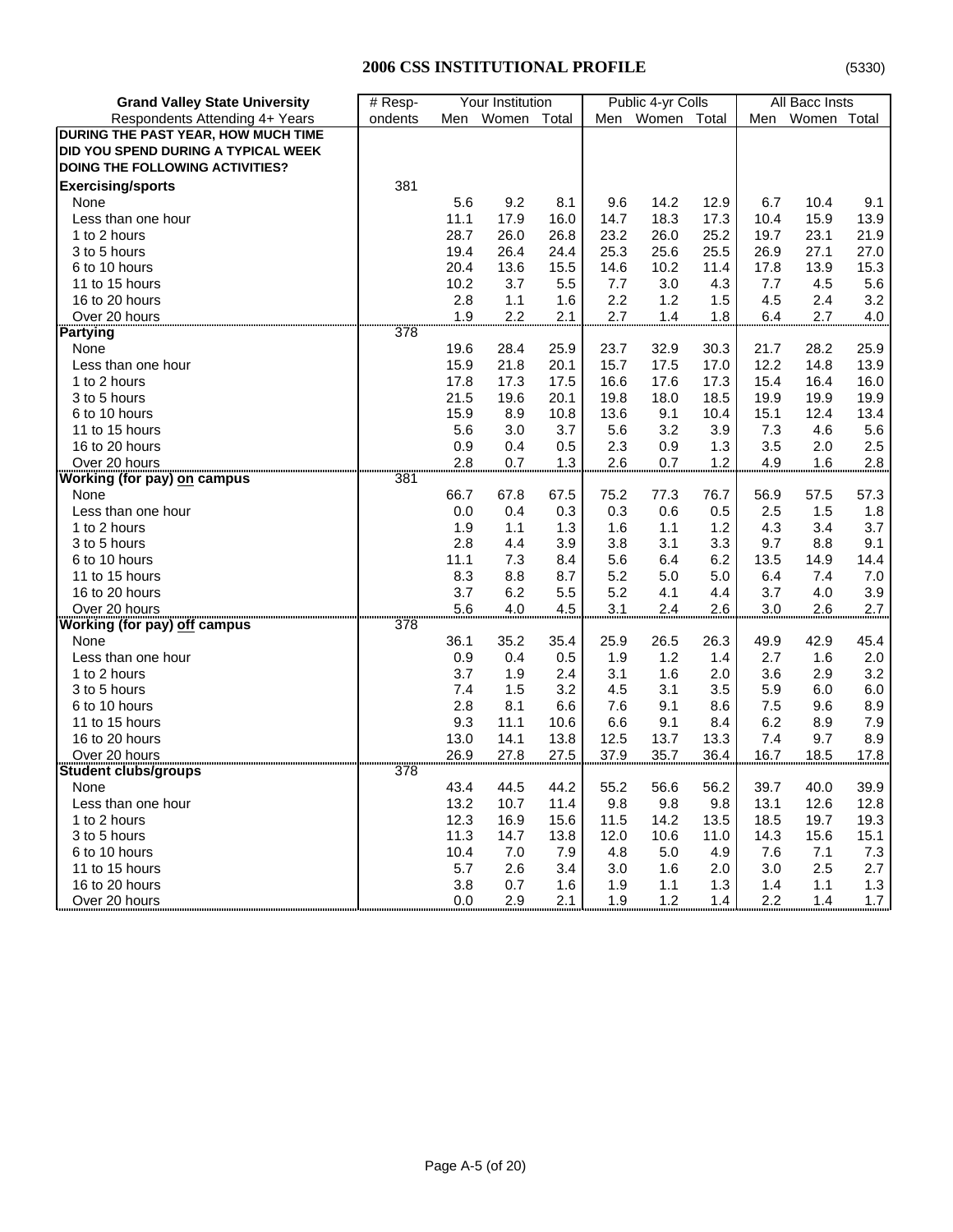| <b>Grand Valley State University</b>   | # Resp- |      | Your Institution |       |      | Public 4-yr Colls |       | All Bacc Insts |             |         |
|----------------------------------------|---------|------|------------------|-------|------|-------------------|-------|----------------|-------------|---------|
| Respondents Attending 4+ Years         | ondents |      | Men Women        | Total | Men  | Women             | Total | Men            | Women Total |         |
| DURING THE PAST YEAR, HOW MUCH TIME    |         |      |                  |       |      |                   |       |                |             |         |
| DID YOU SPEND DURING A TYPICAL WEEK    |         |      |                  |       |      |                   |       |                |             |         |
| <b>DOING THE FOLLOWING ACTIVITIES?</b> |         |      |                  |       |      |                   |       |                |             |         |
| <b>Watching TV</b>                     | 379     |      |                  |       |      |                   |       |                |             |         |
| None                                   |         | 8.5  | 4.4              | 5.5   | 5.4  | 4.0               | 4.4   | 9.3            | 9.6         | 9.5     |
| Less than one hour                     |         | 8.5  | 9.9              | 9.5   | 10.4 | 11.5              | 11.2  | 12.9           | 15.1        | 14.3    |
| 1 to 2 hours                           |         | 17.0 | 24.2             | 22.2  | 19.9 | 26.2              | 24.4  | 22.5           | 26.6        | 25.2    |
| 3 to 5 hours                           |         | 33.0 | 36.3             | 35.4  | 28.5 | 32.5              | 31.4  | 26.8           | 28.6        | 28.0    |
| 6 to 10 hours                          |         | 19.8 | 16.1             | 17.2  | 21.4 | 16.9              | 18.2  | 16.9           | 13.3        | 14.6    |
| 11 to 15 hours                         |         | 10.4 | 4.0              | 5.8   | 8.2  | 4.8               | 5.8   | 6.1            | 3.8         | 4.6     |
| 16 to 20 hours                         |         | 0.9  | 2.6              | 2.1   | 3.0  | 1.7               | 2.0   | 2.2            | 1.3         | 1.6     |
| Over 20 hours                          |         | 1.9  | 2.6              | 2.4   | 3.3  | 2.4               | 2.6   | 3.1            | 1.6         | 2.1     |
| Housework/childcare                    | 381     |      |                  |       |      |                   |       |                |             |         |
| None                                   |         | 28.7 | 10.6             | 15.7  | 29.4 | 14.3              | 18.6  | 48.6           | 27.5        | 35.0    |
| Less than one hour                     |         | 27.8 | 28.6             | 28.3  | 20.8 | 19.7              | 20.0  | 18.3           | 21.7        | 20.5    |
| 1 to 2 hours                           |         | 29.6 | 34.8             | 33.3  | 25.2 | 31.3              | 29.6  | 18.4           | 26.7        | 23.8    |
| 3 to 5 hours                           |         | 12.0 | 19.8             | 17.6  | 14.4 | 19.0              | 17.7  | 9.1            | 13.7        | 12.1    |
| 6 to 10 hours                          |         | 0.9  | 4.8              | 3.7   | 4.5  | 6.8               | 6.2   | 2.8            | 4.7         | 4.0     |
| 11 to 15 hours                         |         | 0.0  | 0.4              | 0.3   | 1.9  | 2.2               | 2.1   | 1.1            | 1.5         | 1.4     |
| 16 to 20 hours                         |         | 0.0  | 0.4              | 0.3   | 0.8  | 1.4               | 1.3   | 0.4            | 0.9         | 0.8     |
| Over 20 hours                          |         | 0.9  | 0.7              | 0.8   | 3.0  | 5.3               | 4.6   | 1.2            | 3.3         | $2.5\,$ |
| <b>Reading for pleasure</b>            | 381     |      |                  |       |      |                   |       |                |             |         |
| None                                   |         | 28.7 | 38.5             | 35.7  | 27.5 | 31.7              | 30.5  | 32.3           | 32.7        | 32.6    |
| Less than one hour                     |         | 25.9 | 26.0             | 26.0  | 29.3 | 29.5              | 29.5  | 26.3           | 29.7        | 28.5    |
| 1 to 2 hours                           |         | 25.0 | 21.2             | 22.3  | 24.3 | 23.4              | 23.6  | 23.0           | 23.0        | 23.0    |
| 3 to 5 hours                           |         | 14.8 | 8.4              | 10.2  | 12.1 | 10.4              | 10.9  | 12.0           | 10.0        | 10.8    |
| 6 to 10 hours                          |         | 3.7  | 4.8              | 4.5   | 4.7  | 3.3               | 3.7   | 4.1            | 3.1         | 3.4     |
| 11 to 15 hours                         |         | 0.9  | 0.4              | 0.5   | 1.2  | 0.9               | 1.0   | 1.2            | 0.8         | 0.9     |
| 16 to 20 hours                         |         | 0.9  | 0.7              | 0.8   | 0.4  | 0.4               | 0.4   | 0.4            | 0.4         | 0.4     |
| Over 20 hours                          |         | 0.0  | 0.0              | 0.0   | 0.5  | 0.5               | 0.5   | 0.6            | 0.4         | 0.5     |
| Commuting                              | 378     |      |                  |       |      |                   |       |                |             |         |
| None                                   |         | 9.3  | 9.2              | 9.3   | 12.1 | 12.2              | 12.1  | 40.2           | 34.8        | 36.7    |
| Less than one hour                     |         | 12.1 | 16.6             | 15.3  | 17.2 | 16.1              | 16.4  | 19.2           | 19.5        | 19.4    |
| 1 to 2 hours                           |         | 35.5 | 24.0             | 27.2  | 24.0 | 21.0              | 21.8  | 17.7           | 17.6        | 17.6    |
| 3 to 5 hours                           |         | 29.9 | 38.4             | 36.0  | 24.7 | 27.2              | 26.5  | 13.0           | 15.3        | 14.5    |
| 6 to 10 hours                          |         | 7.5  | 9.2              | 8.7   | 14.5 | 16.6              | 16.0  | 6.2            | 8.1         | 7.4     |
| 11 to 15 hours                         |         | 3.7  | 1.8              | 2.4   | 4.1  | 4.0               | 4.0   | 1.9            | 2.3         | 2.2     |
| 16 to 20 hours                         |         | 0.9  | 0.7              | 0.8   | 1.4  | 1.2               | 1.3   | 0.7            | 0.9         | 0.8     |
| Over 20 hours                          |         | 0.9  | 0.0              | 0.3   | 2.2  | 1.7               | 1.8   | 1.2            | 1.4         | 1.3     |
| <b>Prayer/meditation</b>               |         |      |                  |       |      |                   |       |                |             |         |
| None                                   |         | 35.2 | 30.4             | 31.8  | 43.0 | 37.6              | 39.2  | 36.7           | 31.9        | 33.6    |
| Less than one hour                     |         | 37.0 | 40.3             | 39.4  | 30.4 | 34.5              | 33.3  | 27.4           | 30.2        | 29.2    |
| 1 to 2 hours                           |         | 17.6 | 20.1             | 19.4  | 16.3 | 17.4              | 17.1  | 20.9           | 23.0        | 22.3    |
| 3 to 5 hours                           |         | 6.5  | 7.7              | 7.3   | 7.2  | 7.2               | 7.2   | 9.7            | 9.9         | $9.8\,$ |
| 6 to 10 hours                          |         | 2.8  | 1.1              | 1.6   | 1.8  | 2.0               | 2.0   | 3.3            | 3.1         | 3.2     |
| 11 to 15 hours                         |         | 0.0  | 0.0              | 0.0   | 0.3  | 0.2               | 0.2   | 0.8            | 0.7         | 0.7     |
| 16 to 20 hours                         |         | 0.0  | 0.0              | 0.0   | 0.3  | 0.2               | 0.2   | 0.4            | 0.3         | 0.3     |
| Over 20 hours                          |         | 0.9  | 0.4              | 0.5   | 0.9  | 1.0               | 1.0   | 0.9            | 0.9         | 0.9     |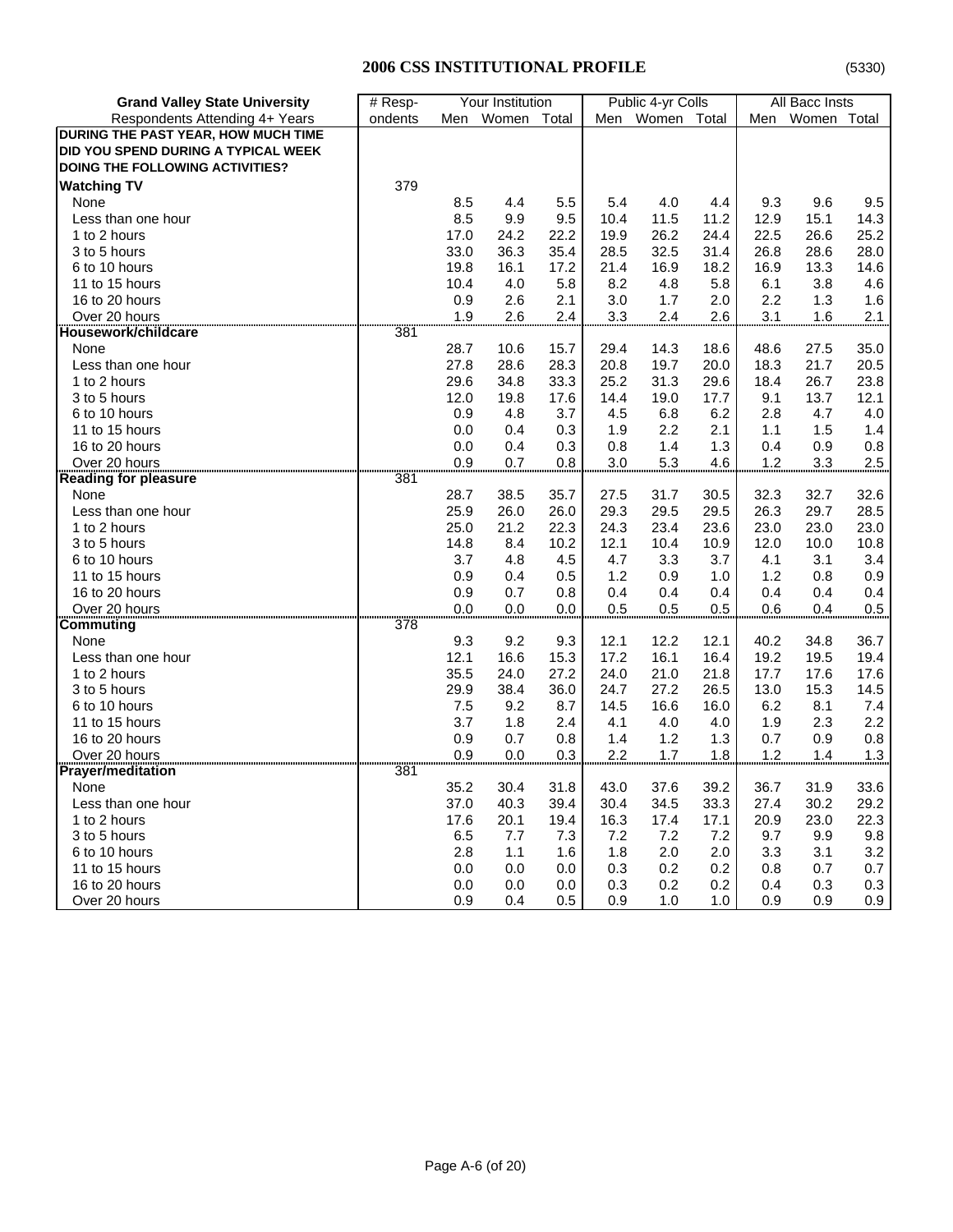# **2006 CSS INSTITUTIONAL PROFILE**

| <b>Grand Valley State University</b>  | # Resp- |      | Your Institution |       |      | Public 4-yr Colls |      |      | All Bacc Insts |      |
|---------------------------------------|---------|------|------------------|-------|------|-------------------|------|------|----------------|------|
| Respondents Attending 4+ Years        | ondents |      | Men Women        | Total |      | Men Women Total   |      | Men  | Women Total    |      |
| Student's career [3]                  | 383     |      |                  |       |      |                   |      |      |                |      |
| Artist                                |         | 3.7  | 5.5              | 5.0   | 6.4  | 6.7               | 6.6  | 6.3  | 7.7            | 7.2  |
| <b>Business</b>                       |         | 23.9 | 16.1             | 18.3  | 28.9 | 16.3              | 19.9 | 24.4 | 15.2           | 18.4 |
| Business (clerical)                   |         | 1.8  | 0.0              | 0.5   | 1.0  | 0.4               | 0.5  | 0.7  | 0.6            | 0.7  |
| Clergy                                |         | 0.0  | 0.4              | 0.3   | 0.4  | 0.2               | 0.3  | 3.0  | 0.8            | 1.6  |
| College teacher                       |         | 5.5  | 2.9              | 3.7   | 2.9  | 1.2               | 1.7  | 2.8  | 1.7            | 2.1  |
| Doctor (MD or DDS)                    |         | 1.8  | 1.5              | 1.6   | 2.1  | 1.7               | 1.8  | 4.4  | 3.5            | 3.9  |
| Education (secondary)                 |         | 10.1 | 7.3              | 8.1   | 8.4  | 9.1               | 8.9  | 6.3  | 7.1            | 6.8  |
| Education (elementary)                |         | 4.6  | 12.8             | 10.4  | 2.6  | 18.3              | 13.8 | 1.8  | 11.4           | 8.0  |
| Engineer                              |         | 5.5  | 0.7              | 2.1   | 1.5  | 0.2               | 0.5  | 7.1  | 1.5            | 3.5  |
| Farmer or forester                    |         | 0.9  | 1.1              | 1.0   | 1.5  | 0.6               | 0.9  | 0.7  | 0.4            | 0.5  |
| Health professional                   |         | 2.8  | 4.7              | 4.2   | 1.8  | 5.2               | 4.2  | 2.1  | 4.9            | 3.9  |
| Homemaker (full-time)                 |         | 0.0  | 0.4              | 0.3   | 0.0  | 0.4               | 0.3  | 0.1  | 0.5            | 0.4  |
| Lawyer                                |         | 1.8  | 2.2              | 2.1   | 2.1  | 2.1               | 2.1  | 5.1  | 3.9            | 4.3  |
| Military (career)                     |         | 0.0  | 0.0              | 0.0   | 1.9  | 0.2               | 0.7  | 1.9  | 0.2            | 0.8  |
| <b>Nurse</b>                          |         | 0.0  | 7.3              | 5.2   | 1.1  | 5.3               | 4.1  | 0.7  | 6.2            | 4.3  |
| <b>Research scientist</b>             |         | 3.7  | 0.7              | 1.6   | 2.7  | 2.3               | 2.4  | 2.7  | 2.3            | 2.4  |
| Social, welfare, or recreation worker |         | 0.0  | 5.1              | 3.7   | 0.8  | 4.3               | 3.3  | 1.0  | 4.3            | 3.1  |
| Skilled worker                        |         | 0.0  | 0.0              | 0.0   | 0.1  | 0.2               | 0.2  | 0.6  | 0.2            | 0.3  |
| Other choice                          |         | 30.3 | 28.5             |       | 29.6 | 20.9              | 23.4 | 21.8 | 20.3           | 20.8 |
|                                       |         |      |                  | 29.0  |      |                   |      |      |                |      |
| Undecided                             |         | 3.7  | 2.9              | 3.1   | 4.1  | 4.6               | 4.5  | 6.4  | 7.2            | 6.9  |
| Major Reported in 2006 [3]            | 319     |      |                  |       |      |                   |      |      |                |      |
| Agriculture                           |         | 0.0  | 0.0              | 0.0   | 0.5  | 0.4               | 0.4  | 0.4  | 0.5            | 0.5  |
| <b>Biological Science</b>             |         | 11.1 | 7.0              | 8.2   | 7.4  | 6.6               | 6.8  | 7.0  | 8.3            | 7.9  |
| <b>Business</b>                       |         | 14.4 | 16.2             | 15.7  | 29.2 | 17.6              | 20.9 | 23.4 | 14.5           | 17.7 |
| Education                             |         | 11.1 | 10.9             | 11.0  | 6.2  | 20.5              | 16.5 | 4.3  | 11.8           | 9.1  |
| Engineering                           |         | 6.7  | 0.9              | 2.5   | 2.0  | 0.3               | 0.7  | 9.1  | 2.0            | 4.5  |
| English                               |         | 3.3  | 4.4              | 4.1   | 2.5  | 4.1               | 3.7  | 3.1  | 5.6            | 4.7  |
| <b>Health Professional</b>            |         | 0.0  | 10.5             | 7.5   | 1.8  | 7.9               | 6.2  | 1.2  | 7.0            | 4.9  |
| <b>History or Political Science</b>   |         | 6.7  | 4.8              | 5.3   | 7.6  | 3.4               | 4.6  | 10.5 | 5.9            | 7.6  |
| Humanities                            |         | 6.7  | 4.8              | 5.3   | 4.6  | 3.6               | 3.9  | 7.5  | 6.1            | 6.6  |
| <b>Fine Arts</b>                      |         | 2.2  | 3.9              | 3.4   | 5.3  | 4.6               | 4.8  | 4.1  | 5.8            | 5.2  |
| <b>Mathematics or Statistics</b>      |         | 3.3  | 1.7              | 2.2   | 1.8  | 0.8               | 1.1  | 2.1  | 1.4            | 1.7  |
| <b>Physical Sciences</b>              |         | 3.3  | 0.0              | 0.9   | 2.1  | 0.9               | 1.2  | 3.2  | 1.8            | 2.3  |
| <b>Social Sciences</b>                |         | 5.6  | 16.6             | 13.5  | 10.5 | 17.7              | 15.7 | 10.5 | 18.1           | 15.4 |
| Other Technical                       |         | 3.3  | 1.7              | 2.2   | 5.4  | 0.8               | 2.1  | 4.7  | 0.9            | 2.2  |
| Other Non-technical                   |         | 22.2 | 16.6             | 18.2  | 12.8 | 10.7              | 11.3 | 8.6  | 10.1           | 9.6  |
| Undecided                             |         | 0.0  | 0.0              | 0.0   | 0.3  | 0.2               | 0.2  | 0.2  | 0.2            | 0.2  |
| <b>Planned Graduate Major [3]</b>     | 170     |      |                  |       |      |                   |      |      |                |      |
| Agriculture                           |         | 0.0  | 0.0              | 0.0   | 0.3  | 0.1               | 0.2  | 0.2  | 0.3            | 0.3  |
| <b>Biological Science</b>             |         | 4.2  | 5.7              | 5.3   | 4.7  | 4.2               | 4.3  | 3.8  | 3.9            | 3.9  |
| <b>Business</b>                       |         | 12.5 | 9.8              | 10.6  | 24.6 | 12.7              | 15.9 | 22.4 | 12.1           | 15.6 |
| Education                             |         | 14.6 | 18.0             | 17.1  | 12.0 | 23.9              | 20.6 | 7.3  | 15.8           | 12.9 |
| Engineering                           |         | 8.3  | 0.0              | 2.4   | 3.8  | 0.3               | 1.3  | 6.6  | 1.2            | 3.0  |
| English                               |         | 2.1  | 1.6              | 1.8   | 1.2  | 2.3               | 2.0  | 1.8  | 2.5            | 2.3  |
| <b>Health Professional</b>            |         | 8.3  | 18.0             | 15.3  | 6.5  | 14.2              | 12.1 | 9.3  | 16.2           | 13.9 |
| <b>History or Political Science</b>   |         | 6.3  | 1.6              | 2.9   | 5.6  | 1.9               | 2.9  | 4.9  | 2.9            | 3.6  |
| <b>Humanities</b>                     |         | 4.2  | 0.8              | 1.8   | 4.7  | 3.1               | 3.5  | 7.7  | 4.6            | 5.6  |
| <b>Fine Arts</b>                      |         | 2.1  | 1.6              | 1.8   | 5.3  | 3.1               | 3.7  | 3.8  | 4.3            | 4.1  |
| <b>Mathematics or Statistics</b>      |         | 6.3  | 0.0              | 1.8   | 2.1  | 0.7               | 1.0  | 1.6  | 0.8            | 1.1  |
| <b>Physical Sciences</b>              |         | 2.1  | 2.5              | 2.4   | 2.3  | 0.9               | 1.3  | 3.2  | 1.5            | 2.1  |
| Social Sciences                       |         | 8.3  | 15.6             | 13.5  | 7.0  | 17.5              | 14.7 | 7.0  | 16.5           | 13.3 |
| Other Technical                       |         | 2.1  | 1.6              | 1.8   | 4.1  | 1.1               | 1.9  | 3.1  | 1.0            | 1.7  |
| Other Non-technical                   |         | 14.6 | 18.9             | 17.6  | 12.9 | 10.5              | 11.2 | 15.1 | 13.0           | 13.7 |
| Undecided                             |         | 4.2  | 4.1              | 4.1   | 2.9  | 3.7               | 3.5  | 2.2  | 3.4            | 3.0  |

[3] Disaggregated results for these items can be found starting on page 14 of this report.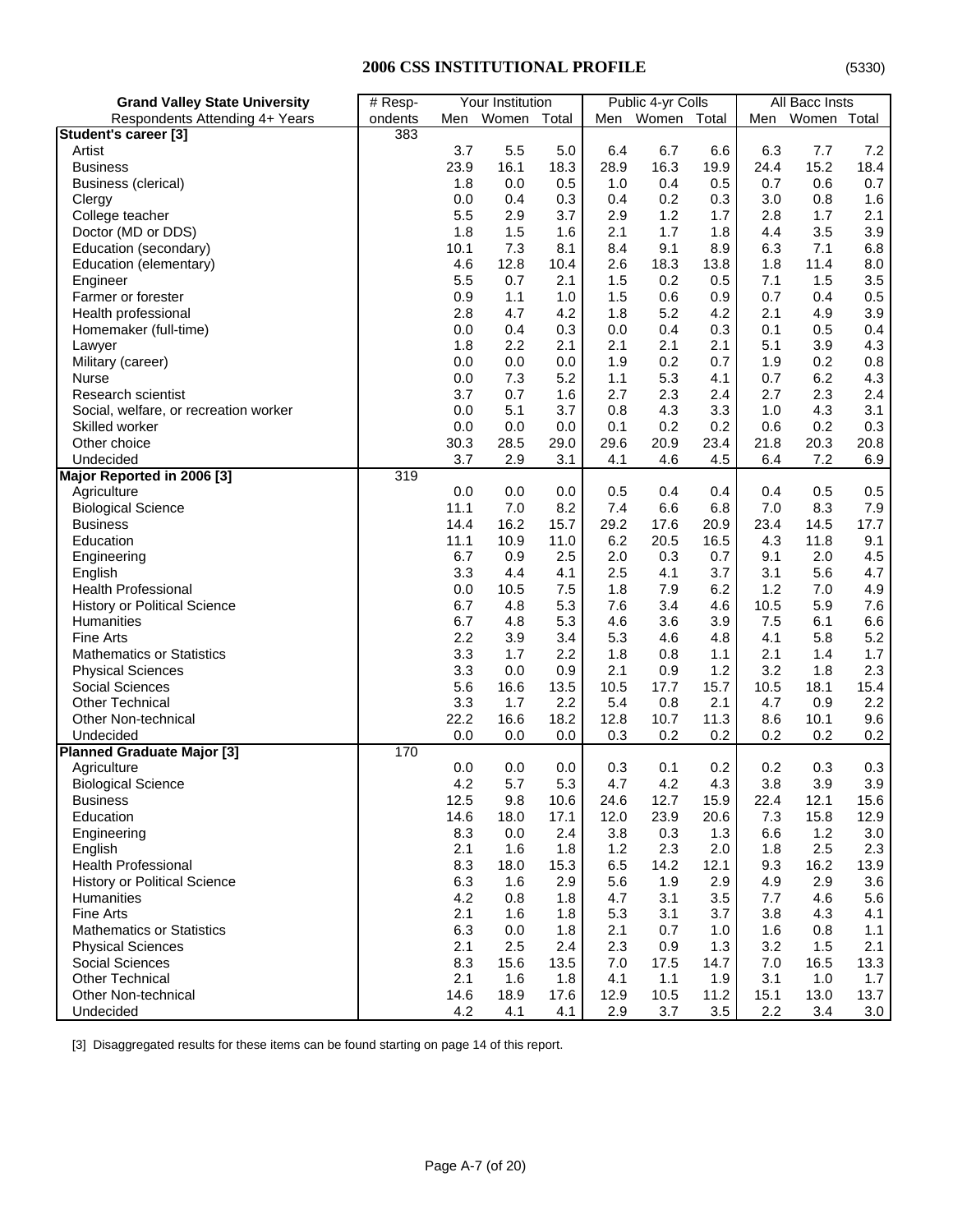| <b>Grand Valley State University</b>       | Your Institution<br>$#$ Resp- |      |           | Public 4-yr Colls |      | All Bacc Insts |      |      |             |       |
|--------------------------------------------|-------------------------------|------|-----------|-------------------|------|----------------|------|------|-------------|-------|
| Respondents Attending 4+ Years             | ondents                       |      | Men Women | Total             | Men  | Women Total    |      | Men  | Women Total |       |
| General activities engaged in during       |                               |      |           |                   |      |                |      |      |             |       |
| the last year:                             |                               |      |           |                   |      |                |      |      |             |       |
| Smoked cigarettes [1]                      | 383                           | 11.9 | 6.9       | 8.4               | 13.2 | 11.3           | 11.9 | 7.3  | 7.4         | 7.3   |
| Felt lonely or homesick                    | 382                           | 49.1 | 71.2      | 64.9              | 41.1 | 56.0           | 51.8 | 39.9 | 59.3        | 52.4  |
| Socialized with someone of another         |                               |      |           |                   |      |                |      |      |             |       |
| racial/ethnic group [1]                    | 382                           | 32.4 | 35.8      | 34.8              | 36.5 | 40.4           | 39.3 | 43.0 | 44.6        | 44.0  |
| Felt depressed [1]                         | 382                           | 7.4  | 11.7      | 10.5              | 7.1  | 9.0            | 8.5  | 6.3  | 7.4         | 7.0   |
| Felt overwhelmed by all I had to do[1]     | 381                           | 34.3 | 55.3      | 49.3              | 27.4 | 50.1           | 43.7 | 24.6 | 45.1        | 37.8  |
| Attended a religious service               | 382                           | 66.7 | 71.5      | 70.2              | 52.3 | 61.3           | 58.8 | 62.3 | 68.9        | 66.6  |
| Drank beer                                 | 382                           | 76.9 | 51.8      | 58.9              | 77.7 | 54.4           | 61.0 | 74.9 | 58.2        | 64.1  |
| Drank wine or liquor                       | 380                           | 80.6 | 84.6      | 83.4              | 75.4 | 78.4           | 77.5 | 74.4 | 77.5        | 76.4  |
| Performed volunteer work                   | 382                           | 66.7 | 74.5      | 72.3              | 54.1 | 62.6           | 60.2 | 63.3 | 71.9        | 68.9  |
| Participated in organized demonstrations   | 381                           | 26.9 | 21.2      | 22.8              | 20.0 | 18.3           | 18.8 | 21.1 | 21.2        | 21.2  |
| Discussed politics [1]                     | 381                           | 29.6 | 13.9      | 18.4              | 22.9 | 12.3           | 15.3 | 23.5 | 15.4        | 18.3  |
| Sought personal counseling                 | 381                           | 18.5 | 17.6      | 17.8              | 18.8 | 19.5           | 19.3 | 20.1 | 24.3        | 22.8  |
| Discussed religion [1]                     | 382                           | 19.4 | 17.9      | 18.3              | 15.5 | 14.5           | 14.8 | 25.2 | 23.7        | 24.3  |
| How would you characterize your            |                               |      |           |                   |      |                |      |      |             |       |
| political views?                           | 379                           |      |           |                   |      |                |      |      |             |       |
| Far left                                   |                               | 6.5  | 3.3       | 4.2               | 5.0  | 2.6            | 3.3  | 4.0  | 3.3         | 3.6   |
| Liberal                                    |                               | 19.4 | 32.1      | 28.5              | 24.8 | 33.6           | 31.1 | 25.2 | 32.8        | 30.1  |
| Middle-of-the-road                         |                               | 40.7 | 45.8      | 44.3              | 40.1 | 41.5           | 41.1 | 36.6 | 36.7        | 36.7  |
| Conservative                               |                               | 29.6 | 18.8      | 21.9              | 27.8 | 21.6           | 23.4 | 31.9 | 26.5        | 28.4  |
| Far right                                  |                               | 3.7  | 0.0       | 1.1               | 2.3  | 0.8            | 1.2  | 2.4  | 0.7         | 1.3   |
| Your ethnic background [4]                 | 381                           |      |           |                   |      |                |      |      |             |       |
| White/Caucasian                            |                               | 89.9 | 91.9      | 91.3              | 83.2 | 85.2           | 84.6 | 84.2 | 82.5        | 83.1  |
| African American/Black                     |                               | 6.4  | 2.2       | 3.4               | 6.1  | 6.6            | 6.5  | 5.0  | 6.1         | 5.7   |
| American Indian/Alaska Native              |                               | 3.7  | 2.2       | 2.6               | 2.0  | 2.2            | 2.1  | 1.5  | 1.5         | 1.5   |
| Asian American/Asian                       |                               | 1.8  | 1.8       | 1.8               | 5.0  | 3.6            | 4.0  | 5.8  | 5.4         | 5.6   |
| Native Hawaiian/Pacific Islander           |                               | 0.0  | 0.4       | 0.3               | 0.7  | 0.2            | 0.3  | 0.8  | 0.8         | 0.8   |
| Mexican American/Chicano                   |                               | 1.8  | 0.7       | 1.0               | 1.6  | 1.1            | 1.2  | 2.2  | 2.6         | 2.5   |
| Puerto Rican                               |                               | 0.0  | 0.0       | 0.0               | 0.9  | 1.0            | 1.0  | 1.0  | 1.0         | $1.0$ |
| <b>Other Latino</b>                        |                               | 0.9  | 0.0       | 0.3               | 3.7  | 3.0            | 3.2  | 2.5  | 2.8         | 2.7   |
| Other                                      |                               | 0.9  | 2.9       | 2.4               | 4.5  | 3.6            | 3.8  | 3.8  | 3.6         | 3.7   |
| <b>Students indicating they were "very</b> |                               |      |           |                   |      |                |      |      |             |       |
| satisfied" or "satisfied" with the         |                               |      |           |                   |      |                |      |      |             |       |
| following aspects of campus life:          |                               |      |           |                   |      |                |      |      |             |       |
| Courses in your major field                | 381                           | 84.3 | 95.2      | 92.1              | 87.7 | 89.7           | 89.1 | 86.9 | 88.8        | 88.1  |
| Amount of contact with faculty             | 381                           | 83.2 | 83.2      | 83.2              | 83.0 | 81.5           | 81.9 | 85.1 | 86.3        | 85.9  |
| Class size                                 | 380                           | 92.5 | 94.5      | 93.9              | 89.8 | 89.5           | 89.6 | 88.9 | 91.3        | 90.5  |
| Interaction with other students            | 380                           | 87.9 | 89.0      | 88.7              | 84.9 | 86.8           | 86.2 | 86.9 | 88.9        | 88.2  |
| Relevance of coursework to everyday life   | 381                           | 65.4 | 67.5      | 66.9              | 68.4 | 69.3           | 69.1 | 71.3 | 75.2        | 73.8  |
| Relevance of coursework to future          |                               |      |           |                   |      |                |      |      |             |       |
| career plans                               | 380                           | 64.5 | 73.6      | 71.1              | 71.6 | 74.7           | 73.8 | 73.0 | 76.8        | 75.4  |
| Overall quality of instruction             | 381                           | 86.0 | 90.1      | 89.0              | 84.4 | 84.6           | 84.6 | 85.9 | 88.2        | 87.4  |
| Overall sense of community among           |                               |      |           |                   |      |                |      |      |             |       |
| students                                   | 381                           | 66.4 | 70.4      | 69.3              | 62.0 | 66.6           | 65.3 | 72.0 | 74.5        | 73.6  |
| Availability of campus social activities   | 379                           | 62.3 | 66.3      | 65.2              | 55.5 | 54.8           | 55.0 | 63.2 | 64.2        | 63.8  |
| Overall college experience                 | 381                           | 84.1 | 89.8      | 88.2              | 81.0 | 82.8           | 82.3 | 83.9 | 87.1        | 86.0  |
| Respect for the expression of diverse      |                               |      |           |                   |      |                |      |      |             |       |
| beliefs                                    | 379                           | 67.9 | 70.3      | 69.7              | 73.4 | 75.6           | 74.9 | 73.1 | 76.0        | 75.0  |

[1] Percentage responding "frequently" only. All other results reflect the percentage marking "frequently" or "occasionally".

[4] Percentages will sum to more than 100.0 percent if any respondents marked more than one ethnic group.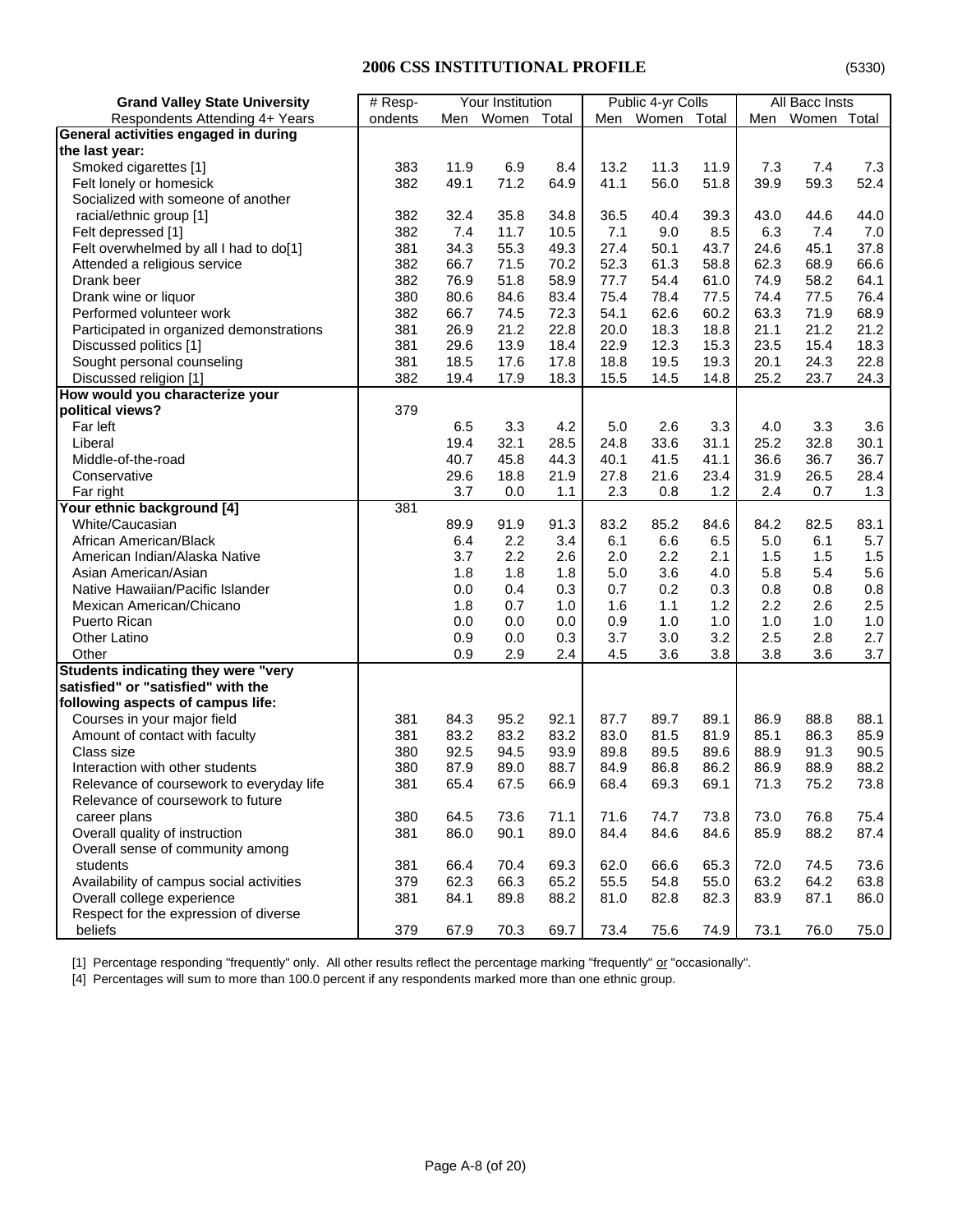| <b>Grand Valley State University</b>                                         | $#$ Resp- | Your Institution |              |              | Public 4-yr Colls |                 | All Bacc Insts |            |             |         |
|------------------------------------------------------------------------------|-----------|------------------|--------------|--------------|-------------------|-----------------|----------------|------------|-------------|---------|
| Respondents Attending 4+ Years                                               | ondents   |                  | Men Women    | Total        |                   | Men Women Total |                | Men        | Women Total |         |
| <b>Students reporting "much stronger"</b>                                    |           |                  |              |              |                   |                 |                |            |             |         |
| abilities and skills compared to                                             |           |                  |              |              |                   |                 |                |            |             |         |
| when they first started college in:                                          |           |                  |              |              |                   |                 |                |            |             |         |
| General knowledge                                                            | 382       | 54.6             | 48.9         | 50.5         | 50.6              | 48.6            | 49.2           | 49.1       | 50.7        | 50.1    |
| Analytical and problem-solving skills                                        | 380       | 36.4             | 35.5         | 35.8         | 38.1              | 35.1            | 36.0           | 40.1       | 38.6        | 39.1    |
| Knowledge of a particular field or                                           |           |                  |              |              |                   |                 |                |            |             |         |
| discipline                                                                   | 381       | 70.1             | 69.7         | 69.8         | 60.5              | 63.1            | 62.4           | 60.2       | 64.0        | 62.6    |
| Ability to think critically                                                  | 381       | 47.7             | 37.6         | 40.4         | 40.2              | 38.7            | 39.2           | 42.8       | 43.0        | 42.9    |
| Knowledge of people from different                                           |           |                  |              |              |                   |                 |                |            |             |         |
| races/cultures                                                               | 379       | 29.9             | 29.8         | 29.8         | 28.8              | 27.2            | 27.7           | 25.7       | 27.8        | 27.1    |
| Leadership abilities                                                         | 381       | 32.7             | 32.1         | 32.3         | 33.4              | 30.2            | 31.1           | 33.1       | 31.9        | 32.3    |
| Interpersonal skills                                                         | 381       | 28.0             | 35.4         | 33.3         | 31.8              | 33.2            | 32.8           | 34.9       | 36.4        | 35.9    |
| Ability to get along with people of                                          |           |                  |              |              |                   |                 |                |            |             |         |
| different races/cultures                                                     | 380       | 26.4             | 19.7         | 21.6         | 25.0              | 23.2            | 23.7           | 24.4       | 25.3        | 25.0    |
| Understanding of the problems facing                                         |           |                  |              |              |                   |                 |                |            |             |         |
| your community                                                               | 381       | 29.0             | 24.1         | 25.5         | 25.0              | 21.4            | 22.4           | 21.2       | 23.6        | 22.8    |
| Understanding of social problems facing                                      |           |                  |              |              |                   |                 |                |            |             |         |
| our nation                                                                   | 381       | 37.4             | 30.7         | 32.5         | 33.6              | 27.0            | 28.9           | 29.0       | 29.1        | 29.1    |
| Writing skills                                                               | 380       | 38.3             | 29.3         | 31.8         | 29.5              | 30.2            | 30.0           | 31.7       | 33.3        | 32.7    |
| Public speaking ability                                                      | 380       | 39.6             | 27.7         | 31.1         | 35.6              | 30.2            | 31.7           | 32.0       | 30.6        | 31.1    |
| Mathematical skills                                                          | 381       | 21.5             | 9.9          | 13.1         | 17.1              | 13.5            | 14.5           | 19.2       | 13.5        | 15.5    |
| Computer skills                                                              | 380       | 33.6             | 20.5         | 24.2         | 31.2              | 24.9            | 26.7           | 28.8       | 24.0        | 25.7    |
| Preparedness for employment after                                            |           |                  |              |              |                   |                 |                |            |             |         |
| college                                                                      | 380       | 37.4             | 30.0         | 32.1         | 32.9              | 30.6            | 31.3           | 33.2       | 32.0        | 32.4    |
| Preparedness for graduate or advanced                                        |           |                  |              |              |                   |                 |                |            |             |         |
| education                                                                    | 380       |                  |              |              | 33.2              | 30.6            | 31.3           | 35.9       | 35.4        | 35.6    |
|                                                                              | 381       | 34.9<br>25.2     | 25.9<br>29.2 | 28.4<br>28.1 | 26.7              |                 | 27.2           | 28.4       | 29.7        |         |
| Ability to manage your time effectively<br>Your current religious preference | 380       |                  |              |              |                   | 27.4            |                |            |             | 29.2    |
|                                                                              |           |                  | 4.0          | 5.3          |                   | 11.1            |                |            | 9.2         | 9.0     |
| <b>Baptist</b><br><b>Buddhist</b>                                            |           | 8.3<br>1.9       | 0.4          | 0.8          | 8.8<br>1.8        |                 | 10.5<br>1.2    | 8.6<br>1.1 | 1.0         | 1.0     |
|                                                                              |           |                  |              |              |                   | 0.9             |                |            |             |         |
| Eastern Orthodox                                                             |           | 0.0              | 0.4          | 0.3          | 0.3               | 0.6             | 0.5            | 0.9        | 0.7         | 0.8     |
| Episcopal                                                                    |           | 0.9              | 1.5          | 1.3          | 1.2               | 1.7             | 1.5            | 1.6        | 1.7         | 1.7     |
| Hindu                                                                        |           | 0.0              | 0.0          | 0.0          | 0.8               | 0.6             | 0.7            | 0.5        | 0.5         | $0.5\,$ |
| Islamic                                                                      |           | 0.0              | 0.7          | 0.5          | 0.8               | 0.8             | 0.8            | 0.7        | 0.6         | 0.6     |
| Jewish                                                                       |           | 0.0              | 0.7          | 0.5          | 2.6               | 2.4             | 2.4            | 2.0        | 1.7         | 1.8     |
| LDS (Mormon)                                                                 |           | 0.0              | 0.0          | 0.0          | 0.1               | 0.3             | 0.3            | 0.4        | 0.3         | 0.3     |
| Lutheran                                                                     |           | 6.5              | 5.9          | 6.1          | 4.5               | 4.7             | 4.6            | 3.9        | 3.9         | 3.9     |
| Methodist                                                                    |           | 6.5              | 6.3          | 6.3          | 5.0               | 6.2             | 5.9            | 4.1        | 4.9         | 4.6     |
| Presbyterian                                                                 |           | 2.8              | 3.7          | 3.4          | 1.8               | 2.9             | 2.6            | 3.6        | 4.0         | 3.9     |
| Quaker                                                                       |           | 0.0              | 0.0          | 0.0          | 0.1               | 0.1             | 0.1            | 0.3        | 0.2         | 0.3     |
| Roman Catholic                                                               |           | 24.1             | 25.7         | 25.3         | 27.9              | 28.8            | 28.5           | 30.1       | 31.8        | 31.2    |
| Seventh Day Adventist                                                        |           | 0.0              | 0.4          | 0.3          | 0.5               | 0.3             | 0.4            | 0.2        | 0.3         | 0.2     |
| United Church of Christ                                                      |           | 1.9              | 0.7          | 1.1          | 1.0               | 1.0             | 1.0            | 0.9        | 1.0         | 1.0     |
| Other Christian                                                              |           | 27.8             | 30.1         | 29.5         | 17.1              | 18.1            | 17.8           | 19.6       | 20.9        | 20.4    |
| Other Religion                                                               |           | 3.7              | 3.7          | 3.7          | 3.0               | 3.5             | 3.3            | 2.5        | 2.6         | 2.5     |
| None                                                                         |           | 15.7             | 15.8         | 15.8         | 22.7              | 16.0            | 17.9           | 19.0       | 14.6        | 16.1    |
| <b>Survey Type</b>                                                           | 383       |                  |              |              |                   |                 |                |            |             |         |
| Paper                                                                        |           | 0.0              | 0.0          | 0.0          | 29.1              | 32.8            | 31.7           | 72.8       | 69.2        | 70.5    |
| Web                                                                          |           | 100.0            | 100.0        | 100.0        | 70.9              | 67.2            | 68.3           | 27.2       | 30.8        | 29.5    |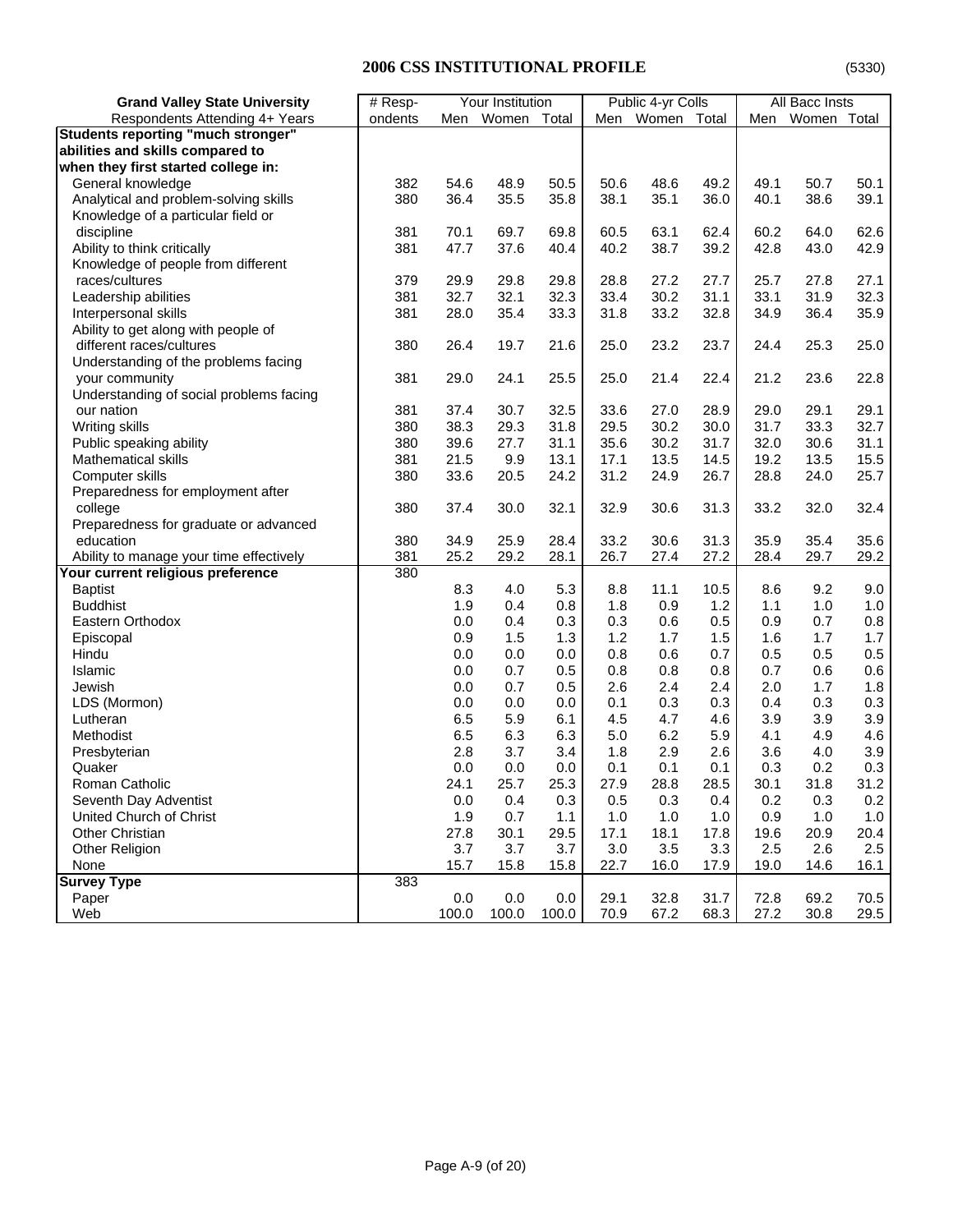| <b>Grand Valley State University</b>    | # Resp- | Your Institution |       |       | Public 4-yr Colls |             | All Bacc Insts |      |             |      |
|-----------------------------------------|---------|------------------|-------|-------|-------------------|-------------|----------------|------|-------------|------|
| Respondents Attending 4+ Years          | ondents | Men              | Women | Total | Men               | Women Total |                | Men  | Women Total |      |
| Student objectives noted as "essential" |         |                  |       |       |                   |             |                |      |             |      |
| or "very important"                     |         |                  |       |       |                   |             |                |      |             |      |
| Becoming accomplished in one of the     |         |                  |       |       |                   |             |                |      |             |      |
| performing arts (acting, dancing,       |         |                  |       |       |                   |             |                |      |             |      |
| $etc.$ )                                | 379     | 13.1             | 10.7  | 11.3  | 14.3              | 12.7        | 13.2           | 15.7 | 16.8        | 16.4 |
| Becoming an authority in my field       | 379     | 56.6             | 57.1  | 57.0  | 66.3              | 61.0        | 62.5           | 63.6 | 60.8        | 61.8 |
| Obtaining recognition from my           |         |                  |       |       |                   |             |                |      |             |      |
| colleagues for contributions to my      |         |                  |       |       |                   |             |                |      |             |      |
| special field                           | 379     | 50.9             | 51.3  | 51.2  | 55.5              | 56.1        | 55.9           | 52.1 | 52.8        | 52.5 |
| Influencing the political structure     | 379     | 30.8             | 21.7  | 24.3  | 30.0              | 19.8        | 22.7           | 29.3 | 22.3        | 24.8 |
| Influencing social values               | 377     | 50.5             | 52.6  | 52.0  | 49.0              | 51.9        | 51.1           | 48.5 | 53.2        | 51.5 |
| Raising a family                        | 376     | 72.9             | 76.6  | 75.5  | 78.2              | 80.4        | 79.8           | 78.6 | 80.1        | 79.5 |
| Having administrative responsibilities  |         |                  |       |       |                   |             |                |      |             |      |
| for the work of others                  | 377     | 47.7             | 40.4  | 42.4  | 49.0              | 40.8        | 43.1           | 48.0 | 39.8        | 42.7 |
| Being very well off financially         | 379     | 60.7             | 50.0  | 53.0  | 66.7              | 62.1        | 63.4           | 58.7 | 55.7        | 56.8 |
| Helping others who are in difficulty    | 376     | 67.3             | 82.7  | 78.5  | 69.6              | 80.2        | 77.2           | 70.5 | 80.8        | 77.1 |
| Making a theoretical contribution to    |         |                  |       |       |                   |             |                |      |             |      |
| science                                 | 378     | 19.8             | 11.0  | 13.5  | 21.6              | 14.0        | 16.2           | 20.7 | 15.4        | 17.3 |
| Writing original works (poems, novels,  |         |                  |       |       |                   |             |                |      |             |      |
| $etc.$ )                                | 377     | 28.6             | 15.8  | 19.4  | 19.6              | 15.9        | 17.0           | 21.5 | 18.1        | 19.3 |
| Creating artistic work (painting,       |         |                  |       |       |                   |             |                |      |             |      |
| sculpture, etc.)                        | 376     | 11.5             | 12.1  | 12.0  | 15.9              | 16.2        | 16.1           | 18.1 | 18.6        | 18.4 |
| Becoming successful in a business of my |         |                  |       |       |                   |             |                |      |             |      |
| own                                     | 379     | 35.8             | 19.4  | 24.0  | 45.0              | 31.0        | 34.9           | 41.6 | 29.4        | 33.7 |
| Becoming involved in programs to clean  |         |                  |       |       |                   |             |                |      |             |      |
| up the environment                      | 377     | 23.6             | 24.0  | 23.9  | 27.3              | 25.6        | 26.1           | 26.6 | 25.7        | 26.0 |
| Developing a meaningful philosophy of   |         |                  |       |       |                   |             |                |      |             |      |
| life                                    | 379     | 50.5             | 43.7  | 45.6  | 55.2              | 50.6        | 51.9           | 58.3 | 55.7        | 56.6 |
| Participating in a community action     |         |                  |       |       |                   |             |                |      |             |      |
| program                                 | 377     | 28.3             | 35.1  | 33.2  | 28.3              | 32.5        | 31.3           | 29.4 | 36.2        | 33.8 |
| Helping to promote racial understanding | 378     | 36.8             | 44.1  | 42.1  | 35.9              | 40.3        | 39.1           | 35.1 | 42.5        | 39.9 |
| Keeping up to date with political       |         |                  |       |       |                   |             |                |      |             |      |
| affairs                                 | 380     | 46.7             | 38.1  | 40.5  | 51.3              | 37.4        | 41.3           | 51.0 | 43.2        | 46.0 |
| Becoming a community leader             | 379     | 53.3             | 37.9  | 42.2  | 44.5              | 34.9        | 37.6           | 44.2 | 38.7        | 40.7 |
| RATE THE CLIMATE OF YOUR COLLEGE ON     |         |                  |       |       |                   |             |                |      |             |      |
| THE FOLLOWING CONTINUA:                 |         |                  |       |       |                   |             |                |      |             |      |
| <b>Hostile/Friendly</b>                 | 382     |                  |       |       |                   |             |                |      |             |      |
| Hostile                                 |         | 0.0              | 0.4   | 0.3   | 0.3               | 0.3         | 0.3            | 0.7  | 0.3         | 0.4  |
|                                         |         | 6.5              | 1.1   | 2.6   | 3.9               | 2.6         | 3.0            | 3.1  | 2.3         | 2.6  |
|                                         |         | 10.2             | 11.3  | 11.0  | 17.0              | 19.0        | 18.4           | 15.4 | 16.0        | 15.8 |
|                                         |         | 52.8             | 53.3  | 53.1  | 49.0              | 47.5        | 47.9           | 46.7 | 44.2        | 45.1 |
| Friendly                                |         | 30.6             | 33.9  | 33.0  | 29.9              | 30.6        | 30.4           | 34.2 | 37.2        | 36.1 |
| Socially exclusive/inclusive            | 377     |                  |       |       |                   |             |                |      |             |      |
| Socially exclusive                      |         | 0.9              | 0.4   | 0.5   | 3.3               | 1.8         | 2.2            | 4.4  | 3.3         | 3.7  |
|                                         |         | 10.4             | 11.4  | 11.1  | 9.3               | 10.1        | 9.9            | 12.5 | 11.8        | 12.0 |
|                                         |         | 34.9             | 37.3  | 36.6  | 38.4              | 41.0        | 40.3           | 34.1 | 37.0        | 36.0 |
|                                         |         | 45.3             | 41.0  | 42.2  | 38.2              | 35.4        | 36.2           | 36.4 | 34.6        | 35.2 |
| Socially inclusive                      |         | 8.5              | 10.0  | 9.5   | 10.8              | 11.6        | 11.4           | 12.7 | 13.4        | 13.1 |
|                                         |         |                  |       |       |                   |             |                |      |             |      |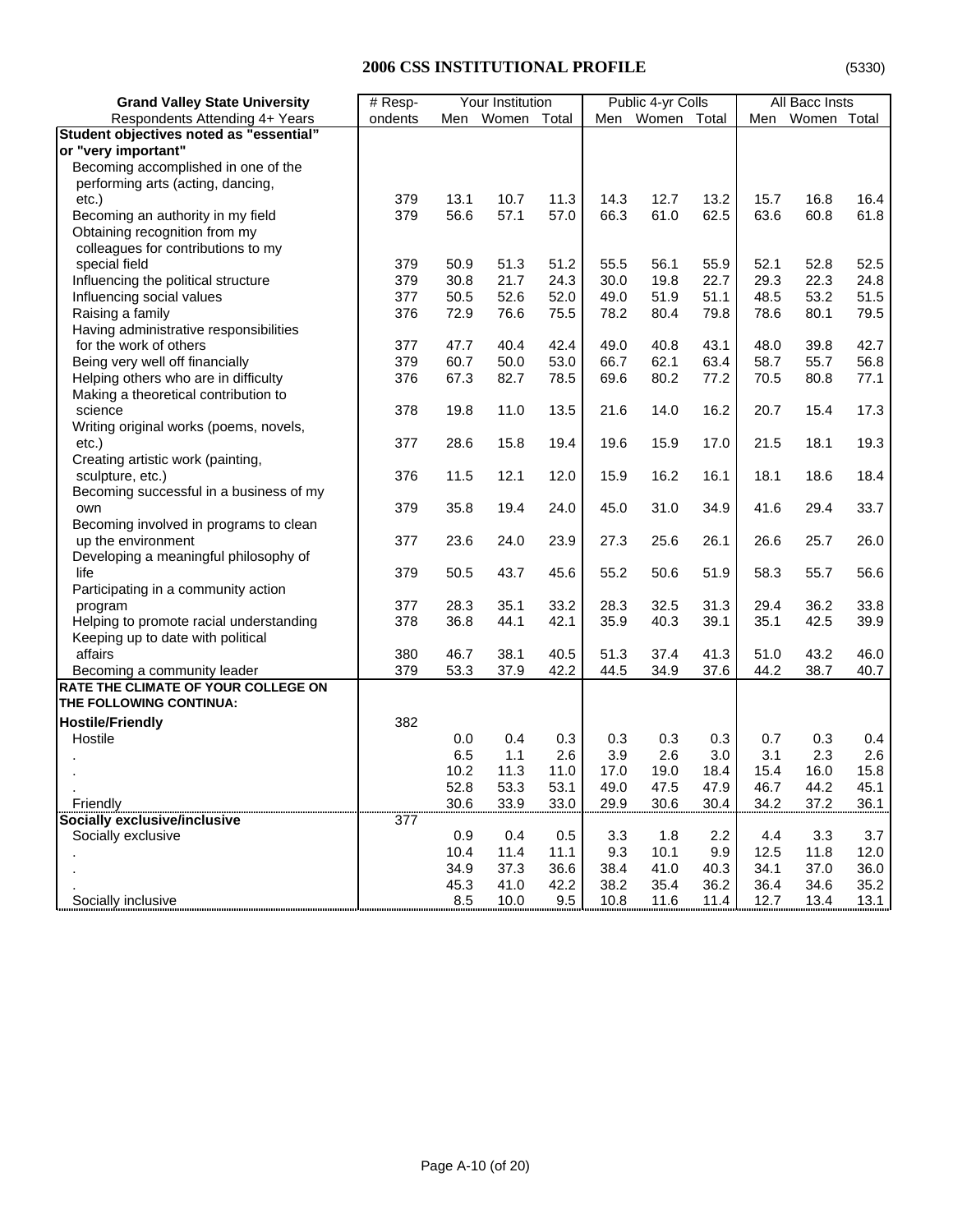| <b>Grand Valley State University</b>     | # Resp- |            | Your Institution |            |            | Public 4-yr Colls |             |            | All Bacc Insts |            |
|------------------------------------------|---------|------------|------------------|------------|------------|-------------------|-------------|------------|----------------|------------|
| Respondents Attending 4+ Years           | ondents | Men        | Women            | Total      |            | Men Women Total   |             | Men        | Women Total    |            |
| RATE THE CLIMATE OF YOUR COLLEGE ON      |         |            |                  |            |            |                   |             |            |                |            |
| THE FOLLOWING CONTINUA:                  |         |            |                  |            |            |                   |             |            |                |            |
| <b>Accepting/Intolerant of diversity</b> | 380     |            |                  |            |            |                   |             |            |                |            |
| Accepting of diversity                   |         | 21.7       | 19.3             | 20.0       | 27.8       | 31.1              | 30.1        | 22.0       | 26.0           | 24.6       |
|                                          |         | 38.7       | 36.9             | 37.4       | 33.9       | 31.3              | 32.1        | 31.4       | 30.1           | 30.5       |
|                                          |         | 19.8       | 27.7             | 25.5       | 21.8       | 21.9              | 21.9        | 27.1       | 25.9           | 26.3       |
|                                          |         | 14.2       | 11.7             | 12.4       | 11.2       | 11.3              | 11.3        | 14.3       | 13.3           | 13.7       |
|                                          |         | 5.7        | 4.4              | 4.7        | 5.3        | 4.4               | 4.6         | 5.2        | 4.7            | 4.9        |
| <b>Sexist/Nonsexist</b>                  |         |            |                  |            |            |                   |             |            |                |            |
| Sexist                                   |         | 0.0        | 1.1              | 0.8        | 2.3        | 0.9               | 1.3         | 2.2        | 1.6            | 1.8        |
|                                          |         | 13.2       | 7.7              | 9.2        | 9.3        | 7.9               | 8.3         | 10.0       | 9.3            | 9.6        |
|                                          |         | 33.0       | 35.9             | 35.1       | 31.1       | 33.6              | 32.9        | 35.9       | 34.4           | 35.0       |
|                                          |         | 28.3       | 35.5             | 33.5       | 32.9       | 32.3              | 32.4        | 30.7       | 31.0           | 30.9       |
| Nonsexist                                |         | 25.5       | 19.8             | 21.4       | 24.3       | 25.4              | 25.1        | 21.3       | 23.7           | 22.8       |
| Conformist/Individualistic               |         |            |                  |            |            |                   |             |            |                |            |
| Conformist                               |         | 3.7        | 3.3              | 3.4        | 5.4        | 3.4               | 4.0         | 7.2        | 5.1            | 5.9        |
|                                          |         | 21.5       | 15.3             | 17.1       | 14.3       | 11.4              | 12.2        | 18.5       | 16.3           | 17.1       |
|                                          |         | 31.8       | 38.7             | 36.7       | 42.9       | 39.8              | 40.7        | 40.6       | 38.5           | 39.2       |
|                                          |         | 35.5       | 34.7             | 34.9       | 26.0       | 31.7              | 30.1        | 25.0       | 27.0           | 26.3       |
| Individualistic                          |         | 7.5        | 8.0              | 7.9        | 11.3       | 13.6              | 13.0        | 8.6        | 13.1           | 11.5       |
| Caring/Impersonal                        | 380     |            |                  |            |            |                   |             |            |                |            |
| Caring                                   |         | 8.4        | 19.8             | 16.6       | 10.1       | 16.7              | 14.8        | 18.8       | 27.7           | 24.5       |
|                                          |         | 51.4       | 50.9             | 51.1       | 35.0       | 38.6              | 37.5        | 38.9       | 38.8           | 38.8       |
|                                          |         | 28.0       | 19.8             | 22.1       | 34.8       | 29.7              | 31.2        | 27.1       | 22.6           | 24.2       |
|                                          |         | 4.7        | 8.4              | 7.4<br>2.9 | 13.9       | 11.3              | 12.0<br>4.4 | 10.9       | 8.1            | 9.1        |
| Impersonal                               |         | 7.5        | 1.1              |            | 6.1        | 3.7               |             | 4.3        | 2.9            | 3.4        |
| <b>Worsening/Improving</b>               |         |            |                  |            |            |                   |             |            |                |            |
| Worsening                                |         | 3.7<br>2.8 | 0.4<br>2.9       | 1.3<br>2.9 | 2.5<br>5.2 | 1.1<br>5.3        | 1.5<br>5.3  | 3.6<br>7.6 | 1.9<br>5.6     | 2.5<br>6.3 |
|                                          |         | 19.6       | 18.0             | 18.5       | 26.0       | 26.6              | 26.4        | 26.8       | 27.4           | 27.2       |
|                                          |         | 45.8       | 51.1             | 49.6       | 45.0       | 45.5              | 45.4        | 42.7       | 42.8           | 42.8       |
| Improving                                |         | 28.0       | 27.6             | 27.7       | 21.3       | 21.4              | 21.4        | 19.2       | 22.3           | 21.2       |
| .iberal/Conservative                     |         |            |                  |            |            |                   |             |            |                |            |
| Liberal                                  |         | 2.8        | 3.3              | 3.2        | 10.1       | 5.8               | 7.0         | 7.7        | 6.9            | 7.2        |
|                                          |         | 15.1       | 13.5             | 13.9       | 22.7       | 18.5              | 19.7        | 17.3       | 14.8           | 15.7       |
|                                          |         | 27.4       | 36.1             | 33.7       | 40.6       | 51.6              | 48.5        | 36.0       | 39.8           | 38.4       |
|                                          |         | 31.1       | 30.3             | 30.5       | 16.6       | 15.4              | 15.7        | 23.1       | 23.1           | 23.1       |
| Conservative                             |         | 23.6       | 16.8             | 18.7       | 10.1       | 8.8               | 9.1         | 15.9       | 15.4           | 15.6       |
| Homophobic/Non-homophobic                | 379     |            |                  |            |            |                   |             |            |                |            |
| Homophobic                               |         | 10.5       | 8.4              | 9.0        | 5.7        | 4.1               | 4.5         | 10.0       | 8.2            | 8.8        |
|                                          |         | 29.5       | 23.7             | 25.3       | 17.1       | 11.8              | 13.3        | 20.8       | 17.9           | 19.0       |
|                                          |         | 30.5       | 36.1             | 34.6       | 39.8       | 38.8              | 39.1        | 37.9       | 37.7           | 37.8       |
|                                          |         | 21.0       | 24.5             | 23.5       | 23.4       | 27.4              | 26.3        | 20.2       | 21.4           | 21.0       |
| Non-homophobic                           |         | 8.6        | 7.3              | 7.7        | 14.0       | 17.9              | 16.8        | 11.1       | 14.7           | 13.5       |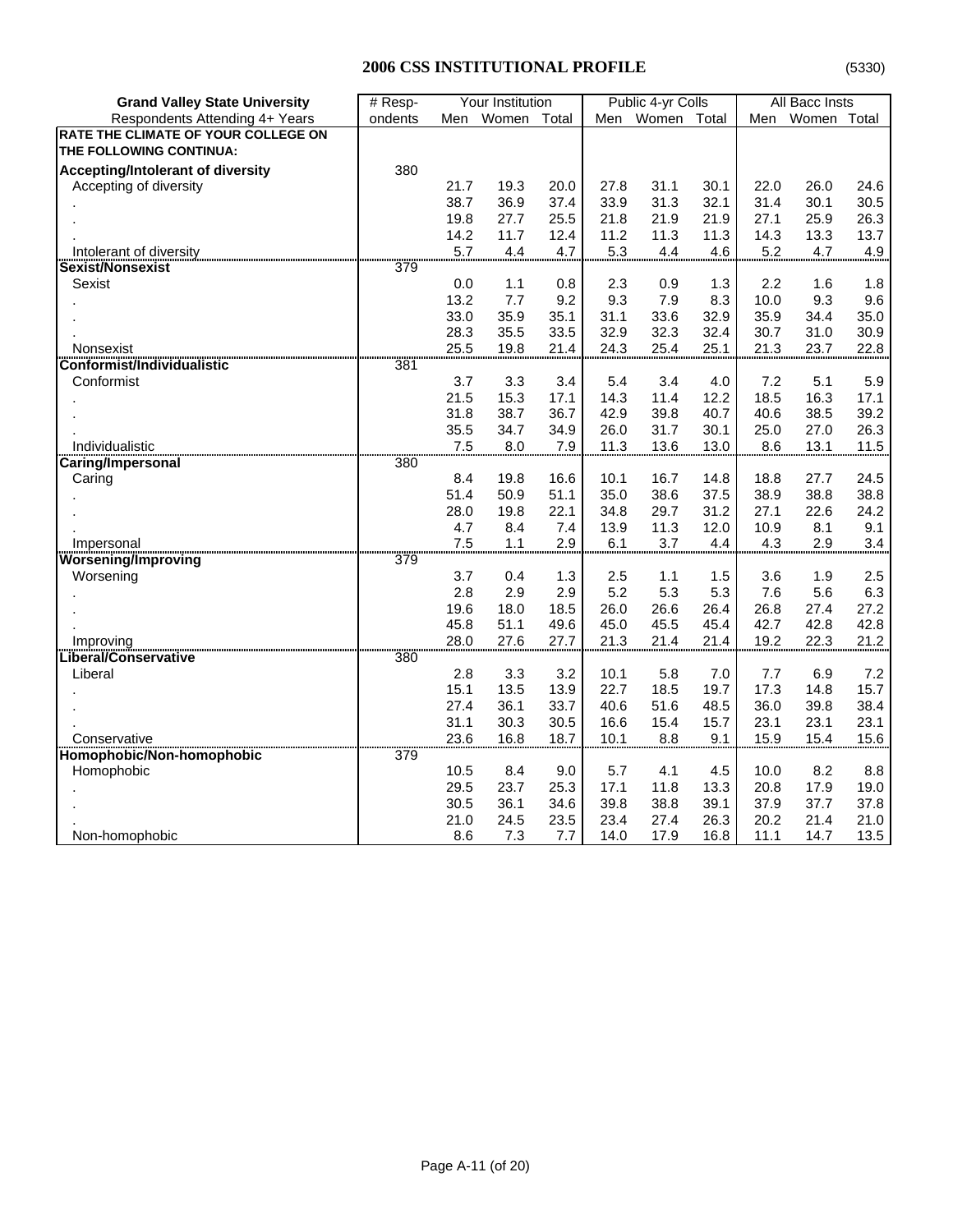| <b>Grand Valley State University</b>     | $#$ Resp- |      | Your Institution                  |       |      | Public 4-yr Colls |      |      | All Bacc Insts |      |
|------------------------------------------|-----------|------|-----------------------------------|-------|------|-------------------|------|------|----------------|------|
| Respondents Attending 4+ Years           | ondents   |      | Men Women                         | Total | Men  | Women Total       |      | Men  | Women Total    |      |
| Compared with the average person of      |           |      |                                   |       |      |                   |      |      |                |      |
| his/her age, student rated self "above   |           |      |                                   |       |      |                   |      |      |                |      |
| average" or "highest 10%" in:            |           |      |                                   |       |      |                   |      |      |                |      |
| Academic ability                         | 379       | 80.6 | 68.3                              | 71.8  | 75.8 | 70.1              | 71.8 | 78.8 | 74.5           | 76.0 |
| Artistic ability                         | 377       | 27.1 | 22.6                              | 23.9  | 27.7 | 26.6              | 26.9 | 30.2 | 30.3           | 30.3 |
| Computer skills                          | 379       | 56.1 | 29.4                              | 36.9  | 57.0 | 36.7              | 42.5 | 56.4 | 36.4           | 43.5 |
| Cooperativeness                          | 377       | 84.1 | 78.9                              | 80.4  | 75.9 | 76.5              | 76.3 | 73.8 | 76.8           | 75.7 |
| Creativity                               | 379       | 59.8 | 44.5                              | 48.8  | 60.7 | 50.8              | 53.6 | 59.4 | 55.9           | 57.1 |
| Drive to achieve                         | 379       | 57.0 | 72.1                              | 67.8  | 72.1 | 74.8              | 74.0 | 73.4 | 76.9           | 75.6 |
| <b>Emotional health</b>                  | 376       | 61.0 | 37.6                              | 44.1  | 58.2 | 44.4              | 48.3 | 62.9 | 52.0           | 55.9 |
| Leadership ability                       | 377       | 73.3 | 57.4                              | 61.8  | 69.7 | 55.6              | 59.6 | 72.8 | 61.2           | 65.3 |
| Mathematical ability                     | 377       | 43.4 | 29.9                              | 33.7  | 41.8 | 28.5              | 32.3 | 46.3 | 29.5           | 35.5 |
| Physical health                          | 378       | 62.6 | 38.0                              | 45.0  | 54.4 | 35.8              | 41.1 | 60.3 | 44.2           | 49.9 |
| Persistence                              | 379       | 69.2 | 66.2                              | 67.0  | 71.4 | 66.7              | 68.0 | 72.5 | 69.8           | 70.8 |
| Public speaking ability                  | 379       | 57.0 | 36.4                              | 42.2  | 54.4 | 38.5              | 43.0 | 57.0 | 44.3           | 48.8 |
| Risk-taking                              | 378       | 49.5 | 26.2                              | 32.8  | 54.6 | 35.2              | 40.7 | 55.3 | 38.6           | 44.5 |
| Self-confidence (intellectual)           | 378       | 76.6 | 56.5                              | 62.2  | 78.1 | 59.9              | 65.1 | 76.5 | 63.3           | 68.0 |
| Self-confidence (social)                 | 379       | 57.0 | 45.6                              | 48.8  | 58.3 | 49.3              | 51.9 | 62.0 | 54.0           | 56.8 |
| Self-understanding                       | 377       | 78.5 | 55.9                              | 62.3  | 71.8 | 59.7              | 63.1 | 71.9 | 65.4           | 67.7 |
| Spirituality                             | 377       | 38.3 | 35.6                              | 36.3  | 39.9 | 38.7              | 39.0 | 45.2 | 45.7           | 45.5 |
| Understanding of others                  | 379       | 75.7 | 69.9                              | 71.5  | 70.2 | 69.7              | 69.8 | 69.1 | 74.4           | 72.5 |
| Writing ability                          | 379       | 61.7 | 51.1                              | 54.1  | 56.8 | 53.7              | 54.6 | 60.2 | 59.2           | 59.5 |
| Professors at your current (or most      |           |      |                                   |       |      |                   |      |      |                |      |
| recent) college "frequently" provided    |           |      |                                   |       |      |                   |      |      |                |      |
| you with:                                |           |      |                                   |       |      |                   |      |      |                |      |
| Encouragement to pursue                  |           |      |                                   |       |      |                   |      |      |                |      |
| graduate/professional study              | 381       | 25.9 | 37.0                              | 33.9  | 32.9 | 38.9              | 37.2 | 35.9 | 43.7           | 41.0 |
| An opportunity to work on a research     |           |      |                                   |       |      |                   |      |      |                |      |
| project                                  | 379       | 14.2 | 17.6                              | 16.6  | 21.3 | 22.5              | 22.2 | 24.2 | 28.0           | 26.7 |
| Advice and guidance about your           |           |      |                                   |       |      |                   |      |      |                |      |
| educational program                      | 380       | 24.3 | 34.4                              | 31.6  | 25.9 | 34.2              | 31.9 | 30.2 | 38.6           | 35.6 |
| Emotional support and encouragement      | 379       | 17.8 | 27.9                              | 25.1  | 17.4 | 28.6              | 25.4 | 22.9 | 35.8           | 31.2 |
| A letter of recommendation               | 380       | 22.4 | 23.4                              | 23.2  | 19.3 | 25.1              | 23.5 | 26.2 | 34.4           | 31.5 |
| Help to improve your study skills        | 379       | 10.3 | 12.9                              | 12.1  | 14.9 | 15.7              | 15.4 | 15.7 | 18.4           | 17.4 |
| Feedback on your academic work           |           |      |                                   |       |      |                   |      |      |                |      |
| (outside of grades)                      | 380       | 22.4 | 28.6                              | 26.8  | 25.0 | 30.8              | 29.1 | 31.3 | 36.0           | 34.3 |
| Intellectual challenge and stimulation   | 379       | 35.5 | 43.0                              | 40.9  | 34.9 | 41.1              | 39.3 | 43.9 | 49.4           | 47.4 |
| An opportunity to discuss coursework     |           |      |                                   |       |      |                   |      |      |                |      |
| outside of class                         | 380       | 36.4 | 42.5                              | 40.8  | 36.8 | 40.9              | 39.7 | 40.1 | 45.5           | 43.6 |
| Help in achieving your professional      |           |      |                                   |       |      |                   |      |      |                |      |
| qoals                                    | 380       | 19.6 | 27.8                              | 25.5  | 22.7 | 30.6              | 28.4 | 27.2 | 34.7           | 32.0 |
| An opportunity to apply classroom        |           |      |                                   |       |      |                   |      |      |                |      |
| learning to "real-life" issues           | 379       | 26.2 | 37.9                              | 34.6  | 26.8 | 37.7              | 34.6 | 30.1 | 39.5           | 36.1 |
| Student agrees "strongly" or "somewhat": |           |      |                                   |       |      |                   |      |      |                |      |
| There is too much concern in the courts  |           |      |                                   |       |      |                   |      |      |                |      |
| for the rights of criminals              | 369       | 54.3 | 51.9                              | 52.6  | 65.0 | 62.3              | 63.1 | 58.3 | 53.0           | 54.9 |
| Abortion should be legal                 | 372       | 50.5 | 53.9                              | 53.0  | 66.7 | 64.8              | 65.4 | 55.6 | 58.5           | 57.5 |
| The death penalty should be abolished    | 366       | 35.6 | 40.1                              | 38.8  | 31.7 | 32.0              | 31.9 | 37.5 | 40.4           | 39.4 |
| Marijuana should be legalized            | 374       | 43.4 | 37.7                              | 39.3  | 48.1 | 41.2              | 43.1 | 45.6 | 38.9           | 41.3 |
| It is important to have laws             |           |      |                                   |       |      |                   |      |      |                |      |
| prohibiting homosexual relationships     | 372       | 26.4 | 15.8                              | 18.8  | 26.5 | 16.9              | 19.6 | 30.2 | 21.1           | 24.3 |
| The federal government should do more    |           |      |                                   |       |      |                   |      |      |                |      |
| to control the sale of handguns          | 373       | 69.2 | 78.6                              | 75.9  | 68.5 | 81.3              | 77.6 | 67.2 | 80.2           | 75.6 |
| Racial discrimination is no longer a     |           |      |                                   |       |      |                   |      |      |                |      |
| major problem in America                 | 375       |      | <u>.20.6 11.2 13.9 25.0 13.2 </u> |       |      |                   | 16.5 | 24.3 |                |      |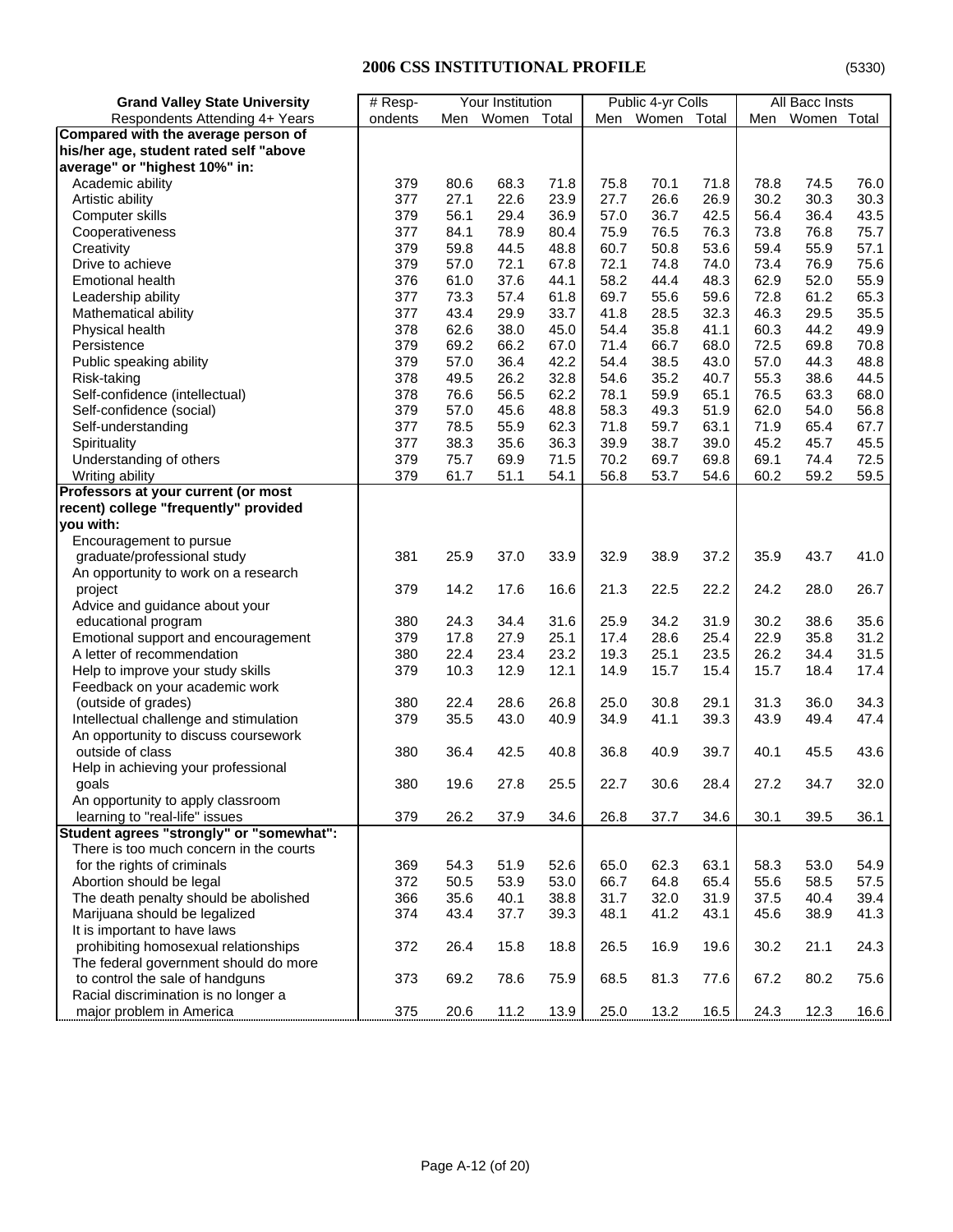| <b>Grand Valley State University</b>     | # Resp-<br>Your Institution |      |           |       | Public 4-yr Colls |                 | All Bacc Insts |      |             |      |
|------------------------------------------|-----------------------------|------|-----------|-------|-------------------|-----------------|----------------|------|-------------|------|
| Respondents Attending 4+ Years           | ondents                     |      | Men Women | Total |                   | Men Women Total |                | Men  | Women Total |      |
| Student agrees "strongly" or "somewhat": |                             |      |           |       |                   |                 |                |      |             |      |
| Realistically, an individual can do      |                             |      |           |       |                   |                 |                |      |             |      |
| little to bring about changes in our     |                             |      |           |       |                   |                 |                |      |             |      |
| society                                  | 373                         | 24.3 | 20.7      | 21.7  | 35.2              | 24.5            | 27.5           | 32.1 | 22.8        | 26.1 |
| Wealthy people should pay a larger       |                             |      |           |       |                   |                 |                |      |             |      |
| share of taxes than they do now          | 373                         | 64.5 | 69.5      | 68.1  | 63.8              | 68.0            | 66.8           | 58.1 | 61.5        | 60.3 |
| Colleges should prohibit racist/sexist   |                             |      |           |       |                   |                 |                |      |             |      |
| speech on campus                         | 368                         | 46.7 | 68.4      | 62.2  | 49.8              | 63.0            | 59.2           | 49.3 | 61.2        | 57.0 |
| Same-sex couples should have the right   |                             |      |           |       |                   |                 |                |      |             |      |
| to legal marital status                  | 372                         | 51.4 | 67.5      | 62.9  | 59.6              | 69.2            | 66.5           | 53.6 | 64.0        | 60.3 |
| Affirmative action in college            |                             |      |           |       |                   |                 |                |      |             |      |
| admissions should be abolished           | 364                         | 59.0 | 53.3      | 54.9  | 64.4              | 48.5            | 53.1           | 60.2 | 46.3        | 51.3 |
| The activities of married women are      |                             |      |           |       |                   |                 |                |      |             |      |
| best confined to the home and family     | 372                         | 11.3 | 3.4       | 5.6   | 16.7              | 9.3             | 11.4           | 21.0 | 10.3        | 14.1 |
| Federal military spending should be      |                             |      |           |       |                   |                 |                |      |             |      |
| increased                                | 370                         | 20.8 | 18.6      | 19.2  | 37.2              | 32.0            | 33.5           | 34.9 | 26.0        | 29.2 |
| The federal government should do more    |                             |      |           |       |                   |                 |                |      |             |      |
| to discourage energy consumption         | 369                         | 90.7 | 89.3      | 89.7  | 81.7              | 82.3            | 82.1           | 79.8 | 82.3        | 81.4 |
| The chief benefit of a college           |                             |      |           |       |                   |                 |                |      |             |      |
| education is that it increases one's     |                             |      |           |       |                   |                 |                |      |             |      |
| earning power                            | 373                         | 55.7 | 49.8      | 51.5  | 62.9              | 60.8            | 61.4           | 54.8 | 51.0        | 52.3 |
| What do you plan to be doing in fall     |                             |      |           |       |                   |                 |                |      |             |      |
| 2006?                                    | 383                         |      |           |       |                   |                 |                |      |             |      |
| Attending undergraduate college          |                             |      |           |       |                   |                 |                |      |             |      |
| full-time                                |                             | 45.0 | 35.8      | 38.4  | 27.5              | 23.4            | 24.5           | 9.3  | 8.1         | 8.5  |
| Attending undergraduate college          |                             |      |           |       |                   |                 |                |      |             |      |
| part-time                                |                             | 11.0 | 7.7       | 8.6   | 6.7               | 6.3             | 6.4            | 3.0  | 3.0         | 3.0  |
| Attending graduate/professional school   |                             | 13.8 | 17.5      | 16.4  | 17.9              | 21.8            | 20.7           | 23.4 | 25.2        | 24.5 |
| Working full-time                        |                             | 42.2 | 49.3      | 47.3  | 59.7              | 62.0            | 61.3           | 64.1 | 65.6        | 65.1 |
| Working part-time                        |                             | 34.9 | 33.6      | 33.9  | 20.8              | 23.1            | 22.4           | 11.8 | 14.9        | 13.8 |
| Participating in a community service     |                             |      |           |       |                   |                 |                |      |             |      |
| organization                             |                             | 13.8 | 10.6      | 11.5  | 7.4               | 9.3             | 8.8            | 6.3  | 9.9         | 8.6  |
| Serving in the Armed Forces              |                             | 0.0  | 0.0       | 0.0   | 4.4               | 0.7             | 1.8            | 2.5  | 0.5         | 1.2  |
| Attending a vocational training program  |                             | 2.8  | 0.4       | 1.0   | 1.3               | 1.0             | 1.1            | 1.0  | 1.1         | 1.1  |
| Traveling                                |                             | 16.5 | 12.4      | 13.6  | 16.6              | 15.2            | 15.6           | 13.0 | 15.3        | 14.5 |
| Doing volunteer work                     |                             | 13.8 | 27.7      | 23.8  | 9.6               | 16.9            | 14.8           | 9.6  | 16.6        | 14.1 |
| Staying at home to be with or start a    |                             |      |           |       |                   |                 |                |      |             |      |
| family                                   |                             | 5.5  | 3.3       | 3.9   | 5.4               | 5.1             | 5.2            | 3.3  | 4.4         | 4.0  |
| No current plans                         |                             | 0.0  | 1.8       | 1.3   | 2.2               | 1.3             | 1.5            | 3.8  | 2.9         | 3.2  |
| Do you give the Higher Education         |                             |      |           |       |                   |                 |                |      |             |      |
| Research Institute (HERI) permission to  |                             |      |           |       |                   |                 |                |      |             |      |
| include your ID number should your       |                             |      |           |       |                   |                 |                |      |             |      |
| college request the data for additional  |                             |      |           |       |                   |                 |                |      |             |      |
| research analyses?                       | 379                         |      |           |       |                   |                 |                |      |             |      |
| Yes                                      |                             | 80.4 | 68.4      | 71.8  | 66.6              | 61.1            | 62.6           | 58.8 | 57.9        | 58.3 |
| No                                       |                             | 19.6 | 31.6      | 28.2  | 33.4              | 38.9            | 37.4           | 41.2 | 42.1        | 41.7 |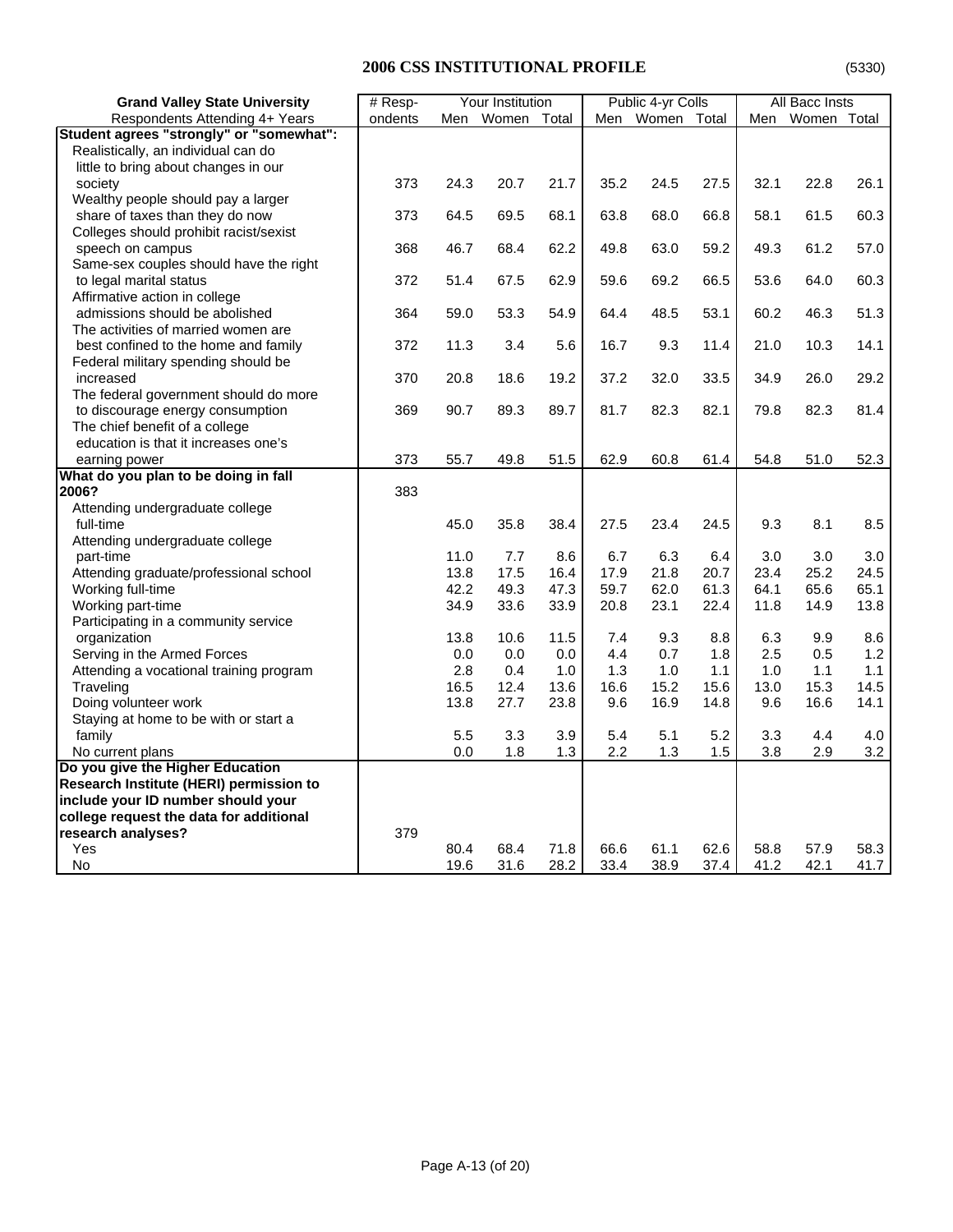| Respondents Attending 4+ Years<br>Men Women Total<br>Men Women Total<br>Women Total<br>ondents<br>Men<br><b>DISAGGREGATED RESPONSES</b><br>383<br>Probable career noted in 2006<br>5.8<br>4.1<br>4.6<br>3.5<br>5.5<br>4.0<br>4.4<br>4.7<br>3.9<br>Accountant or actuary<br>0.0<br>0.4<br>0.3<br>1.2<br>0.5<br>0.7<br>0.8<br>0.9<br>1.0<br>Actor or entertainer<br>0.0<br>1.1<br>0.0<br>0.3<br>0.4<br>0.5<br>1.8<br>0.5<br>0.7<br>Architect or urban planner<br>$2.4\,$<br>3.3<br>2.3<br>2.2<br>3.3<br>3.0<br>1.9<br>2.7<br>Artist<br>0.0<br>0.7<br>0.0<br>1.0<br>0.4<br>0.5<br>0.7<br>Business (clerical)<br>1.8<br>0.5<br>0.6<br>Business executive (management,<br>9.2<br>11.0<br>10.9<br>11.0<br>15.1<br>10.9<br>13.0<br>8.6<br>10.1<br>administrator)<br>3.7<br>0.0<br>5.8<br>2.4<br>3.6<br>2.0<br>Business owner or proprietor<br>1.0<br>1.1<br>1.1<br>1.8<br>2.4<br>Business salesperson or buyer<br>3.7<br>1.1<br>1.8<br>2.3<br>2.0<br>3.1<br>2.0<br>0.4<br>0.3<br>0.1<br>2.4<br>0.3<br>1.1<br>Clergy (minister or priest)<br>0.0<br>0.4<br>0.2<br>0.0<br>0.1<br>0.6<br>0.4<br>0.5<br>Clergy (other religious)<br>0.0<br>0.0<br>0.0<br>0.1<br>0.7<br>0.5<br>2.0<br>1.5<br>0.8<br>2.2<br>1.7<br>Clinical psychologist<br>0.0<br>0.1<br>1.1<br>0.7<br>0.5<br>0.6<br>0.6<br>College administrator/staff<br>0.0<br>0.8<br>0.7<br>0.7<br>2.9<br>3.7<br>2.9<br>1.2<br>1.7<br>2.8<br>1.7<br>2.1<br>College teacher<br>5.5<br>3.7<br>0.0<br>5.9<br>0.4<br>2.0<br>4.7<br>0.5<br>2.0<br>Computer programmer or analyst<br>1.0<br>0.3<br>Conservationist or forester<br>0.9<br>1.1<br>1.0<br>0.5<br>0.6<br>0.3<br>1.0<br>0.4<br>0.5<br>0.0<br>0.2<br>0.3<br>Dentist (including orthodontist)<br>0.9<br>0.3<br>0.7<br>0.6<br>0.4<br>0.3<br>0.0<br>0.0<br>0.1<br>0.7<br>0.5<br>0.1<br>0.4<br>Dietitian or home economist<br>0.0<br>3.5<br>5.5<br>0.7<br>2.1<br>1.5<br>0.2<br>0.5<br>7.1<br>1.5<br>Engineer<br>0.2<br>0.0<br>0.0<br>0.5<br>0.1<br>0.2<br>0.3<br>0.1<br>Farmer or rancher<br>0.0<br>Foreign service worker (including<br>0.3<br>0.3<br>0.2<br>0.2<br>0.9<br>0.8<br>0.0<br>0.4<br>0.7<br>diplomat)<br>0.4<br>0.3<br>0.0<br>0.4<br>0.3<br>0.5<br>0.4<br>Homemaker (full-time)<br>0.0<br>0.1<br>0.3<br>0.0<br>0.0<br>0.3<br>0.2<br>0.4<br>Interior decorator (including designer)<br>0.0<br>0.0<br>0.0<br>1.1<br>0.6<br>0.4<br>0.2<br>0.3<br>Lab technician or hygienist<br>0.0<br>0.8<br>0.0<br>0.3<br>3.7<br>0.7<br>1.6<br>0.8<br>1.8<br>2.0<br>0.5<br>1.1<br>Law enforcement officer<br>4.4<br>4.3<br>2.2<br>2.1<br>2.1<br>2.1<br>2.1<br>3.9<br>Lawyer (attorney) or judge<br>1.8<br>5.1<br>0.8<br>0.0<br>0.2<br>0.2<br>Military service (career)<br>0.0<br>0.0<br>1.9<br>0.7<br>1.9<br>0.8<br>0.9<br>0.4<br>0.5<br>1.4<br>0.5<br>0.7<br>0.7<br>Musician (performer, composer)<br>1.1<br>5.3<br>4.3<br>7.3<br>5.2<br>1.1<br>4.1<br>0.7<br>6.2<br>0.0<br>Nurse<br>0.9<br>0.0<br>0.3<br>0.2<br>0.2<br>0.2<br>0.1<br>Optometrist<br>0.1<br>0.1<br>0.4<br>0.3<br>0.3<br>0.2<br>0.9<br>0.8<br>Pharmacist<br>0.0<br>0.1<br>0.6<br>1.5<br>1.5<br>1.5<br>3.8<br>3.4<br>0.9<br>1.3<br>1.4<br>3.1<br>Physician<br>0.7<br>1.0<br>2.2<br>0.9<br>1.2<br>1.6<br>1.2<br>Policymaker/government<br>1.8<br>1.0<br>0.9<br>1.1<br>0.7<br>1.5<br>1.2<br>1.2<br>School counselor<br>0.9<br>1.0<br>0.4<br>0.0<br>School principal or superintendent<br>0.0<br>0.0<br>0.0<br>0.0<br>0.1<br>0.1<br>0.0<br>0.0<br>2.4<br>Scientific researcher<br>3.7<br>0.7<br>1.6<br>2.7<br>2.3<br>2.4<br>2.7<br>2.3<br>5.1<br>3.1<br>0.0<br>3.7<br>0.8<br>4.3<br>3.3<br>1.0<br>4.3<br>Social, welfare or recreation worker<br>Therapist (physical, occupational,<br>2.6<br>3.3<br>2.9<br>3.2<br>2.7<br>2.0<br>speech)<br>1.8<br>1.1<br>0.9<br>11.4<br>Teacher or administrator (elementary)<br>4.6<br>12.8<br>10.4<br>2.6<br>18.3<br>13.8<br>1.8<br>8.0<br>5.8<br>5.9<br>Teacher or administrator (secondary)<br>9.2<br>6.2<br>7.0<br>7.7<br>7.5<br>7.5<br>5.9 | <b>Grand Valley State University</b> | Your Institution<br>$#$ Resp- |     |     | Public 4-yr Colls |     |     | All Bacc Insts |     |     |     |
|----------------------------------------------------------------------------------------------------------------------------------------------------------------------------------------------------------------------------------------------------------------------------------------------------------------------------------------------------------------------------------------------------------------------------------------------------------------------------------------------------------------------------------------------------------------------------------------------------------------------------------------------------------------------------------------------------------------------------------------------------------------------------------------------------------------------------------------------------------------------------------------------------------------------------------------------------------------------------------------------------------------------------------------------------------------------------------------------------------------------------------------------------------------------------------------------------------------------------------------------------------------------------------------------------------------------------------------------------------------------------------------------------------------------------------------------------------------------------------------------------------------------------------------------------------------------------------------------------------------------------------------------------------------------------------------------------------------------------------------------------------------------------------------------------------------------------------------------------------------------------------------------------------------------------------------------------------------------------------------------------------------------------------------------------------------------------------------------------------------------------------------------------------------------------------------------------------------------------------------------------------------------------------------------------------------------------------------------------------------------------------------------------------------------------------------------------------------------------------------------------------------------------------------------------------------------------------------------------------------------------------------------------------------------------------------------------------------------------------------------------------------------------------------------------------------------------------------------------------------------------------------------------------------------------------------------------------------------------------------------------------------------------------------------------------------------------------------------------------------------------------------------------------------------------------------------------------------------------------------------------------------------------------------------------------------------------------------------------------------------------------------------------------------------------------------------------------------------------------------------------------------------------------------------------------------------------------------------------------------------------------------------------------------------------------------------------------------------------------------------------------------------------------------------------------------------------------------------------------------------------------------------------------------------------------|--------------------------------------|-------------------------------|-----|-----|-------------------|-----|-----|----------------|-----|-----|-----|
|                                                                                                                                                                                                                                                                                                                                                                                                                                                                                                                                                                                                                                                                                                                                                                                                                                                                                                                                                                                                                                                                                                                                                                                                                                                                                                                                                                                                                                                                                                                                                                                                                                                                                                                                                                                                                                                                                                                                                                                                                                                                                                                                                                                                                                                                                                                                                                                                                                                                                                                                                                                                                                                                                                                                                                                                                                                                                                                                                                                                                                                                                                                                                                                                                                                                                                                                                                                                                                                                                                                                                                                                                                                                                                                                                                                                                                                                                                                                  |                                      |                               |     |     |                   |     |     |                |     |     |     |
|                                                                                                                                                                                                                                                                                                                                                                                                                                                                                                                                                                                                                                                                                                                                                                                                                                                                                                                                                                                                                                                                                                                                                                                                                                                                                                                                                                                                                                                                                                                                                                                                                                                                                                                                                                                                                                                                                                                                                                                                                                                                                                                                                                                                                                                                                                                                                                                                                                                                                                                                                                                                                                                                                                                                                                                                                                                                                                                                                                                                                                                                                                                                                                                                                                                                                                                                                                                                                                                                                                                                                                                                                                                                                                                                                                                                                                                                                                                                  |                                      |                               |     |     |                   |     |     |                |     |     |     |
|                                                                                                                                                                                                                                                                                                                                                                                                                                                                                                                                                                                                                                                                                                                                                                                                                                                                                                                                                                                                                                                                                                                                                                                                                                                                                                                                                                                                                                                                                                                                                                                                                                                                                                                                                                                                                                                                                                                                                                                                                                                                                                                                                                                                                                                                                                                                                                                                                                                                                                                                                                                                                                                                                                                                                                                                                                                                                                                                                                                                                                                                                                                                                                                                                                                                                                                                                                                                                                                                                                                                                                                                                                                                                                                                                                                                                                                                                                                                  |                                      |                               |     |     |                   |     |     |                |     |     |     |
|                                                                                                                                                                                                                                                                                                                                                                                                                                                                                                                                                                                                                                                                                                                                                                                                                                                                                                                                                                                                                                                                                                                                                                                                                                                                                                                                                                                                                                                                                                                                                                                                                                                                                                                                                                                                                                                                                                                                                                                                                                                                                                                                                                                                                                                                                                                                                                                                                                                                                                                                                                                                                                                                                                                                                                                                                                                                                                                                                                                                                                                                                                                                                                                                                                                                                                                                                                                                                                                                                                                                                                                                                                                                                                                                                                                                                                                                                                                                  |                                      |                               |     |     |                   |     |     |                |     |     |     |
|                                                                                                                                                                                                                                                                                                                                                                                                                                                                                                                                                                                                                                                                                                                                                                                                                                                                                                                                                                                                                                                                                                                                                                                                                                                                                                                                                                                                                                                                                                                                                                                                                                                                                                                                                                                                                                                                                                                                                                                                                                                                                                                                                                                                                                                                                                                                                                                                                                                                                                                                                                                                                                                                                                                                                                                                                                                                                                                                                                                                                                                                                                                                                                                                                                                                                                                                                                                                                                                                                                                                                                                                                                                                                                                                                                                                                                                                                                                                  |                                      |                               |     |     |                   |     |     |                |     |     |     |
|                                                                                                                                                                                                                                                                                                                                                                                                                                                                                                                                                                                                                                                                                                                                                                                                                                                                                                                                                                                                                                                                                                                                                                                                                                                                                                                                                                                                                                                                                                                                                                                                                                                                                                                                                                                                                                                                                                                                                                                                                                                                                                                                                                                                                                                                                                                                                                                                                                                                                                                                                                                                                                                                                                                                                                                                                                                                                                                                                                                                                                                                                                                                                                                                                                                                                                                                                                                                                                                                                                                                                                                                                                                                                                                                                                                                                                                                                                                                  |                                      |                               |     |     |                   |     |     |                |     |     |     |
|                                                                                                                                                                                                                                                                                                                                                                                                                                                                                                                                                                                                                                                                                                                                                                                                                                                                                                                                                                                                                                                                                                                                                                                                                                                                                                                                                                                                                                                                                                                                                                                                                                                                                                                                                                                                                                                                                                                                                                                                                                                                                                                                                                                                                                                                                                                                                                                                                                                                                                                                                                                                                                                                                                                                                                                                                                                                                                                                                                                                                                                                                                                                                                                                                                                                                                                                                                                                                                                                                                                                                                                                                                                                                                                                                                                                                                                                                                                                  |                                      |                               |     |     |                   |     |     |                |     |     |     |
|                                                                                                                                                                                                                                                                                                                                                                                                                                                                                                                                                                                                                                                                                                                                                                                                                                                                                                                                                                                                                                                                                                                                                                                                                                                                                                                                                                                                                                                                                                                                                                                                                                                                                                                                                                                                                                                                                                                                                                                                                                                                                                                                                                                                                                                                                                                                                                                                                                                                                                                                                                                                                                                                                                                                                                                                                                                                                                                                                                                                                                                                                                                                                                                                                                                                                                                                                                                                                                                                                                                                                                                                                                                                                                                                                                                                                                                                                                                                  |                                      |                               |     |     |                   |     |     |                |     |     |     |
|                                                                                                                                                                                                                                                                                                                                                                                                                                                                                                                                                                                                                                                                                                                                                                                                                                                                                                                                                                                                                                                                                                                                                                                                                                                                                                                                                                                                                                                                                                                                                                                                                                                                                                                                                                                                                                                                                                                                                                                                                                                                                                                                                                                                                                                                                                                                                                                                                                                                                                                                                                                                                                                                                                                                                                                                                                                                                                                                                                                                                                                                                                                                                                                                                                                                                                                                                                                                                                                                                                                                                                                                                                                                                                                                                                                                                                                                                                                                  |                                      |                               |     |     |                   |     |     |                |     |     |     |
|                                                                                                                                                                                                                                                                                                                                                                                                                                                                                                                                                                                                                                                                                                                                                                                                                                                                                                                                                                                                                                                                                                                                                                                                                                                                                                                                                                                                                                                                                                                                                                                                                                                                                                                                                                                                                                                                                                                                                                                                                                                                                                                                                                                                                                                                                                                                                                                                                                                                                                                                                                                                                                                                                                                                                                                                                                                                                                                                                                                                                                                                                                                                                                                                                                                                                                                                                                                                                                                                                                                                                                                                                                                                                                                                                                                                                                                                                                                                  |                                      |                               |     |     |                   |     |     |                |     |     |     |
|                                                                                                                                                                                                                                                                                                                                                                                                                                                                                                                                                                                                                                                                                                                                                                                                                                                                                                                                                                                                                                                                                                                                                                                                                                                                                                                                                                                                                                                                                                                                                                                                                                                                                                                                                                                                                                                                                                                                                                                                                                                                                                                                                                                                                                                                                                                                                                                                                                                                                                                                                                                                                                                                                                                                                                                                                                                                                                                                                                                                                                                                                                                                                                                                                                                                                                                                                                                                                                                                                                                                                                                                                                                                                                                                                                                                                                                                                                                                  |                                      |                               |     |     |                   |     |     |                |     |     |     |
|                                                                                                                                                                                                                                                                                                                                                                                                                                                                                                                                                                                                                                                                                                                                                                                                                                                                                                                                                                                                                                                                                                                                                                                                                                                                                                                                                                                                                                                                                                                                                                                                                                                                                                                                                                                                                                                                                                                                                                                                                                                                                                                                                                                                                                                                                                                                                                                                                                                                                                                                                                                                                                                                                                                                                                                                                                                                                                                                                                                                                                                                                                                                                                                                                                                                                                                                                                                                                                                                                                                                                                                                                                                                                                                                                                                                                                                                                                                                  |                                      |                               |     |     |                   |     |     |                |     |     |     |
|                                                                                                                                                                                                                                                                                                                                                                                                                                                                                                                                                                                                                                                                                                                                                                                                                                                                                                                                                                                                                                                                                                                                                                                                                                                                                                                                                                                                                                                                                                                                                                                                                                                                                                                                                                                                                                                                                                                                                                                                                                                                                                                                                                                                                                                                                                                                                                                                                                                                                                                                                                                                                                                                                                                                                                                                                                                                                                                                                                                                                                                                                                                                                                                                                                                                                                                                                                                                                                                                                                                                                                                                                                                                                                                                                                                                                                                                                                                                  |                                      |                               |     |     |                   |     |     |                |     |     |     |
|                                                                                                                                                                                                                                                                                                                                                                                                                                                                                                                                                                                                                                                                                                                                                                                                                                                                                                                                                                                                                                                                                                                                                                                                                                                                                                                                                                                                                                                                                                                                                                                                                                                                                                                                                                                                                                                                                                                                                                                                                                                                                                                                                                                                                                                                                                                                                                                                                                                                                                                                                                                                                                                                                                                                                                                                                                                                                                                                                                                                                                                                                                                                                                                                                                                                                                                                                                                                                                                                                                                                                                                                                                                                                                                                                                                                                                                                                                                                  |                                      |                               |     |     |                   |     |     |                |     |     |     |
|                                                                                                                                                                                                                                                                                                                                                                                                                                                                                                                                                                                                                                                                                                                                                                                                                                                                                                                                                                                                                                                                                                                                                                                                                                                                                                                                                                                                                                                                                                                                                                                                                                                                                                                                                                                                                                                                                                                                                                                                                                                                                                                                                                                                                                                                                                                                                                                                                                                                                                                                                                                                                                                                                                                                                                                                                                                                                                                                                                                                                                                                                                                                                                                                                                                                                                                                                                                                                                                                                                                                                                                                                                                                                                                                                                                                                                                                                                                                  |                                      |                               |     |     |                   |     |     |                |     |     |     |
|                                                                                                                                                                                                                                                                                                                                                                                                                                                                                                                                                                                                                                                                                                                                                                                                                                                                                                                                                                                                                                                                                                                                                                                                                                                                                                                                                                                                                                                                                                                                                                                                                                                                                                                                                                                                                                                                                                                                                                                                                                                                                                                                                                                                                                                                                                                                                                                                                                                                                                                                                                                                                                                                                                                                                                                                                                                                                                                                                                                                                                                                                                                                                                                                                                                                                                                                                                                                                                                                                                                                                                                                                                                                                                                                                                                                                                                                                                                                  |                                      |                               |     |     |                   |     |     |                |     |     |     |
|                                                                                                                                                                                                                                                                                                                                                                                                                                                                                                                                                                                                                                                                                                                                                                                                                                                                                                                                                                                                                                                                                                                                                                                                                                                                                                                                                                                                                                                                                                                                                                                                                                                                                                                                                                                                                                                                                                                                                                                                                                                                                                                                                                                                                                                                                                                                                                                                                                                                                                                                                                                                                                                                                                                                                                                                                                                                                                                                                                                                                                                                                                                                                                                                                                                                                                                                                                                                                                                                                                                                                                                                                                                                                                                                                                                                                                                                                                                                  |                                      |                               |     |     |                   |     |     |                |     |     |     |
|                                                                                                                                                                                                                                                                                                                                                                                                                                                                                                                                                                                                                                                                                                                                                                                                                                                                                                                                                                                                                                                                                                                                                                                                                                                                                                                                                                                                                                                                                                                                                                                                                                                                                                                                                                                                                                                                                                                                                                                                                                                                                                                                                                                                                                                                                                                                                                                                                                                                                                                                                                                                                                                                                                                                                                                                                                                                                                                                                                                                                                                                                                                                                                                                                                                                                                                                                                                                                                                                                                                                                                                                                                                                                                                                                                                                                                                                                                                                  |                                      |                               |     |     |                   |     |     |                |     |     |     |
|                                                                                                                                                                                                                                                                                                                                                                                                                                                                                                                                                                                                                                                                                                                                                                                                                                                                                                                                                                                                                                                                                                                                                                                                                                                                                                                                                                                                                                                                                                                                                                                                                                                                                                                                                                                                                                                                                                                                                                                                                                                                                                                                                                                                                                                                                                                                                                                                                                                                                                                                                                                                                                                                                                                                                                                                                                                                                                                                                                                                                                                                                                                                                                                                                                                                                                                                                                                                                                                                                                                                                                                                                                                                                                                                                                                                                                                                                                                                  |                                      |                               |     |     |                   |     |     |                |     |     |     |
|                                                                                                                                                                                                                                                                                                                                                                                                                                                                                                                                                                                                                                                                                                                                                                                                                                                                                                                                                                                                                                                                                                                                                                                                                                                                                                                                                                                                                                                                                                                                                                                                                                                                                                                                                                                                                                                                                                                                                                                                                                                                                                                                                                                                                                                                                                                                                                                                                                                                                                                                                                                                                                                                                                                                                                                                                                                                                                                                                                                                                                                                                                                                                                                                                                                                                                                                                                                                                                                                                                                                                                                                                                                                                                                                                                                                                                                                                                                                  |                                      |                               |     |     |                   |     |     |                |     |     |     |
|                                                                                                                                                                                                                                                                                                                                                                                                                                                                                                                                                                                                                                                                                                                                                                                                                                                                                                                                                                                                                                                                                                                                                                                                                                                                                                                                                                                                                                                                                                                                                                                                                                                                                                                                                                                                                                                                                                                                                                                                                                                                                                                                                                                                                                                                                                                                                                                                                                                                                                                                                                                                                                                                                                                                                                                                                                                                                                                                                                                                                                                                                                                                                                                                                                                                                                                                                                                                                                                                                                                                                                                                                                                                                                                                                                                                                                                                                                                                  |                                      |                               |     |     |                   |     |     |                |     |     |     |
|                                                                                                                                                                                                                                                                                                                                                                                                                                                                                                                                                                                                                                                                                                                                                                                                                                                                                                                                                                                                                                                                                                                                                                                                                                                                                                                                                                                                                                                                                                                                                                                                                                                                                                                                                                                                                                                                                                                                                                                                                                                                                                                                                                                                                                                                                                                                                                                                                                                                                                                                                                                                                                                                                                                                                                                                                                                                                                                                                                                                                                                                                                                                                                                                                                                                                                                                                                                                                                                                                                                                                                                                                                                                                                                                                                                                                                                                                                                                  |                                      |                               |     |     |                   |     |     |                |     |     |     |
|                                                                                                                                                                                                                                                                                                                                                                                                                                                                                                                                                                                                                                                                                                                                                                                                                                                                                                                                                                                                                                                                                                                                                                                                                                                                                                                                                                                                                                                                                                                                                                                                                                                                                                                                                                                                                                                                                                                                                                                                                                                                                                                                                                                                                                                                                                                                                                                                                                                                                                                                                                                                                                                                                                                                                                                                                                                                                                                                                                                                                                                                                                                                                                                                                                                                                                                                                                                                                                                                                                                                                                                                                                                                                                                                                                                                                                                                                                                                  |                                      |                               |     |     |                   |     |     |                |     |     |     |
|                                                                                                                                                                                                                                                                                                                                                                                                                                                                                                                                                                                                                                                                                                                                                                                                                                                                                                                                                                                                                                                                                                                                                                                                                                                                                                                                                                                                                                                                                                                                                                                                                                                                                                                                                                                                                                                                                                                                                                                                                                                                                                                                                                                                                                                                                                                                                                                                                                                                                                                                                                                                                                                                                                                                                                                                                                                                                                                                                                                                                                                                                                                                                                                                                                                                                                                                                                                                                                                                                                                                                                                                                                                                                                                                                                                                                                                                                                                                  |                                      |                               |     |     |                   |     |     |                |     |     |     |
|                                                                                                                                                                                                                                                                                                                                                                                                                                                                                                                                                                                                                                                                                                                                                                                                                                                                                                                                                                                                                                                                                                                                                                                                                                                                                                                                                                                                                                                                                                                                                                                                                                                                                                                                                                                                                                                                                                                                                                                                                                                                                                                                                                                                                                                                                                                                                                                                                                                                                                                                                                                                                                                                                                                                                                                                                                                                                                                                                                                                                                                                                                                                                                                                                                                                                                                                                                                                                                                                                                                                                                                                                                                                                                                                                                                                                                                                                                                                  |                                      |                               |     |     |                   |     |     |                |     |     |     |
|                                                                                                                                                                                                                                                                                                                                                                                                                                                                                                                                                                                                                                                                                                                                                                                                                                                                                                                                                                                                                                                                                                                                                                                                                                                                                                                                                                                                                                                                                                                                                                                                                                                                                                                                                                                                                                                                                                                                                                                                                                                                                                                                                                                                                                                                                                                                                                                                                                                                                                                                                                                                                                                                                                                                                                                                                                                                                                                                                                                                                                                                                                                                                                                                                                                                                                                                                                                                                                                                                                                                                                                                                                                                                                                                                                                                                                                                                                                                  |                                      |                               |     |     |                   |     |     |                |     |     |     |
|                                                                                                                                                                                                                                                                                                                                                                                                                                                                                                                                                                                                                                                                                                                                                                                                                                                                                                                                                                                                                                                                                                                                                                                                                                                                                                                                                                                                                                                                                                                                                                                                                                                                                                                                                                                                                                                                                                                                                                                                                                                                                                                                                                                                                                                                                                                                                                                                                                                                                                                                                                                                                                                                                                                                                                                                                                                                                                                                                                                                                                                                                                                                                                                                                                                                                                                                                                                                                                                                                                                                                                                                                                                                                                                                                                                                                                                                                                                                  |                                      |                               |     |     |                   |     |     |                |     |     |     |
|                                                                                                                                                                                                                                                                                                                                                                                                                                                                                                                                                                                                                                                                                                                                                                                                                                                                                                                                                                                                                                                                                                                                                                                                                                                                                                                                                                                                                                                                                                                                                                                                                                                                                                                                                                                                                                                                                                                                                                                                                                                                                                                                                                                                                                                                                                                                                                                                                                                                                                                                                                                                                                                                                                                                                                                                                                                                                                                                                                                                                                                                                                                                                                                                                                                                                                                                                                                                                                                                                                                                                                                                                                                                                                                                                                                                                                                                                                                                  |                                      |                               |     |     |                   |     |     |                |     |     |     |
|                                                                                                                                                                                                                                                                                                                                                                                                                                                                                                                                                                                                                                                                                                                                                                                                                                                                                                                                                                                                                                                                                                                                                                                                                                                                                                                                                                                                                                                                                                                                                                                                                                                                                                                                                                                                                                                                                                                                                                                                                                                                                                                                                                                                                                                                                                                                                                                                                                                                                                                                                                                                                                                                                                                                                                                                                                                                                                                                                                                                                                                                                                                                                                                                                                                                                                                                                                                                                                                                                                                                                                                                                                                                                                                                                                                                                                                                                                                                  |                                      |                               |     |     |                   |     |     |                |     |     |     |
|                                                                                                                                                                                                                                                                                                                                                                                                                                                                                                                                                                                                                                                                                                                                                                                                                                                                                                                                                                                                                                                                                                                                                                                                                                                                                                                                                                                                                                                                                                                                                                                                                                                                                                                                                                                                                                                                                                                                                                                                                                                                                                                                                                                                                                                                                                                                                                                                                                                                                                                                                                                                                                                                                                                                                                                                                                                                                                                                                                                                                                                                                                                                                                                                                                                                                                                                                                                                                                                                                                                                                                                                                                                                                                                                                                                                                                                                                                                                  |                                      |                               |     |     |                   |     |     |                |     |     |     |
|                                                                                                                                                                                                                                                                                                                                                                                                                                                                                                                                                                                                                                                                                                                                                                                                                                                                                                                                                                                                                                                                                                                                                                                                                                                                                                                                                                                                                                                                                                                                                                                                                                                                                                                                                                                                                                                                                                                                                                                                                                                                                                                                                                                                                                                                                                                                                                                                                                                                                                                                                                                                                                                                                                                                                                                                                                                                                                                                                                                                                                                                                                                                                                                                                                                                                                                                                                                                                                                                                                                                                                                                                                                                                                                                                                                                                                                                                                                                  |                                      |                               |     |     |                   |     |     |                |     |     |     |
|                                                                                                                                                                                                                                                                                                                                                                                                                                                                                                                                                                                                                                                                                                                                                                                                                                                                                                                                                                                                                                                                                                                                                                                                                                                                                                                                                                                                                                                                                                                                                                                                                                                                                                                                                                                                                                                                                                                                                                                                                                                                                                                                                                                                                                                                                                                                                                                                                                                                                                                                                                                                                                                                                                                                                                                                                                                                                                                                                                                                                                                                                                                                                                                                                                                                                                                                                                                                                                                                                                                                                                                                                                                                                                                                                                                                                                                                                                                                  |                                      |                               |     |     |                   |     |     |                |     |     |     |
|                                                                                                                                                                                                                                                                                                                                                                                                                                                                                                                                                                                                                                                                                                                                                                                                                                                                                                                                                                                                                                                                                                                                                                                                                                                                                                                                                                                                                                                                                                                                                                                                                                                                                                                                                                                                                                                                                                                                                                                                                                                                                                                                                                                                                                                                                                                                                                                                                                                                                                                                                                                                                                                                                                                                                                                                                                                                                                                                                                                                                                                                                                                                                                                                                                                                                                                                                                                                                                                                                                                                                                                                                                                                                                                                                                                                                                                                                                                                  |                                      |                               |     |     |                   |     |     |                |     |     |     |
|                                                                                                                                                                                                                                                                                                                                                                                                                                                                                                                                                                                                                                                                                                                                                                                                                                                                                                                                                                                                                                                                                                                                                                                                                                                                                                                                                                                                                                                                                                                                                                                                                                                                                                                                                                                                                                                                                                                                                                                                                                                                                                                                                                                                                                                                                                                                                                                                                                                                                                                                                                                                                                                                                                                                                                                                                                                                                                                                                                                                                                                                                                                                                                                                                                                                                                                                                                                                                                                                                                                                                                                                                                                                                                                                                                                                                                                                                                                                  |                                      |                               |     |     |                   |     |     |                |     |     |     |
|                                                                                                                                                                                                                                                                                                                                                                                                                                                                                                                                                                                                                                                                                                                                                                                                                                                                                                                                                                                                                                                                                                                                                                                                                                                                                                                                                                                                                                                                                                                                                                                                                                                                                                                                                                                                                                                                                                                                                                                                                                                                                                                                                                                                                                                                                                                                                                                                                                                                                                                                                                                                                                                                                                                                                                                                                                                                                                                                                                                                                                                                                                                                                                                                                                                                                                                                                                                                                                                                                                                                                                                                                                                                                                                                                                                                                                                                                                                                  |                                      |                               |     |     |                   |     |     |                |     |     |     |
|                                                                                                                                                                                                                                                                                                                                                                                                                                                                                                                                                                                                                                                                                                                                                                                                                                                                                                                                                                                                                                                                                                                                                                                                                                                                                                                                                                                                                                                                                                                                                                                                                                                                                                                                                                                                                                                                                                                                                                                                                                                                                                                                                                                                                                                                                                                                                                                                                                                                                                                                                                                                                                                                                                                                                                                                                                                                                                                                                                                                                                                                                                                                                                                                                                                                                                                                                                                                                                                                                                                                                                                                                                                                                                                                                                                                                                                                                                                                  |                                      |                               |     |     |                   |     |     |                |     |     |     |
|                                                                                                                                                                                                                                                                                                                                                                                                                                                                                                                                                                                                                                                                                                                                                                                                                                                                                                                                                                                                                                                                                                                                                                                                                                                                                                                                                                                                                                                                                                                                                                                                                                                                                                                                                                                                                                                                                                                                                                                                                                                                                                                                                                                                                                                                                                                                                                                                                                                                                                                                                                                                                                                                                                                                                                                                                                                                                                                                                                                                                                                                                                                                                                                                                                                                                                                                                                                                                                                                                                                                                                                                                                                                                                                                                                                                                                                                                                                                  |                                      |                               |     |     |                   |     |     |                |     |     |     |
|                                                                                                                                                                                                                                                                                                                                                                                                                                                                                                                                                                                                                                                                                                                                                                                                                                                                                                                                                                                                                                                                                                                                                                                                                                                                                                                                                                                                                                                                                                                                                                                                                                                                                                                                                                                                                                                                                                                                                                                                                                                                                                                                                                                                                                                                                                                                                                                                                                                                                                                                                                                                                                                                                                                                                                                                                                                                                                                                                                                                                                                                                                                                                                                                                                                                                                                                                                                                                                                                                                                                                                                                                                                                                                                                                                                                                                                                                                                                  |                                      |                               |     |     |                   |     |     |                |     |     |     |
|                                                                                                                                                                                                                                                                                                                                                                                                                                                                                                                                                                                                                                                                                                                                                                                                                                                                                                                                                                                                                                                                                                                                                                                                                                                                                                                                                                                                                                                                                                                                                                                                                                                                                                                                                                                                                                                                                                                                                                                                                                                                                                                                                                                                                                                                                                                                                                                                                                                                                                                                                                                                                                                                                                                                                                                                                                                                                                                                                                                                                                                                                                                                                                                                                                                                                                                                                                                                                                                                                                                                                                                                                                                                                                                                                                                                                                                                                                                                  |                                      |                               |     |     |                   |     |     |                |     |     |     |
|                                                                                                                                                                                                                                                                                                                                                                                                                                                                                                                                                                                                                                                                                                                                                                                                                                                                                                                                                                                                                                                                                                                                                                                                                                                                                                                                                                                                                                                                                                                                                                                                                                                                                                                                                                                                                                                                                                                                                                                                                                                                                                                                                                                                                                                                                                                                                                                                                                                                                                                                                                                                                                                                                                                                                                                                                                                                                                                                                                                                                                                                                                                                                                                                                                                                                                                                                                                                                                                                                                                                                                                                                                                                                                                                                                                                                                                                                                                                  |                                      |                               |     |     |                   |     |     |                |     |     |     |
|                                                                                                                                                                                                                                                                                                                                                                                                                                                                                                                                                                                                                                                                                                                                                                                                                                                                                                                                                                                                                                                                                                                                                                                                                                                                                                                                                                                                                                                                                                                                                                                                                                                                                                                                                                                                                                                                                                                                                                                                                                                                                                                                                                                                                                                                                                                                                                                                                                                                                                                                                                                                                                                                                                                                                                                                                                                                                                                                                                                                                                                                                                                                                                                                                                                                                                                                                                                                                                                                                                                                                                                                                                                                                                                                                                                                                                                                                                                                  |                                      |                               |     |     |                   |     |     |                |     |     |     |
|                                                                                                                                                                                                                                                                                                                                                                                                                                                                                                                                                                                                                                                                                                                                                                                                                                                                                                                                                                                                                                                                                                                                                                                                                                                                                                                                                                                                                                                                                                                                                                                                                                                                                                                                                                                                                                                                                                                                                                                                                                                                                                                                                                                                                                                                                                                                                                                                                                                                                                                                                                                                                                                                                                                                                                                                                                                                                                                                                                                                                                                                                                                                                                                                                                                                                                                                                                                                                                                                                                                                                                                                                                                                                                                                                                                                                                                                                                                                  |                                      |                               |     |     |                   |     |     |                |     |     |     |
|                                                                                                                                                                                                                                                                                                                                                                                                                                                                                                                                                                                                                                                                                                                                                                                                                                                                                                                                                                                                                                                                                                                                                                                                                                                                                                                                                                                                                                                                                                                                                                                                                                                                                                                                                                                                                                                                                                                                                                                                                                                                                                                                                                                                                                                                                                                                                                                                                                                                                                                                                                                                                                                                                                                                                                                                                                                                                                                                                                                                                                                                                                                                                                                                                                                                                                                                                                                                                                                                                                                                                                                                                                                                                                                                                                                                                                                                                                                                  |                                      |                               |     |     |                   |     |     |                |     |     |     |
|                                                                                                                                                                                                                                                                                                                                                                                                                                                                                                                                                                                                                                                                                                                                                                                                                                                                                                                                                                                                                                                                                                                                                                                                                                                                                                                                                                                                                                                                                                                                                                                                                                                                                                                                                                                                                                                                                                                                                                                                                                                                                                                                                                                                                                                                                                                                                                                                                                                                                                                                                                                                                                                                                                                                                                                                                                                                                                                                                                                                                                                                                                                                                                                                                                                                                                                                                                                                                                                                                                                                                                                                                                                                                                                                                                                                                                                                                                                                  |                                      |                               |     |     |                   |     |     |                |     |     |     |
|                                                                                                                                                                                                                                                                                                                                                                                                                                                                                                                                                                                                                                                                                                                                                                                                                                                                                                                                                                                                                                                                                                                                                                                                                                                                                                                                                                                                                                                                                                                                                                                                                                                                                                                                                                                                                                                                                                                                                                                                                                                                                                                                                                                                                                                                                                                                                                                                                                                                                                                                                                                                                                                                                                                                                                                                                                                                                                                                                                                                                                                                                                                                                                                                                                                                                                                                                                                                                                                                                                                                                                                                                                                                                                                                                                                                                                                                                                                                  |                                      |                               |     |     |                   |     |     |                |     |     |     |
|                                                                                                                                                                                                                                                                                                                                                                                                                                                                                                                                                                                                                                                                                                                                                                                                                                                                                                                                                                                                                                                                                                                                                                                                                                                                                                                                                                                                                                                                                                                                                                                                                                                                                                                                                                                                                                                                                                                                                                                                                                                                                                                                                                                                                                                                                                                                                                                                                                                                                                                                                                                                                                                                                                                                                                                                                                                                                                                                                                                                                                                                                                                                                                                                                                                                                                                                                                                                                                                                                                                                                                                                                                                                                                                                                                                                                                                                                                                                  |                                      |                               |     |     |                   |     |     |                |     |     |     |
|                                                                                                                                                                                                                                                                                                                                                                                                                                                                                                                                                                                                                                                                                                                                                                                                                                                                                                                                                                                                                                                                                                                                                                                                                                                                                                                                                                                                                                                                                                                                                                                                                                                                                                                                                                                                                                                                                                                                                                                                                                                                                                                                                                                                                                                                                                                                                                                                                                                                                                                                                                                                                                                                                                                                                                                                                                                                                                                                                                                                                                                                                                                                                                                                                                                                                                                                                                                                                                                                                                                                                                                                                                                                                                                                                                                                                                                                                                                                  | Veterinarian                         |                               | 0.0 | 0.0 | 0.0               | 0.3 | 0.3 | 0.3            | 0.2 | 0.5 | 0.4 |
| Writer or journalist<br>1.5<br>2.2<br>2.7<br>2.8<br>1.8<br>1.6<br>2.0<br>1.9<br>3.0                                                                                                                                                                                                                                                                                                                                                                                                                                                                                                                                                                                                                                                                                                                                                                                                                                                                                                                                                                                                                                                                                                                                                                                                                                                                                                                                                                                                                                                                                                                                                                                                                                                                                                                                                                                                                                                                                                                                                                                                                                                                                                                                                                                                                                                                                                                                                                                                                                                                                                                                                                                                                                                                                                                                                                                                                                                                                                                                                                                                                                                                                                                                                                                                                                                                                                                                                                                                                                                                                                                                                                                                                                                                                                                                                                                                                                              |                                      |                               |     |     |                   |     |     |                |     |     |     |
| Skilled trades<br>0.0<br>0.0<br>0.0<br>0.1<br>0.2<br>0.2<br>0.6<br>0.2<br>0.3                                                                                                                                                                                                                                                                                                                                                                                                                                                                                                                                                                                                                                                                                                                                                                                                                                                                                                                                                                                                                                                                                                                                                                                                                                                                                                                                                                                                                                                                                                                                                                                                                                                                                                                                                                                                                                                                                                                                                                                                                                                                                                                                                                                                                                                                                                                                                                                                                                                                                                                                                                                                                                                                                                                                                                                                                                                                                                                                                                                                                                                                                                                                                                                                                                                                                                                                                                                                                                                                                                                                                                                                                                                                                                                                                                                                                                                    |                                      |                               |     |     |                   |     |     |                |     |     |     |
| 12.9<br>Other<br>19.3<br>24.8<br>23.2<br>15.0<br>15.9<br>15.7<br>10.8<br>14.1                                                                                                                                                                                                                                                                                                                                                                                                                                                                                                                                                                                                                                                                                                                                                                                                                                                                                                                                                                                                                                                                                                                                                                                                                                                                                                                                                                                                                                                                                                                                                                                                                                                                                                                                                                                                                                                                                                                                                                                                                                                                                                                                                                                                                                                                                                                                                                                                                                                                                                                                                                                                                                                                                                                                                                                                                                                                                                                                                                                                                                                                                                                                                                                                                                                                                                                                                                                                                                                                                                                                                                                                                                                                                                                                                                                                                                                    |                                      |                               |     |     |                   |     |     |                |     |     |     |
| Undecided<br>3.7<br>2.9<br>3.1<br>4.5<br>6.4<br>6.9<br>4.1<br>4.6<br>7.2                                                                                                                                                                                                                                                                                                                                                                                                                                                                                                                                                                                                                                                                                                                                                                                                                                                                                                                                                                                                                                                                                                                                                                                                                                                                                                                                                                                                                                                                                                                                                                                                                                                                                                                                                                                                                                                                                                                                                                                                                                                                                                                                                                                                                                                                                                                                                                                                                                                                                                                                                                                                                                                                                                                                                                                                                                                                                                                                                                                                                                                                                                                                                                                                                                                                                                                                                                                                                                                                                                                                                                                                                                                                                                                                                                                                                                                         |                                      |                               |     |     |                   |     |     |                |     |     |     |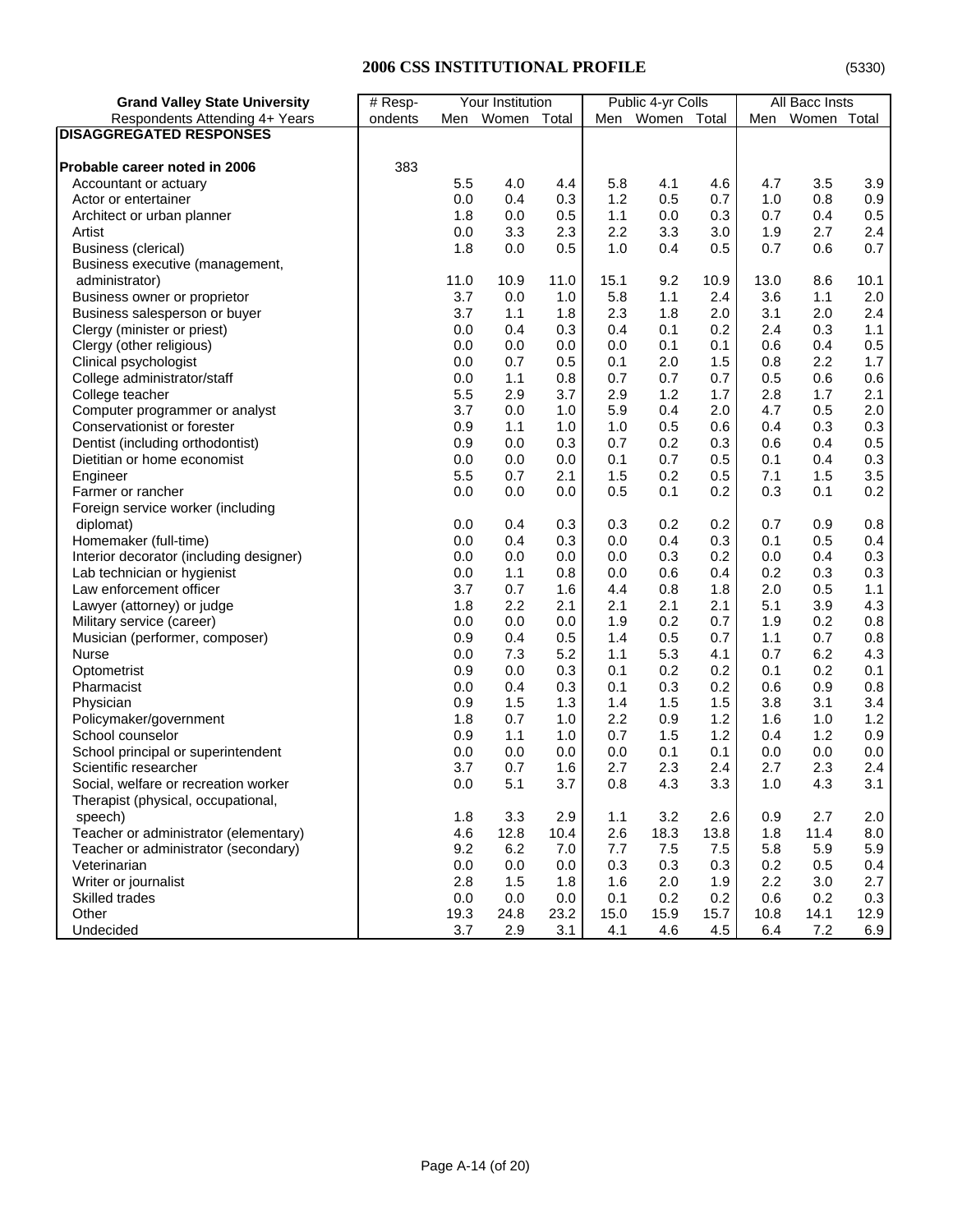|  |  | (53) |
|--|--|------|
|  |  |      |

| <b>Grand Valley State University</b>        | Your Institution<br># Resp- |     |                 | Public 4-yr Colls |     |             | <b>All Bacc Insts</b> |     |             |         |
|---------------------------------------------|-----------------------------|-----|-----------------|-------------------|-----|-------------|-----------------------|-----|-------------|---------|
| Respondents Attending 4+ Years              | ondents                     |     | Men Women Total |                   | Men | Women Total |                       | Men | Women Total |         |
| MAJOR REPORTED IN 2006                      | 319                         |     |                 |                   |     |             |                       |     |             |         |
| <b>Arts and Humanities</b>                  |                             |     |                 |                   |     |             |                       |     |             |         |
| Art, fine and applied                       |                             | 2.2 | 3.9             | 3.4               | 3.6 | 3.7         | 3.7                   | 2.3 | 4.1         | 3.4     |
| English (language and literature)           |                             | 3.3 | 4.4             | 4.1               | 2.5 | 4.1         | 3.7                   | 3.1 | 5.6         | 4.7     |
| History                                     |                             | 4.4 | 3.1             | 3.4               | 4.6 | 1.9         | 2.7                   | 5.1 | 2.4         | 3.4     |
| Journalism                                  |                             | 2.2 | 0.4             | 0.9               | 1.0 | 0.8         | 0.9                   | 0.7 | 1.3         | 1.1     |
| Language and Literature (except English)    |                             | 1.1 | 0.9             | 0.9               | 0.5 | 0.8         | 0.7                   | 0.9 | 1.5         | 1.3     |
| Music                                       |                             | 0.0 | 0.0             | 0.0               | 1.3 | 0.4         | 0.7                   | 1.2 | 1.0         | 1.1     |
| Philosophy                                  |                             | 2.2 | 0.0             | 0.6               | 1.0 | 0.1         | 0.4                   | 1.3 | 0.4         | 0.7     |
| Speech                                      |                             | 0.0 | 0.0             | 0.0               | 0.3 | 0.4         | 0.4                   | 0.2 | 0.4         | 0.3     |
| Theater or Drama                            |                             | 0.0 | 0.4             | 0.3               | 1.1 | 0.9         | 1.0                   | 0.8 | 1.1         | 1.0     |
| Theology or Religion                        |                             | 0.0 | 0.0             | 0.0               | 0.5 | 0.2         | 0.3                   | 3.3 | 1.4         | 2.1     |
| <b>Other Arts and Humanities</b>            |                             | 3.3 | 3.5             | 3.4               | 1.5 | 1.7         | 1.6                   | 1.3 | 1.7         | 1.6     |
| <b>Biological Science</b>                   |                             |     |                 |                   |     |             |                       |     |             |         |
| Biology (general)                           |                             | 2.2 | 1.3             | 1.6               | 2.1 | 4.4         | 3.8                   | 4.5 | 5.3         | $5.0\,$ |
| <b>Biochemistry or Biophysics</b>           |                             | 1.1 | 0.4             | 0.6               | 0.7 | 0.3         | 0.4                   | 0.8 | 0.9         | 0.9     |
| Botany                                      |                             | 0.0 | 0.0             | 0.0               | 0.0 | 0.0         | 0.0                   | 0.1 | 0.0         | 0.0     |
| <b>Environmental Science</b>                |                             | 0.0 | 0.9             | 0.6               | 0.8 | 0.6         | 0.6                   | 0.6 | 0.6         | 0.6     |
| Marine (Life) Science                       |                             | 0.0 | 0.0             | 0.0               | 0.5 | 0.1         | 0.2                   | 0.1 | 0.1         | 0.1     |
| Microbiology or Bacteriology                |                             | 0.0 | 0.4             | 0.3               | 0.7 | 0.2         | 0.3                   | 0.2 | 0.1         | 0.1     |
| Zoology                                     |                             | 0.0 | 0.4             | 0.3               | 0.3 | 0.1         | 0.1                   | 0.1 | 0.2         | 0.2     |
| <b>Other Biological Science</b>             |                             | 7.8 | 3.5             | 4.7               | 2.3 | 1.0         | 1.4                   | 0.7 | 1.2         | 1.0     |
| <b>Business</b>                             |                             |     |                 |                   |     |             |                       |     |             |         |
| Accounting                                  |                             | 2.2 | 3.5             | 3.1               | 5.3 | 3.4         | 3.9                   | 4.5 | 3.3         | 3.7     |
| <b>Business Administration (general)</b>    |                             | 1.1 | 1.3             | 1.3               | 3.3 | 2.5         | 2.7                   | 4.9 | 2.7         | 3.5     |
| Finance                                     |                             | 3.3 | 3.1             | 3.1               | 4.9 | 1.8         | 2.7                   | 4.2 | 1.4         | 2.4     |
| <b>International Business</b>               |                             | 1.1 | 0.0             | 0.3               | 0.8 | 0.3         | 0.5                   | 0.7 | 0.5         | 0.6     |
| Marketing                                   |                             | 3.3 | 1.7             | 2.2               | 4.6 | 3.9         | 4.1                   | 2.8 | 3.0         | 3.0     |
| Management                                  |                             | 2.2 | 4.8             | 4.1               | 8.4 | 4.8         | 5.8                   | 5.2 | 2.8         | 3.6     |
| <b>Secretarial Studies</b>                  |                             | 0.0 | 0.4             | 0.3               | 0.0 | 0.1         | 0.0                   | 0.0 | 0.0         | 0.0     |
| <b>Other Business</b>                       |                             | 1.1 | 1.3             | 1.3               | 2.0 | 0.8         | 1.1                   | 1.1 | 0.7         | $0.8\,$ |
| <b>Education</b>                            |                             |     |                 |                   |     |             |                       |     |             |         |
| <b>Business Education</b>                   |                             | 0.0 | 0.0             | 0.0               | 0.0 | 0.0         | 0.0                   | 0.1 | 0.1         | 0.1     |
| <b>Elementary Education</b>                 |                             | 1.1 | 5.2             | 4.1               | 1.6 | 12.7        | 9.6                   | 1.1 | 7.7         | 5.3     |
| Music or Art Education                      |                             | 0.0 | 1.7             | 1.3               | 0.3 | 1.5         | 1.1                   | 0.3 | 0.7         | 0.6     |
| Physical Education or Recreation            |                             | 4.4 | 0.9             | 1.9               | 1.1 | 1.5         | 1.4                   | 1.3 | 0.6         | 0.8     |
| Secondary Education                         |                             | 5.6 | 1.7             | 2.8               | 2.3 | 2.2         | 2.2                   | 1.2 | 1.3         | 1.3     |
| <b>Special Education</b>                    |                             | 0.0 | 1.3             | 0.9               | 0.5 | 0.6         | 0.6                   | 0.1 | 0.6         | 0.4     |
| <b>Other Education</b>                      |                             | 0.0 | 0.0             | 0.0               | 0.3 | 2.0         | 1.5                   | 0.3 | 0.8         | 0.6     |
| Engineering                                 |                             |     |                 |                   |     |             |                       |     |             |         |
| Aeronautical or Astronautical               |                             |     |                 |                   |     |             |                       |     |             |         |
| Engineering                                 |                             | 0.0 | 0.0             | 0.0               | 0.0 | 0.0         | 0.0                   | 0.6 | 0.1         | 0.2     |
| Civil Engineering                           |                             | 0.0 | 0.0             | 0.0               | 0.0 | 0.0         | 0.0                   | 1.4 | 0.4         | $0.8\,$ |
| <b>Chemical Engineering</b>                 |                             | 0.0 | 0.0             | 0.0               | 0.0 | 0.0         | 0.0                   | 0.7 | 0.3         | 0.4     |
| <b>Computer Engineering</b>                 |                             | 2.2 | 0.0             | 0.6               | 1.0 | 0.1         | 0.3                   | 1.2 | 0.1         | 0.5     |
| <b>Electrical or Electronic Engineering</b> |                             | 3.3 | 0.0             | 0.9               | 0.5 | 0.0         | 0.1                   | 1.7 | 0.3         | 0.8     |
| Industrial Engineering                      |                             | 0.0 | 0.0             | 0.0               | 0.2 | 0.0         | 0.0                   | 0.2 | 0.1         | 0.1     |
| <b>Mechanical Engineering</b>               |                             | 1.1 | 0.9             | 0.9               | 0.3 | 0.1         | 0.2                   | 2.5 | 0.4         | 1.1     |
| Other Engineering                           |                             | 0.0 | 0.0             | 0.0               | 0.0 | 0.1         | 0.0                   | 0.9 | 0.5         | 0.6     |
|                                             |                             |     |                 |                   |     |             |                       |     |             |         |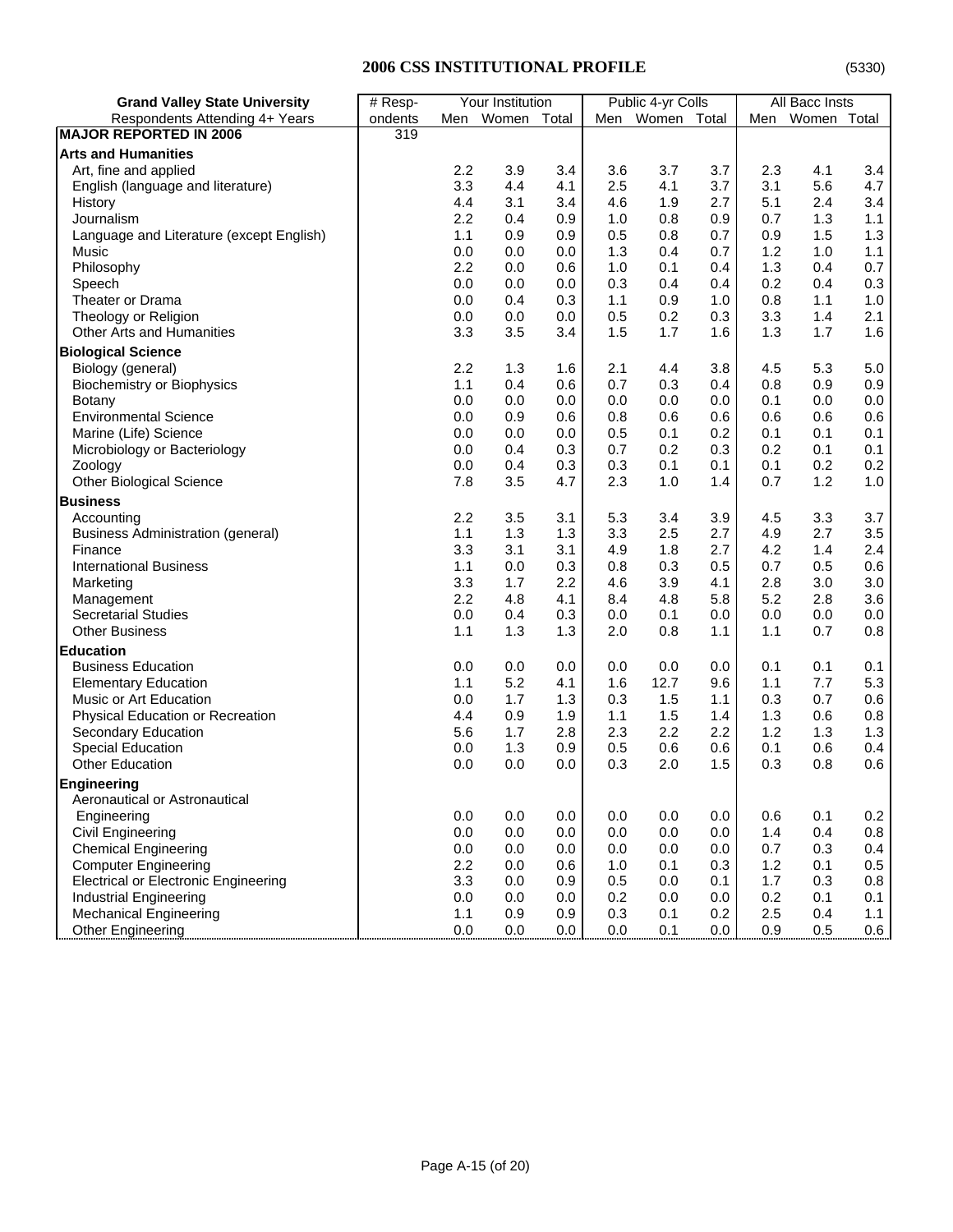# **2006 CSS INSTITUTIONAL PROFILE**

|--|

| <b>Grand Valley State University</b>     | # Resp- |     | Your Institution |         |     | Public 4-yr Colls |     |     | All Bacc Insts |         |
|------------------------------------------|---------|-----|------------------|---------|-----|-------------------|-----|-----|----------------|---------|
| Respondents Attending 4+ Years           | ondents |     | Men Women Total  |         |     | Men Women Total   |     | Men | Women Total    |         |
| <b>MAJOR REPORTED IN 2006</b>            |         |     |                  |         |     |                   |     |     |                |         |
| <b>Physical Science</b>                  |         |     |                  |         |     |                   |     |     |                |         |
| Astronomy                                |         | 0.0 | 0.0              | 0.0     | 0.0 | 0.0               | 0.0 | 0.0 | 0.0            | $0.0\,$ |
| Atmospheric Science (incl. Meteorology)  |         | 0.0 | 0.0              | 0.0     | 0.0 | 0.0               | 0.0 | 0.1 | 0.0            | 0.0     |
| Chemistry                                |         | 0.0 | 0.0              | 0.0     | 0.7 | 0.4               | 0.5 | 1.5 | 1.2            | 1.3     |
| <b>Earth Science</b>                     |         | 2.2 | 0.0              | 0.6     | 0.7 | 0.2               | 0.3 | 0.2 | 0.2            | 0.2     |
| Marine Science (incl. Oceanography)      |         | 0.0 | 0.0              | 0.0     | 0.0 | 0.1               | 0.0 | 0.0 | 0.0            | 0.0     |
| <b>Mathematics</b>                       |         | 1.1 | 1.3              | 1.3     | 1.5 | 0.7               | 0.9 | 2.1 | 1.4            | 1.7     |
| Physics                                  |         | 0.0 | 0.0              | 0.0     | 0.5 | 0.1               | 0.2 | 1.2 | 0.3            | 0.6     |
| <b>Statistics</b>                        |         | 2.2 | 0.4              | 0.9     | 0.3 | 0.1               | 0.1 | 0.0 | 0.0            | $0.0\,$ |
| <b>Other Physical Science</b>            |         | 1.1 | 0.0              | 0.3     | 0.3 | 0.1               | 0.1 | 0.2 | 0.1            | 0.2     |
| Professional                             |         |     |                  |         |     |                   |     |     |                |         |
| Architecture or Urban Planning           |         | 0.0 | 0.0              | 0.0     | 0.0 | 0.0               | 0.0 | 0.4 | 0.3            | 0.3     |
| <b>Home Economics</b>                    |         | 0.0 | 0.0              | 0.0     | 0.0 | 0.0               | 0.0 | 0.0 | 0.1            | 0.1     |
| Health Technology (medical, dental,      |         |     |                  |         |     |                   |     |     |                |         |
| laboratory)                              |         | 0.0 | 1.7              | 1.3     | 0.0 | 0.3               | 0.2 | 0.1 | 0.2            | 0.2     |
| Library/Archival Science                 |         | 0.0 | 0.0              | 0.0     | 0.0 | 0.2               | 0.1 | 0.0 | 0.0            | $0.0\,$ |
| Medicine, Dentistry, Veterinarian        |         | 0.0 | 0.9              | 0.6     | 0.2 | 0.3               | 0.3 | 0.2 | 0.2            | 0.2     |
| Nursing                                  |         | 0.0 | 7.4              | 5.3     | 1.1 | 5.6               | 4.4 | 0.7 | 5.6            | 3.9     |
| Pharmacy                                 |         | 0.0 | 0.4              | 0.3     | 0.0 | 0.1               | 0.0 | 0.1 | 0.2            | 0.1     |
| Therapy (occupational, physical, speech) |         | 0.0 | 1.7              | 1.3     | 0.5 | 1.9               | 1.5 | 0.3 | 1.0            | 0.7     |
| <b>Other Professional</b>                |         | 1.1 | 1.7              | 1.6     | 0.3 | 1.0               | 0.8 | 0.4 | 0.7            | 0.6     |
| <b>Social Science</b>                    |         |     |                  |         |     |                   |     |     |                |         |
| Anthropology                             |         | 0.0 | 0.4              | 0.3     | 0.3 | 0.5               | 0.5 | 0.3 | 0.7            | 0.5     |
| Economics                                |         | 0.0 | 0.0              | 0.0     | 1.3 | 0.1               | 0.5 | 3.3 | 0.9            | 1.8     |
| <b>Ethnic Studies</b>                    |         | 0.0 | 0.0              | 0.0     | 0.0 | 0.0               | 0.0 | 0.1 | 0.2            | 0.1     |
| Geography                                |         | 3.3 | 0.4              | 1.3     | 1.3 | 0.4               | 0.7 | 0.2 | 0.1            | 0.1     |
| Political Science (gov't., international |         |     |                  |         |     |                   |     |     |                |         |
| relations)                               |         | 2.2 | 1.7              | 1.9     | 3.0 | 1.5               | 1.9 | 5.4 | 3.6            | 4.2     |
| Psychology                               |         | 1.1 | 7.9              | 6.0     | 3.9 | 9.6               | 8.0 | 4.3 | 10.3           | 8.2     |
| Social Work                              |         | 0.0 | 4.4              | 3.1     | 0.3 | 2.2               | 1.7 | 0.4 | 2.0            | 1.4     |
| Sociology                                |         | 0.0 | 2.2              | 1.6     | 2.0 | 2.9               | 2.7 | 1.5 | 2.6            | $2.2\,$ |
| <b>Women's Studies</b>                   |         | 0.0 | 0.0              | 0.0     | 0.0 | 0.2               | 0.1 | 0.0 | 0.1            | 0.0     |
| <b>Other Social Science</b>              |         | 1.1 | 1.3              | 1.3     | 1.3 | 1.7               | 1.6 | 0.6 | 1.3            | 1.0     |
| <b>Technical</b>                         |         |     |                  |         |     |                   |     |     |                |         |
| <b>Building Trades</b>                   |         | 0.0 | 0.0              | 0.0     | 0.0 | 0.1               | 0.0 | 0.1 | 0.0            | 0.1     |
| Data Processing or Computer Programming  |         | 1.1 | 0.0              | 0.3     | 2.1 | 0.1               | 0.7 | 1.5 | 0.2            | 0.6     |
| Drafting or Design                       |         | 0.0 | 0.0              | 0.0     | 0.0 | 0.1               | 0.1 | 0.1 | 0.2            | 0.1     |
| Electronics                              |         | 0.0 | 0.0              | 0.0     | 0.0 | 0.0               | 0.0 | 0.0 | 0.0            | $0.0\,$ |
| Mechanics                                |         | 0.0 | 0.0              | 0.0     | 0.0 | 0.0               | 0.0 | 0.0 | 0.0            | 0.0     |
| Other Technical                          |         | 0.0 | $0.0\,$          | $0.0\,$ | 0.2 | 0.0               | 0.0 | 0.3 | 0.1            | 0.1     |
| <b>Other Fields</b>                      |         |     |                  |         |     |                   |     |     |                |         |
| Agriculture                              |         | 0.0 | 0.0              | 0.0     | 0.5 | 0.4               | 0.4 | 0.4 | 0.5            | 0.4     |
| Communications                           |         | 7.8 | 4.4              | 5.3     | 2.1 | 3.0               | 2.7 | 2.7 | 4.1            | 3.6     |
| <b>Computer Science</b>                  |         | 2.2 | 0.0              | 0.6     | 3.1 | 0.2               | 1.0 | 2.7 | 0.3            | 1.1     |
| Forestry                                 |         | 0.0 | 0.0              | 0.0     | 0.0 | 0.0               | 0.0 | 0.1 | 0.0            | 0.0     |
| Kinesiology                              |         | 0.0 | 0.9              | 0.6     | 2.3 | 0.7               | 1.1 | 0.8 | 0.8            | 0.8     |
| Law Enforcement                          |         | 5.6 | 1.3              | 2.5     | 3.6 | 1.3               | 1.9 | 1.2 | 0.4            | 0.7     |
| <b>Military Science</b>                  |         | 0.0 | 0.0              | 0.0     | 0.0 | 0.0               | 0.0 | 0.1 | 0.0            | 0.0     |
| Other Field                              |         | 5.6 | 7.9              | 7.2     | 3.4 | 3.7               | 3.6 | 2.5 | 2.6            | 2.6     |
| Undecided                                |         | 0.0 | 0.0              | 0.0     | 0.3 | 0.2               | 0.2 | 0.2 | 0.2            | 0.2     |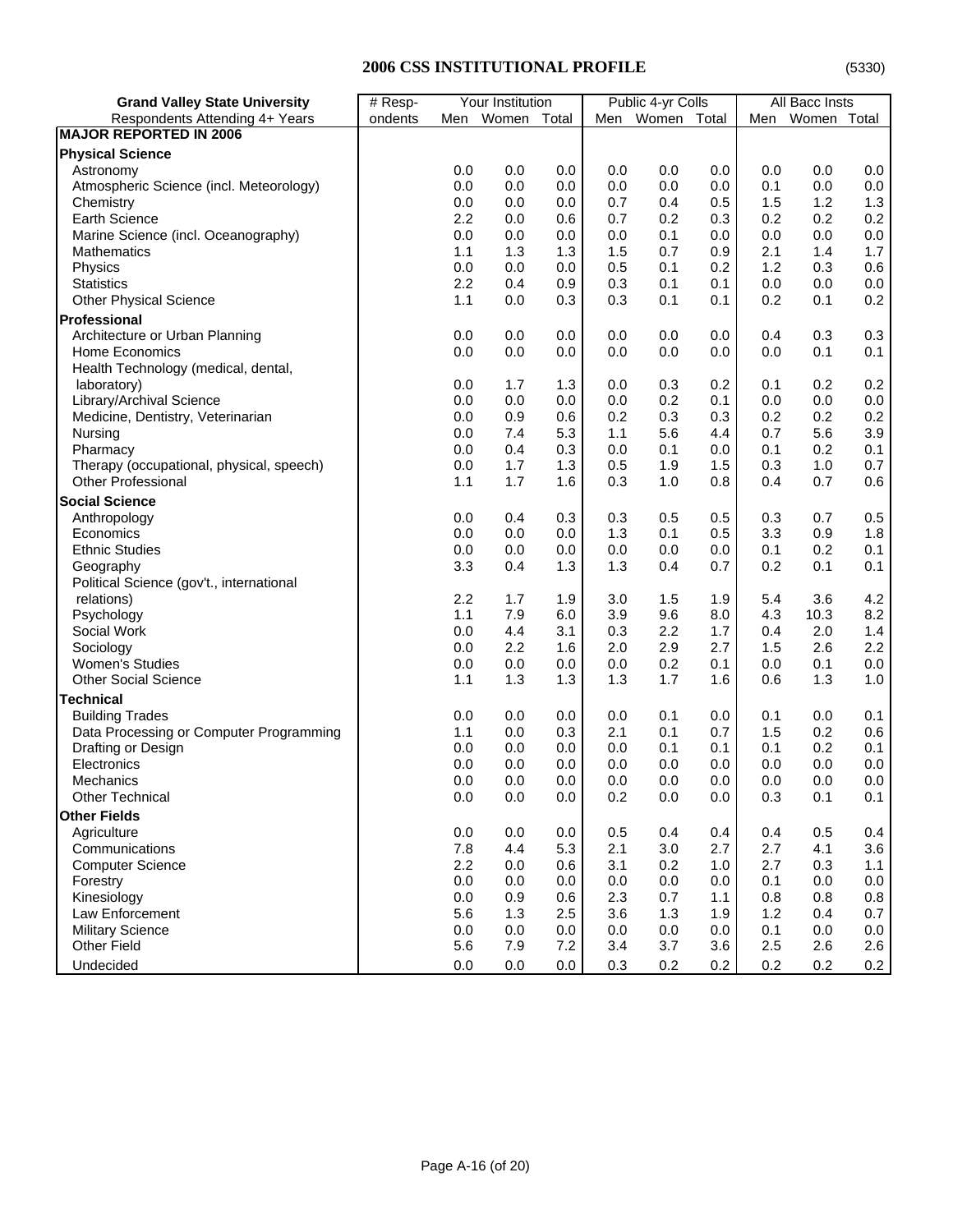| <b>Grand Valley State University</b>        | Your Institution<br># Resp- |     | Public 4-yr Colls |            | All Bacc Insts |            |       |     |       |         |
|---------------------------------------------|-----------------------------|-----|-------------------|------------|----------------|------------|-------|-----|-------|---------|
| Respondents Attending 4+ Years              | ondents                     | Men | Women             | Total      | Men            | Women      | Total | Men | Women | Total   |
| <b>PLANNED GRADUATE MAJOR</b>               | 170                         |     |                   |            |                |            |       |     |       |         |
| <b>Arts and Humanities</b>                  |                             |     |                   |            |                |            |       |     |       |         |
| Art, fine and applied                       |                             | 0.0 | 1.6               | 1.2        | 1.5            | 2.6        | 2.3   | 1.5 | 2.5   | 2.2     |
| English (language and literature)           |                             | 2.1 | 1.6               | 1.8        | 1.2            | 2.3        | 2.0   | 1.8 | 2.5   | $2.3\,$ |
| History                                     |                             | 6.3 | 0.0               | 1.8        | 3.2            | 0.8        | 1.4   | 2.1 | 0.9   | 1.3     |
| Journalism                                  |                             | 2.1 | 0.0               | 0.6        | 0.3            | 0.4        | 0.4   | 0.7 | 0.9   | 0.8     |
| Language and Literature (except English)    |                             | 4.2 | 0.0               | 1.2        | 1.2            | 0.4        | 0.6   | 0.6 | 0.7   | 0.6     |
| Music                                       |                             | 0.0 | 0.0               | 0.0        | 2.3            | 0.3        | 0.9   | 1.2 | 0.9   | 1.0     |
| Philosophy                                  |                             | 0.0 | 0.0               | 0.0        | 0.3            | 0.1        | 0.2   | 0.9 | 0.2   | 0.4     |
| Speech                                      |                             | 0.0 | 0.0               | 0.0        | 0.0            | 0.1        | 0.1   | 0.1 | 0.3   | 0.2     |
| Theater or Drama                            |                             | 0.0 | 0.0               | 0.0        | 1.2            | 0.4        | 0.6   | 0.5 | 0.9   | 0.8     |
| Theology or Religion                        |                             | 0.0 | 0.0               | 0.0        | 1.5            | 0.5        | 0.8   | 4.8 | 1.6   | 2.7     |
| <b>Other Arts and Humanities</b>            |                             | 0.0 | 0.8               | 0.6        | 0.6            | 1.5        | 1.3   | 0.9 | 1.2   | 1.1     |
| <b>Biological Science</b>                   |                             |     |                   |            |                |            |       |     |       |         |
| Biology (general)                           |                             | 0.0 | 0.0               | 0.0        | 0.6            | 0.5        | 0.6   | 0.7 | 0.7   | $0.7\,$ |
|                                             |                             | 0.0 | 0.8               | 0.6        | 0.6            | 0.7        | 0.6   | 0.7 | 0.5   | 0.5     |
| Biochemistry or Biophysics<br>Botany        |                             | 0.0 | 0.0               | 0.0        | 0.0            | 0.0        | 0.0   | 0.1 | 0.1   | 0.1     |
| <b>Environmental Science</b>                |                             | 0.0 | 1.6               | 1.2        | 0.9            | 0.8        | 0.8   | 0.6 | 0.6   | 0.6     |
|                                             |                             |     |                   |            |                |            |       |     |       | 0.2     |
| Marine (Life) Science                       |                             | 0.0 | 0.8               | 0.6<br>0.6 | 0.9            | 0.3<br>0.7 | 0.5   | 0.2 | 0.2   | 0.3     |
| Microbiology or Bacteriology                |                             | 0.0 | 0.8               |            | 0.6            |            | 0.6   | 0.2 | 0.3   |         |
| Zoology                                     |                             | 0.0 | 0.0               | 0.0        | 0.3            | 0.2        | 0.2   | 0.2 | 0.2   | 0.2     |
| <b>Other Biological Science</b>             |                             | 4.2 | 1.6               | 2.4        | 0.9            | 1.0        | 1.0   | 1.2 | 1.4   | 1.3     |
| <b>Business</b>                             |                             |     |                   |            |                |            |       |     |       |         |
| Accounting                                  |                             | 6.3 | 4.9               | 5.3        | 5.0            | 2.3        | 3.0   | 2.7 | 1.9   | $2.2\,$ |
| Business Administration (general)           |                             | 4.2 | 3.3               | 3.5        | 5.9            | 3.3        | 4.0   | 7.9 | 3.5   | 5.0     |
| Finance                                     |                             | 0.0 | 0.0               | 0.0        | 3.8            | 1.1        | 1.8   | 3.9 | 1.5   | 2.3     |
| <b>International Business</b>               |                             | 0.0 | 0.0               | 0.0        | 1.5            | 0.4        | 0.7   | 1.1 | 0.7   | 0.8     |
| Marketing                                   |                             | 2.1 | 0.8               | 1.2        | 1.8            | 2.1        | 2.0   | 1.4 | 1.7   | 1.6     |
| Management                                  |                             | 0.0 | 0.8               | 0.6        | 5.6            | 2.4        | 3.3   | 4.1 | 1.9   | 2.6     |
| <b>Secretarial Studies</b>                  |                             | 0.0 | 0.0               | 0.0        | 0.0            | 0.0        | 0.0   | 0.1 | 0.0   | 0.0     |
| <b>Other Business</b>                       |                             | 0.0 | 0.0               | 0.0        | 1.2            | 1.1        | 1.1   | 1.3 | 0.9   | 1.1     |
| <b>Education</b>                            |                             |     |                   |            |                |            |       |     |       |         |
| <b>Business Education</b>                   |                             | 2.1 | 0.0               | 0.6        | 0.3            | 0.4        | 0.4   | 0.1 | 0.3   | 0.2     |
| <b>Elementary Education</b>                 |                             | 2.1 | 3.3               | 2.9        | 1.8            | 7.5        | 6.0   | 1.0 | 5.6   | 4.0     |
| Music or Art Education                      |                             | 0.0 | 1.6               | 1.2        | 0.6            | 1.4        | 1.2   | 0.2 | 0.7   | 0.5     |
| Physical Education or Recreation            |                             | 4.2 | 0.8               | 1.8        | 1.5            | 0.4        | 0.7   | 0.6 | 0.2   | 0.3     |
| Secondary Education                         |                             | 4.2 | 1.6               | 2.4        | 4.7            | 2.2        | 2.9   | 3.7 | 3.3   | 3.4     |
| <b>Special Education</b>                    |                             | 0.0 | 3.3               | 2.4        | 1.2            | 4.6        | 3.7   | 0.3 | 2.0   | 1.4     |
| <b>Other Education</b>                      |                             | 2.1 | 7.4               | 5.9        | 2.1            | 7.2        | 5.8   | 1.4 | 3.8   | 3.0     |
| <b>Engineering</b>                          |                             |     |                   |            |                |            |       |     |       |         |
| Aeronautical or Astronautical               |                             |     |                   |            |                |            |       |     |       |         |
| Engineering                                 |                             | 4.2 | 0.0               | 1.2        | 0.6            | 0.1        | 0.2   | 0.8 | 0.1   | 0.3     |
| Civil Engineering                           |                             | 0.0 | 0.0               | 0.0        | 0.3            | 0.0        | 0.1   | 0.8 | 0.2   | 0.4     |
| <b>Chemical Engineering</b>                 |                             | 2.1 | 0.0               | 0.6        | 0.3            | 0.0        | 0.1   | 0.4 | 0.0   | 0.2     |
| <b>Computer Engineering</b>                 |                             | 2.1 | 0.0               | 0.6        | 1.5            | 0.2        | 0.6   | 0.7 | 0.1   | 0.3     |
| <b>Electrical or Electronic Engineering</b> |                             | 0.0 | 0.0               | 0.0        | 0.3            | 0.0        | 0.1   | 1.4 | 0.2   | 0.6     |
| <b>Industrial Engineering</b>               |                             | 0.0 | 0.0               | 0.0        | 0.0            | 0.0        | 0.0   | 0.1 | 0.0   | 0.1     |
|                                             |                             |     |                   |            |                |            |       |     |       |         |

Industrial Engineering 0.0 0.0 0.0 0.0 0.0 0.0 0.1 0.0 0.1 Mechanical Engineering **1.3** 0.2 0.6 0.0 0.0 0.0 0.0 0.0 0.0 0.0 0.1 1.3 0.2 0.6 0.5 0.9 0.3 0.5 0.9 0.3 0.5

Other Engineering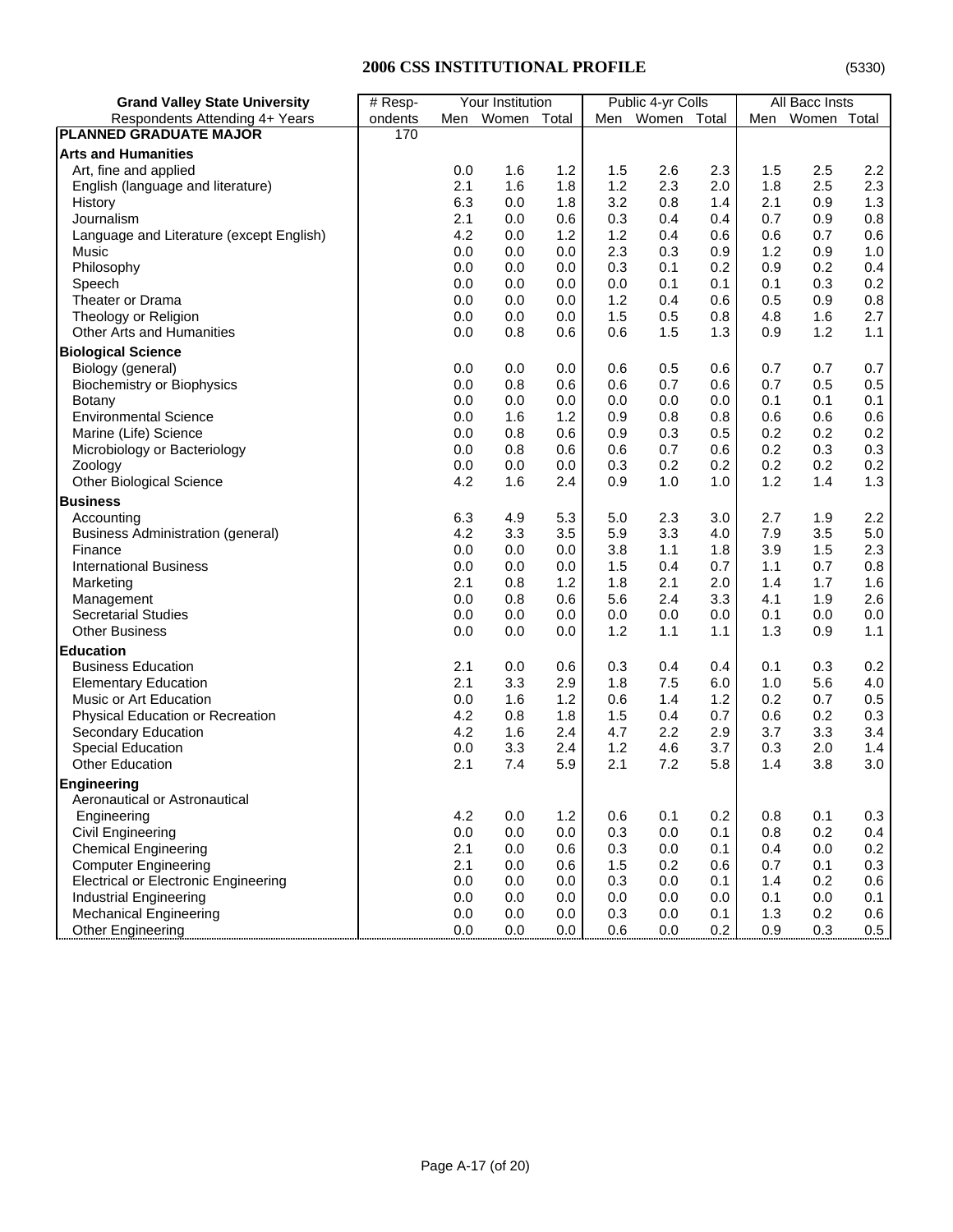# **2006 CSS INSTITUTIONAL PROFILE**

| <b>Grand Valley State University</b>                                  | # Resp- |            | Your Institution |         |            | Public 4-yr Colls |            |            | All Bacc Insts |         |
|-----------------------------------------------------------------------|---------|------------|------------------|---------|------------|-------------------|------------|------------|----------------|---------|
| Respondents Attending 4+ Years                                        | ondents |            | Men Women Total  |         |            | Men Women Total   |            | Men        | Women Total    |         |
| <b>PLANNED GRADUATE MAJOR</b>                                         |         |            |                  |         |            |                   |            |            |                |         |
| <b>Physical Science</b>                                               |         |            |                  |         |            |                   |            |            |                |         |
| Astronomy                                                             |         | 0.0        | 0.0              | $0.0\,$ | 0.0        | 0.1               | 0.1        | 0.1        | 0.0            | 0.0     |
| Atmospheric Science (incl. Meteorology)                               |         | 0.0        | 0.8              | 0.6     | 0.3        | 0.1               | 0.2        | 0.1        | 0.0            | 0.1     |
| Chemistry                                                             |         | 0.0        | 0.0              | 0.0     | 0.9        | 0.0               | 0.2        | 1.3        | 0.7            | 0.9     |
| <b>Earth Science</b>                                                  |         | 2.1        | 0.8              | 1.2     | 0.6        | 0.5               | 0.6        | 0.3        | 0.3            | 0.3     |
| Marine Science (incl. Oceanography)                                   |         | 0.0        | 0.0              | 0.0     | 0.0        | 0.0               | 0.0        | 0.1        | 0.1            | 0.1     |
| <b>Mathematics</b>                                                    |         | 2.1        | 0.0              | 0.6     | 1.5        | 0.5               | 0.8        | 1.5        | 0.6            | 0.9     |
| Physics                                                               |         | 0.0        | 0.0              | 0.0     | 0.3        | 0.0               | 0.1        | 1.1        | 0.2            | 0.5     |
| <b>Statistics</b>                                                     |         | 4.2        | 0.0              | 1.2     | 0.6        | 0.1               | 0.2        | 0.1        | 0.2            | 0.2     |
| <b>Other Physical Science</b>                                         |         | 0.0        | 0.8              | 0.6     | 0.3        | 0.1               | 0.2        | 0.2        | 0.1            | 0.1     |
| Professional                                                          |         |            |                  |         |            |                   |            |            |                |         |
| Architecture or Urban Planning                                        |         | 2.1        | 0.0              | 0.6     | 1.5        | 0.0               | 0.4        | 1.0        | 0.6            | 0.7     |
| Home Economics                                                        |         | 0.0        | 0.0              | 0.0     | 0.0        | 0.0               | 0.0        | 0.0        | 0.0            | $0.0\,$ |
| Health Technology (medical, dental,                                   |         |            |                  |         |            |                   |            |            |                |         |
| laboratory)                                                           |         | 0.0        | 0.8              | 0.6     | 0.3        | 0.2               | 0.2        | 0.4        | 0.4            | 0.4     |
| Law                                                                   |         | 8.3        | 4.1              | 5.3     | 5.9        | 3.1               | 3.8        | 9.5        | 6.1            | $7.2\,$ |
| Library/Archival Science                                              |         | 0.0        | 0.0              | 0.0     | 0.0        | 0.7               | 0.5        | 0.1        | 0.8            | 0.5     |
| Medicine, Dentistry, Veterinarian                                     |         | 4.2        | 4.1              | 4.1     | 3.8        | 3.8               | 3.8        | 6.4        | 5.7            | 5.9     |
| Nursing                                                               |         | 0.0        | 7.4              | 5.3     | 0.9        | 4.9               | 3.8        | 0.5        | 4.8            | 3.4     |
|                                                                       |         | 0.0        | 0.8              | 0.6     | 0.3        | 0.5               | 0.5        |            | 1.5            | 1.4     |
| Pharmacy                                                              |         |            | 5.7              | 5.3     |            |                   |            | 1.1        |                | 3.2     |
| Therapy (occupational, physical, speech)<br><b>Other Professional</b> |         | 4.2<br>0.0 | 2.5              | 1.8     | 1.5<br>0.3 | 4.9<br>1.4        | 4.0<br>1.1 | 1.3<br>0.8 | 4.2<br>1.5     | 1.3     |
|                                                                       |         |            |                  |         |            |                   |            |            |                |         |
| <b>Social Science</b>                                                 |         |            |                  |         |            |                   |            |            |                |         |
| Anthropology                                                          |         | 0.0        | 0.8              | 0.6     | 0.3        | 0.3               | 0.3        | 0.3        | 0.6            | 0.5     |
| Economics                                                             |         | 0.0        | 0.0              | 0.0     | 0.9        | 0.2               | 0.4        | 1.4        | 0.3            | 0.7     |
| <b>Ethnic Studies</b>                                                 |         | 0.0        | 0.0              | 0.0     | 0.0        | 0.0               | 0.0        | 0.0        | 0.1            | 0.1     |
| Geography                                                             |         | 4.2        | 0.0              | 1.2     | 0.9        | 0.3               | 0.5        | 0.1        | 0.1            | 0.1     |
| Political Science (gov't., international                              |         |            |                  |         |            |                   |            |            |                |         |
| relations)                                                            |         | 0.0        | 1.6              | 1.2     | 2.3        | 1.1               | 1.4        | 2.8        | 2.0            | $2.3\,$ |
| Psychology                                                            |         | 2.1        | 4.9              | 4.1     | 3.2        | 8.1               | 6.8        | 3.5        | 8.6            | 6.9     |
| Social Work                                                           |         | 0.0        | 7.4              | 5.3     | 0.3        | 5.7               | 4.2        | 0.7        | 4.6            | 3.2     |
| Sociology                                                             |         | 0.0        | 0.8              | 0.6     | 0.3        | 0.9               | 0.7        | 0.4        | 0.6            | 0.5     |
| <b>Women's Studies</b>                                                |         | 0.0        | 0.8              | 0.6     | 0.0        | 0.4               | 0.3        | 0.0        | 0.3            | $0.2\,$ |
| Other Social Science                                                  |         | 2.1        | 0.8              | 1.2     | 1.2        | 1.5               | 1.4        | 0.6        | 1.3            | 1.0     |
| <b>Technical</b>                                                      |         |            |                  |         |            |                   |            |            |                |         |
| <b>Building Trades</b>                                                |         | 0.0        | 0.0              | 0.0     | 0.0        | 0.0               | 0.0        | 0.1        | 0.0            | $0.0\,$ |
| Data Processing or Computer Programming                               |         | 0.0        | 0.0              | 0.0     | 1.5        | 0.1               | 0.5        | 0.8        | 0.1            | 0.3     |
| Drafting or Design                                                    |         | 0.0        | 0.8              | 0.6     | 0.0        | 0.2               | 0.2        | 0.1        | 0.1            | 0.1     |
| Electronics                                                           |         | 0.0        | 0.0              | 0.0     | 0.0        | 0.0               | 0.0        | 0.1        | 0.0            | 0.0     |
| Mechanics                                                             |         | 0.0        | 0.0              | 0.0     | 0.0        | 0.0               | 0.0        | 0.0        | 0.0            | 0.0     |
| Other Technical                                                       |         | 0.0        | 0.0              | 0.0     | 0.3        | 0.3               | 0.3        | 0.1        | 0.1            | 0.1     |
| <b>Other Fields</b>                                                   |         |            |                  |         |            |                   |            |            |                |         |
| Agriculture                                                           |         | 0.0        | 0.0              | 0.0     | 0.3        | 0.1               | 0.2        | 0.2        | 0.3            | 0.3     |
| Communications                                                        |         | 0.0        | 2.5              | 1.8     | 0.3        | 1.1               | 0.9        | 0.7        | 1.1            | 1.0     |
| <b>Computer Science</b>                                               |         | 2.1        | 0.0              | 0.6     | 2.1        | 0.2               | 0.7        | 1.6        | 0.2            | 0.7     |
| Forestry                                                              |         | 0.0        | 0.0              | 0.0     | 0.0        | 0.0               | 0.0        | 0.1        | 0.0            | 0.0     |
| Kinesiology                                                           |         | 0.0        | 1.6              | 1.2     | 1.8        | 0.3               | 0.7        | 0.6        | 0.5            | 0.5     |
| Law Enforcement                                                       |         | 2.1        | 0.8              | 1.2     | 1.8        | 0.4               | 0.8        | 0.7        | 0.2            | 0.4     |
| <b>Military Science</b>                                               |         | 0.0        | 0.0              | 0.0     | 0.3        | 0.0               | 0.1        | 0.2        | 0.0            | 0.1     |
| Other Field                                                           |         | 2.1        | 7.4              | 5.9     | 2.3        | 3.1               | 2.9        | 1.8        | 2.0            | 1.9     |
|                                                                       |         |            |                  |         |            |                   |            |            |                |         |
| Undecided                                                             |         | 4.2        | 4.1              | 4.1     | 2.9        | 3.7               | 3.5        | 2.2        | 3.4            | 3.0     |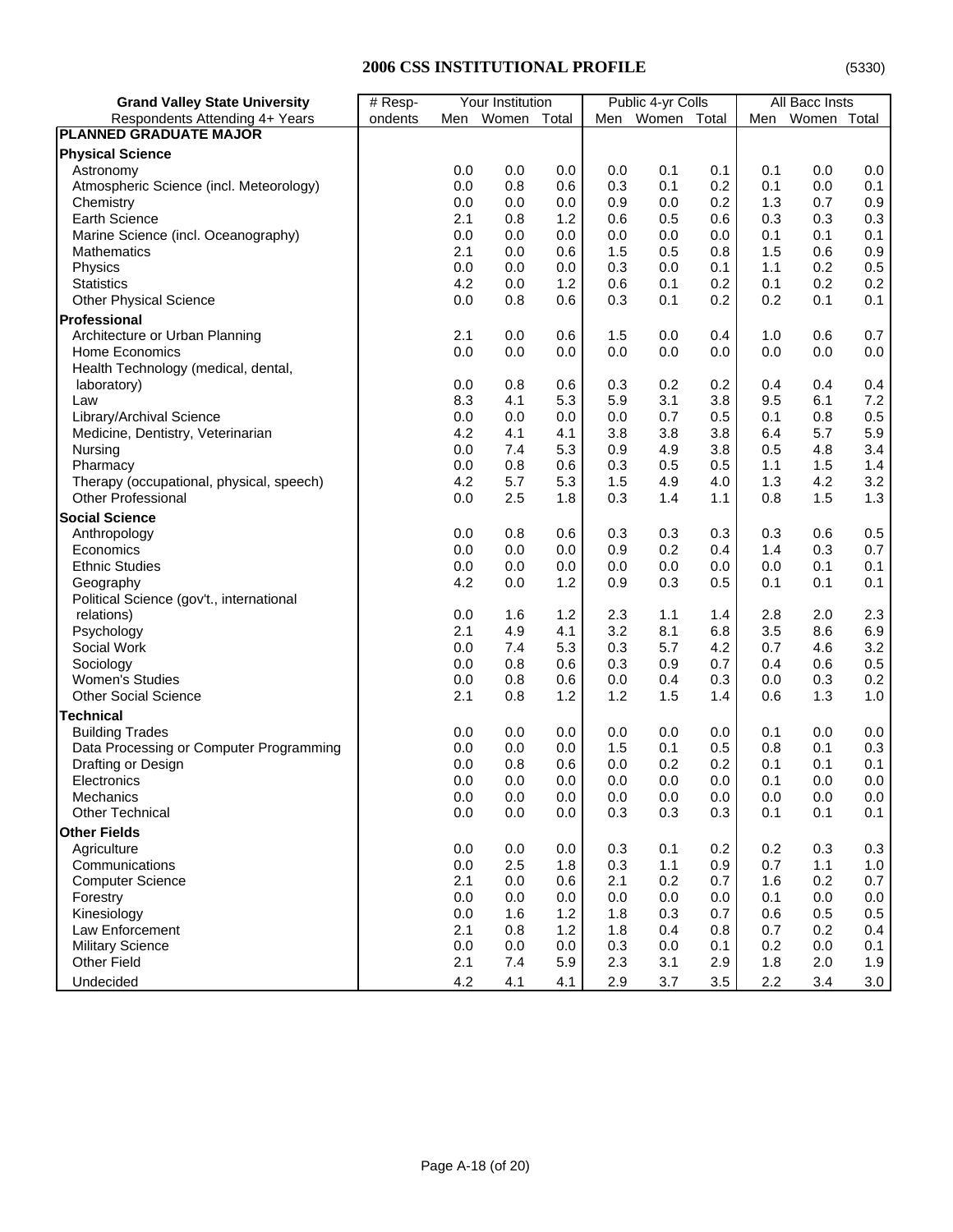| <b>Grand Valley State University</b>        | $#$ Resp- |      | Your Institution |      | Public 4-yr Colls |     | All Bacc Insts |  |
|---------------------------------------------|-----------|------|------------------|------|-------------------|-----|----------------|--|
| Respondents Attending 4+ Years              | ondents   |      | Men Women Total  |      | Men Women Total   | Men | Women Total    |  |
| SUPPLEMENTAL QUESTIONS                      |           |      |                  |      |                   |     |                |  |
| Compared to when you first started college, |           |      |                  |      |                   |     |                |  |
| how would you describe your                 |           |      |                  |      |                   |     |                |  |
| <b>Understanding of your Liberal Arts</b>   |           |      |                  |      |                   |     |                |  |
| education                                   | 376       |      |                  |      |                   |     |                |  |
| Much Stronger                               |           | 26.2 | 31.6             | 30.1 |                   |     |                |  |
|                                             |           | 55.1 | 49.1             | 50.8 |                   |     |                |  |
| Stronger                                    |           | 17.8 | 16.0             | 16.5 |                   |     |                |  |
| No change                                   |           |      |                  |      |                   |     |                |  |
| Weaker                                      |           | 0.0  | 3.0              | 2.1  |                   |     |                |  |
| Much weaker                                 |           | 0.9  | 0.4              | 0.5  |                   |     |                |  |
| Knowledge of the arts                       | 377       |      | 15.9             | 14.3 |                   |     |                |  |
| Much Stronger                               |           | 10.3 |                  |      |                   |     |                |  |
| Stronger                                    |           | 47.7 | 44.4             | 45.4 |                   |     |                |  |
| No change                                   |           | 39.3 | 38.1             | 38.5 |                   |     |                |  |
| Weaker                                      |           | 2.8  | 1.5              | 1.9  |                   |     |                |  |
| Much weaker                                 |           | 0.0  | 0.0              | 0.0  |                   |     |                |  |
| Knowledge of the humanities                 | 376       |      |                  |      |                   |     |                |  |
| Much Stronger                               |           | 12.1 | 17.1             | 15.7 |                   |     |                |  |
| Stronger                                    |           | 52.3 | 53.9             | 53.5 |                   |     |                |  |
| No change                                   |           | 33.6 | 27.5             | 29.3 |                   |     |                |  |
| Weaker                                      |           | 1.9  | 1.5              | 1.6  |                   |     |                |  |
| Much weaker                                 |           | 0.0  | 0.0              | 0.0  |                   |     |                |  |
| Knowledge of the natural sciences           | 375       |      |                  |      |                   |     |                |  |
| Much Stronger                               |           | 18.7 | 15.7             | 16.5 |                   |     |                |  |
| Stronger                                    |           | 60.7 | 52.2             | 54.7 |                   |     |                |  |
| No change                                   |           | 16.8 | 29.1             | 25.6 |                   |     |                |  |
| Weaker                                      |           | 3.7  | 2.6              | 2.9  |                   |     |                |  |
| Much weaker                                 |           | 0.0  | 0.4              | 0.3  |                   |     |                |  |
| Knowledge of the social sciences            | 376       |      |                  |      |                   |     |                |  |
| <b>Much Stronger</b>                        |           | 17.9 | 23.7             | 22.1 |                   |     |                |  |
| Stronger                                    |           | 63.2 | 57.0             | 58.8 |                   |     |                |  |
| No change                                   |           | 17.9 | 17.8             | 17.8 |                   |     |                |  |
| Weaker                                      |           | 0.9  | 1.5              | 1.3  |                   |     |                |  |
| Much weaker                                 |           | 0.0  | 0.0              | 0.0  |                   |     |                |  |
| Understanding of your own culture           | 377       |      |                  |      |                   |     |                |  |
| <b>Much Stronger</b>                        |           | 18.7 | 17.8             | 18.0 |                   |     |                |  |
| Stronger                                    |           | 46.7 | 54.8             | 52.5 |                   |     |                |  |
| No change                                   |           | 32.7 | 25.6             | 27.6 |                   |     |                |  |
| Weaker                                      |           | 1.9  | 1.5              | 1.6  |                   |     |                |  |
| Much weaker                                 |           | 0.0  | 0.4              | 0.3  |                   |     |                |  |
| Understanding of your own values            | 376       |      |                  |      |                   |     |                |  |
| <b>Much Stronger</b>                        |           | 38.3 | 34.2             | 35.4 |                   |     |                |  |
| Stronger                                    |           | 41.1 | 54.3             | 50.5 |                   |     |                |  |
| No change                                   |           | 18.7 | 9.3              | 12.0 |                   |     |                |  |
| Weaker                                      |           | 1.9  | 1.9              | 1.9  |                   |     |                |  |
| Much weaker                                 |           | 0.0  | 0.4              | 0.3  |                   |     |                |  |
| Understanding the consequences of your      |           |      |                  |      |                   |     |                |  |
| choices                                     | 377       |      |                  |      |                   |     |                |  |
| Much Stronger                               |           | 31.8 | 34.8             | 34.0 |                   |     |                |  |
| Stronger                                    |           | 49.5 | 47.8             | 48.3 |                   |     |                |  |
| No change                                   |           | 18.7 | 16.7             | 17.2 |                   |     |                |  |
| Weaker                                      |           | 0.0  | 0.4              | 0.3  |                   |     |                |  |
| Much weaker                                 |           | 0.0  | 0.4              | 0.3  |                   |     |                |  |
| Understanding alternate value               |           |      |                  |      |                   |     |                |  |
| perspectives                                | 376       |      |                  |      |                   |     |                |  |
| Much Stronger                               |           | 20.6 | 24.5             | 23.4 |                   |     |                |  |
| Stronger                                    |           | 60.7 | 56.9             | 58.0 |                   |     |                |  |
| No change                                   |           | 17.8 | 17.5             | 17.6 |                   |     |                |  |
| Weaker                                      |           | 0.9  | 0.7              | 0.8  |                   |     |                |  |
| Much weaker                                 |           | 0.0  | 0.4              | 0.3  |                   |     |                |  |